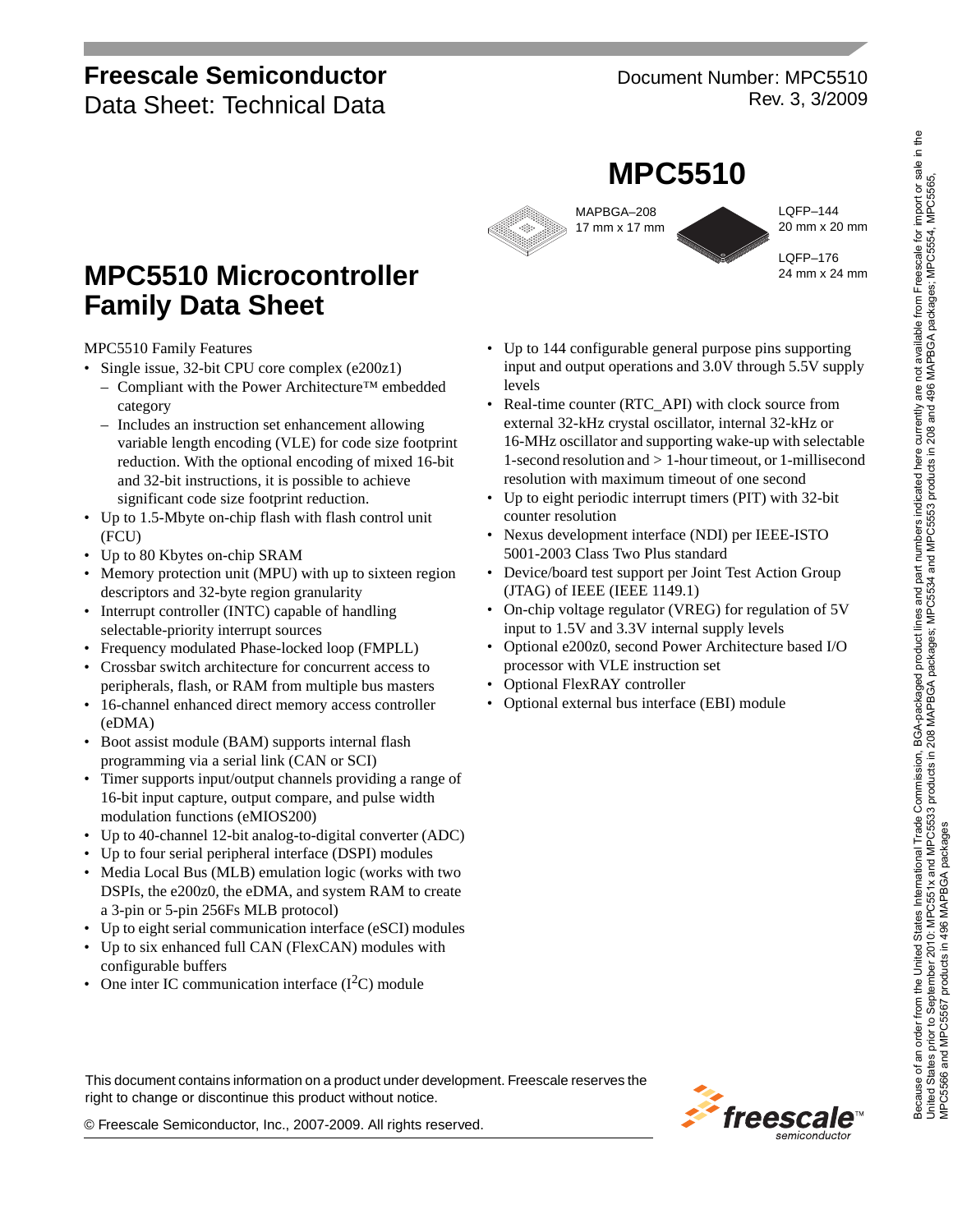## **Table of Contents**

| 1 |              | Pin Assignments and Reset States 4                          |
|---|--------------|-------------------------------------------------------------|
|   | 1.1          | Signal Properties and Multiplexing Summary4                 |
|   | 1.2          | Power and Ground Supply Summary 15                          |
|   | 1.3          |                                                             |
|   | 1.4          |                                                             |
|   | 1.5          |                                                             |
| 2 |              |                                                             |
|   | 2.1          |                                                             |
|   | 2.2          |                                                             |
|   |              | <b>General Notes for Specifications at Maximum</b><br>2.2.1 |
|   |              | Junction Temperature 21                                     |
|   | 2.3          | ESD Characteristics 24                                      |
|   | 2.4          | DC Electrical Specifications 25                             |
|   | 2.5          | Operating Current Specifications 27                         |
|   | 2.6          |                                                             |
|   | 2.7          |                                                             |
|   | 2.8          | Oscillators Electrical Characteristics31                    |
|   | 2.9          | FMPLL Electrical Characteristics 33                         |
|   | 2.10         | eQADC Electrical Characteristics 34                         |
|   | 2.11         | Flash Memory Electrical Characteristics35                   |
|   | 2.12<br>2.13 | Pad AC Specifications36                                     |
|   |              | 2.13.1 Reset and Boot Configuration Pins 37                 |
|   |              | 2.13.2 External Interrupt (IRQ) and Non-Maskable            |
|   |              | Interrupt (NMI) Pins 37                                     |
|   |              | 2.13.3 JTAG (IEEE 1149.1) Interface 38                      |
|   |              | 2.13.4 Nexus Debug Interface 41                             |
|   |              | 2.13.5 External Bus Interface (EBI) 43                      |
|   |              | 2.13.6 Enhanced Modular I/O Subsystem (eMIOS) 46            |
|   |              | 2.13.7 Deserial Serial Peripheral Interface (DSPI)47        |
| 3 |              |                                                             |
| 4 |              |                                                             |
|   | 4.1          |                                                             |
|   |              |                                                             |
|   |              | <b>List of Tables</b>                                       |
|   |              | Table 1. MPC5510 Signal Properties 4                        |
|   |              | Table 2. MPC5510 Power/Ground 15                            |
|   |              |                                                             |
|   |              |                                                             |
|   |              |                                                             |
|   |              |                                                             |
|   |              |                                                             |

| Table 9. Low Voltage Monitors 30                              |
|---------------------------------------------------------------|
| Table 10. 3.3V High Frequency External Oscillator31           |
| Table 11. 5V Low Frequency (32 kHz) External Oscillator 31    |
| Table 12. 5V High Frequency (16 MHz) Internal RC Oscillator32 |

| Table 13. 5V Low Frequency (32 kHz) Internal RC Oscillator 32  |
|----------------------------------------------------------------|
| Table 14. FMPLL Electrical Specifications  33                  |
| Table 15. eQADC Conversion Specifications (Operating) 34       |
| Table 16. Flash Program and Erase Specifications 35            |
| Table 17. Flash EEPROM Module Life (Full Temperature Range) 35 |
| Table 18. Pad AC Specifications (VDDE = $3.0V - 5.5V$ )  36    |
| Table 19. Reset and Boot Configuration Timing  37              |
|                                                                |
|                                                                |
| Table 22. Nexus Debug Port Timing  41                          |
| Table 23. External Bus Operation Timing  43                    |
|                                                                |
|                                                                |
|                                                                |
| Table 27. Revision History of MPC5510 Data Sheet 53            |
|                                                                |

### **List of Figures**

| Figure 1. MPC5510 Family Block Diagram 3                                |
|-------------------------------------------------------------------------|
| Figure 2. MPC5510 Pinout - 144 LQFP 17                                  |
| Figure 3. MPC5510 Pinout - 176 LQFP 18                                  |
| Figure 4. MPC5510 Pinout - 208 PBGA 19                                  |
|                                                                         |
| Figure 6. Reset and Boot Configuration Timing. 37                       |
|                                                                         |
|                                                                         |
| Figure 9. JTAG Test Access Port Timing 39                               |
|                                                                         |
| Figure 11. JTAG Boundary Scan Timing 40                                 |
|                                                                         |
| Figure 13. Nexus TDI, TMS, TDO Timing  42                               |
|                                                                         |
| Figure 15. Synchronous Output Timing 44                                 |
|                                                                         |
| Figure 17. Address Latch Enable (ALE) Timing  46                        |
| Figure 18. DSPI Classic SPI Timing - Master, CPHA = 0 48                |
| Figure 19. DSPI Classic SPI Timing - Master, CPHA = $1 \ldots$ . 48     |
| Figure 20. DSPI Classic SPI Timing - Slave, CPHA = 0 49                 |
| Figure 21. DSPI Classic SPI Timing - Slave, CPHA = 1 49                 |
| Figure 22. DSPI Modified Transfer Format Timing - Master,               |
|                                                                         |
| Figure 23. DSPI Modified Transfer Format Timing - Master,               |
|                                                                         |
| Figure 24. DSPI Modified Transfer Format Timing - Slave, CPHA = 0<br>51 |
| Figure 25. DSPI Modified Transfer Format Timing - Slave, CPHA = 1<br>51 |
| Figure 26. DSPI PCS Strobe (PCSS) Timing  51                            |
|                                                                         |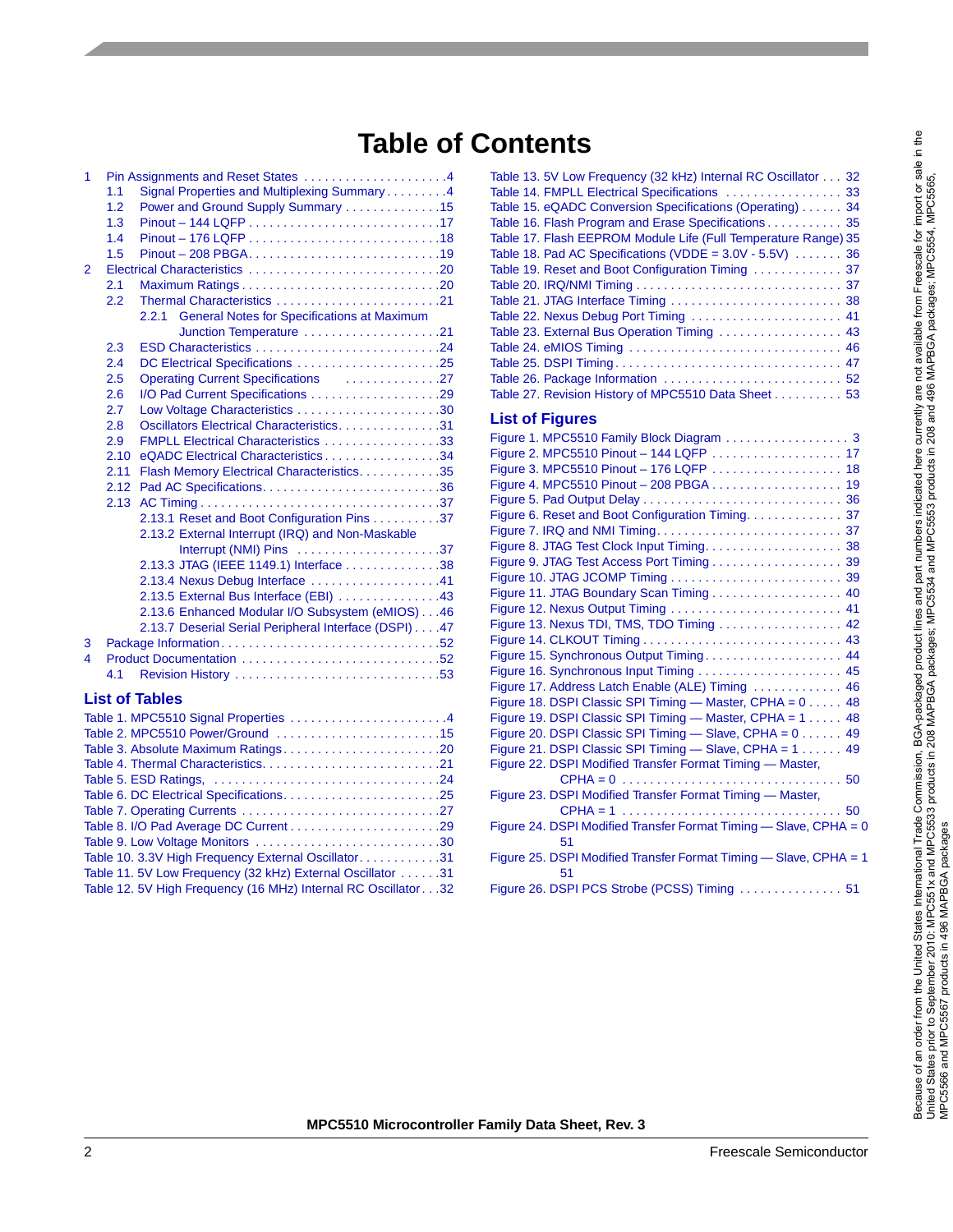<span id="page-2-0"></span>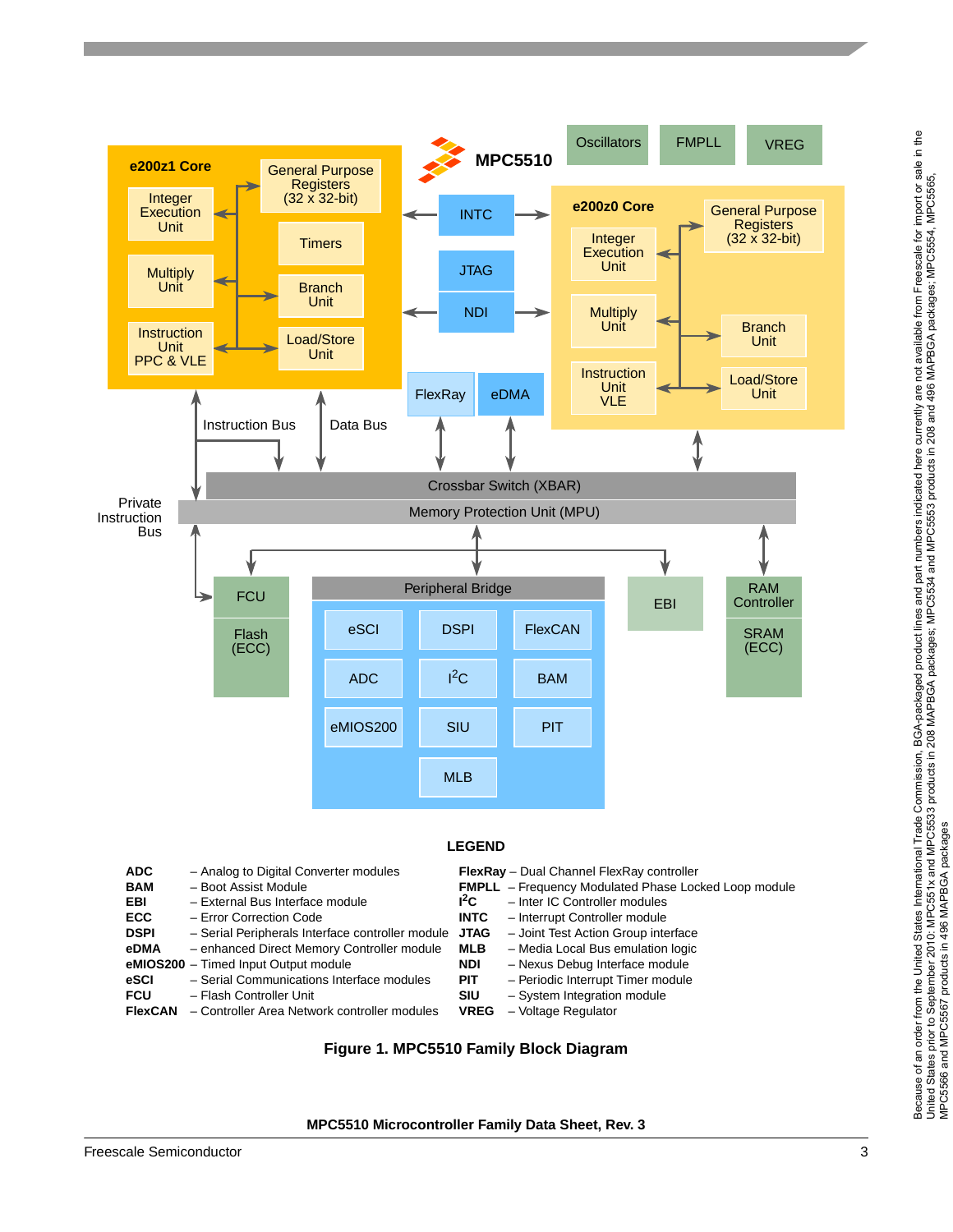# <span id="page-3-0"></span>**1 Pin Assignments and Reset States**

## <span id="page-3-1"></span>**1.1 Signal Properties and Multiplexing Summary**

[Table 1](#page-3-2) shows the signal properties for each pin on the MPC5510. For all port pins, which have an associated pad configuration register (SIU\_PCR*n* register) to control its pin properties, the "Supported Pin Functions" column lists the functions associated with the programming of the SIU\_PCRn[PA] bit field in the following order: GPIO, Function1, Function2 and Function3. If fewer than three functions plus GPIO are supported by a given pin, then the unused functions begin with Function3, then Function2, then Function1. Note that the GPIO number is the same number as the corresponding pad configuration register (SIU\_PCR*n*) number.

<span id="page-3-2"></span>

| Pin<br><b>Name</b> | <b>GPIO</b><br>(PCR) | <b>Supported</b><br>Functions <sup>2</sup>         | <b>Description</b>                                                  | I/O<br><b>Type</b>                         | Voltage <sup>3</sup>   | Pad <sup>4</sup><br><b>Type</b> | <b>Status</b><br><b>During</b> | <b>Status</b><br>After |                | <b>Package Pin</b><br><b>Locations</b> |                |  |  |
|--------------------|----------------------|----------------------------------------------------|---------------------------------------------------------------------|--------------------------------------------|------------------------|---------------------------------|--------------------------------|------------------------|----------------|----------------------------------------|----------------|--|--|
|                    | Num <sup>1</sup>     |                                                    |                                                                     |                                            |                        |                                 | Reset <sup>5</sup>             | Reset <sup>5</sup>     | 144            | 176                                    | 208            |  |  |
| <b>Port A (16)</b> |                      |                                                    |                                                                     |                                            |                        |                                 |                                |                        |                |                                        |                |  |  |
| PA <sub>0</sub>    | 0                    | PA <sub>0</sub><br>AN <sub>0</sub>                 | <b>GPI</b><br>eQADC Analog Input                                    | $\mathbf{I}$                               | <b>V<sub>DDA</sub></b> | $AE + IH$                       |                                |                        | 9              | 9                                      | E <sub>3</sub> |  |  |
| PA <sub>1</sub>    | 1                    | PA <sub>1</sub><br>AN <sub>1</sub>                 | <b>GPI</b><br>eQADC Analog Input                                    | $\overline{1}$                             | <b>V<sub>DDA</sub></b> | $AE + IH$                       |                                |                        | 8              | 8                                      | E <sub>2</sub> |  |  |
| PA <sub>2</sub>    | 2                    | PA <sub>2</sub><br>AN <sub>2</sub>                 | <b>GPI</b><br>eQADC Analog Input                                    | $\mathbf{I}$<br>$\mathbf{I}$               | V <sub>DDA</sub>       | $AE + IH$                       |                                |                        | $\overline{7}$ | $\overline{7}$                         | E1             |  |  |
| PA3                | 3                    | PA <sub>3</sub><br>AN <sub>3</sub>                 | <b>GPI</b><br>eQADC Analog Input                                    | ı<br>$\mathbf{I}$                          | <b>V<sub>DDA</sub></b> | $AE + IH$                       |                                |                        | 6              | 6                                      | D <sub>3</sub> |  |  |
| PA4                | 4                    | PA4<br>AN4                                         | <b>GPI</b><br>eQADC Analog Input                                    | $\overline{1}$<br>$\overline{1}$           | <b>V<sub>DDA</sub></b> | $AE + IH$                       |                                |                        | 5              | 5                                      | D <sub>2</sub> |  |  |
| PA <sub>5</sub>    | 5                    | PA <sub>5</sub><br>AN <sub>5</sub>                 | <b>GPI</b><br>eQADC Analog Input                                    | $\mathbf{I}$<br>$\overline{1}$             | V <sub>DDA</sub>       | $AE + IH$                       |                                |                        | $\overline{4}$ | $\overline{4}$                         | D <sub>1</sub> |  |  |
| PA <sub>6</sub>    | 6                    | PA <sub>6</sub><br>AN <sub>6</sub>                 | <b>GPI</b><br>eQADC Analog Input                                    | $\mathbf{I}$<br>$\mathbf{I}$               | $V_{DDA}$              | $AE + IH$                       |                                |                        | 3              | 3                                      | C <sub>2</sub> |  |  |
| PA7                | $\overline{7}$       | PA7<br>AN7                                         | <b>GPI</b><br>eQADC Analog Input                                    | $\mathbf{I}$<br>$\mathbf{I}$               | <b>V<sub>DDA</sub></b> | $AE + IH$                       |                                |                        | 2              | 2                                      | C <sub>1</sub> |  |  |
| PA <sub>8</sub>    | 8                    | PA <sub>8</sub><br>AN8/ANW                         | <b>GPI</b><br>eQADC Analog Input                                    | $\overline{\phantom{a}}$<br>$\overline{1}$ | <b>V<sub>DDA</sub></b> | $AE + IH$                       |                                |                        | 143            | 175                                    | A <sub>3</sub> |  |  |
| PA <sub>9</sub>    | 9                    | PA <sub>9</sub><br>AN9/ANX                         | <b>GPI</b><br>eQADC Analog Input                                    | $\overline{\phantom{a}}$<br>$\mathbf{I}$   | <b>V<sub>DDA</sub></b> | $AE + IH$                       |                                |                        | 142            | 174                                    | C <sub>4</sub> |  |  |
| <b>PA10</b>        | 10                   | <b>PA10</b><br>AN10/ANY                            | <b>GPI</b><br>eQADC Analog Input                                    | $\mathbf{I}$<br>$\overline{1}$             | <b>V<sub>DDA</sub></b> | $AE + IH$                       |                                |                        | 140            | 172                                    | D <sub>5</sub> |  |  |
| <b>PA11</b>        | 11                   | <b>PA11</b><br>AN11/ANZ                            | <b>GPI</b><br>eQADC Analog Input                                    | I<br>$\overline{1}$                        | <b>V<sub>DDA</sub></b> | $AE + IH$                       |                                |                        | 139            | 171                                    | C <sub>5</sub> |  |  |
| <b>PA12</b>        | 12                   | <b>PA12</b><br><b>AN12</b>                         | <b>GPI</b><br>eQADC Analog Input                                    | $\mathbf{I}$<br>$\overline{1}$             | $V_{DDA}$              | $AE + IH$                       |                                |                        | 138            | 170                                    | B <sub>5</sub> |  |  |
| <b>PA13</b>        | 13                   | <b>PA13</b><br>AN13                                | <b>GPI</b><br>eQADC Analog Input                                    | $\mathbf{I}$<br>$\overline{1}$             | <b>V<sub>DDA</sub></b> | $AE + IH$                       |                                |                        | 137            | 169                                    | A <sub>5</sub> |  |  |
| <b>PA14</b>        | 14                   | <b>PA14</b><br><b>AN14</b><br>EXTAL32 <sup>6</sup> | <b>GPI</b><br>eQADC Analog Input<br>32 kHz Crystal Oscillator Input | H<br>$\mathbf{I}$<br>I                     | <b>V<sub>DDA</sub></b> | $AE + IH$                       |                                |                        | 136            | 167                                    | D <sub>6</sub> |  |  |

### **Table 1. MPC5510 Signal Properties**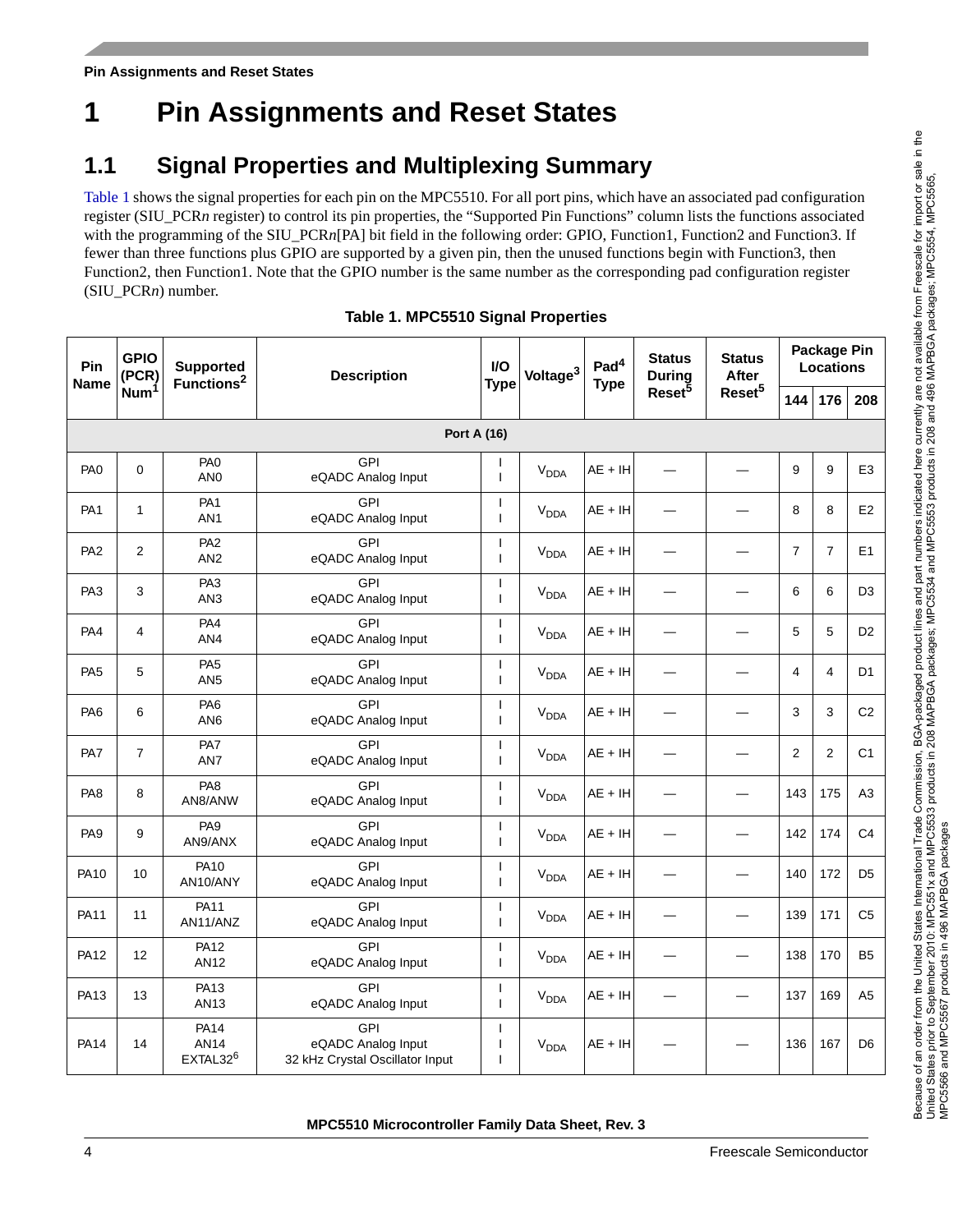### **Pin Assignments and Reset States**

|  | Table 1. MPC5510 Signal Properties (continued) |  |  |
|--|------------------------------------------------|--|--|
|--|------------------------------------------------|--|--|

| Pin<br><b>Name</b> | <b>GPIO</b><br>(PCR) | <b>Supported</b><br>Functions <sup>2</sup>          | <b>Description</b>                                                                                | I/O<br><b>Type</b>                        | Voltage <sup>3</sup>   | Pad <sup>4</sup><br><b>Type</b> | <b>Status</b><br><b>During</b> | <b>Status</b><br>After |     | <b>Package Pin</b><br><b>Locations</b> |                |
|--------------------|----------------------|-----------------------------------------------------|---------------------------------------------------------------------------------------------------|-------------------------------------------|------------------------|---------------------------------|--------------------------------|------------------------|-----|----------------------------------------|----------------|
|                    | Num <sup>1</sup>     |                                                     |                                                                                                   |                                           |                        |                                 | Reset <sup>5</sup>             | Reset <sup>5</sup>     | 144 | 176                                    | 208            |
| <b>PA15</b>        | 15                   | <b>PA15</b><br>AN15<br>XTAL32 <sup>6</sup>          | GPI<br>eQADC Analog Input<br>32 kHz Crystal Oscillator Output                                     | I<br>O                                    | <b>V<sub>DDA</sub></b> | $AE + IH$                       |                                |                        | 135 | 165                                    | C <sub>6</sub> |
|                    | Port B (16)          |                                                     |                                                                                                   |                                           |                        |                                 |                                |                        |     |                                        |                |
| PB <sub>0</sub>    | 16                   | PB <sub>0</sub><br><b>AN28</b><br>eMIOS16<br>PCS_C5 | <b>GPIO</b><br>eQADC Analog Input <sup>7</sup><br>eMIOS Channel<br>DSPI_C Peripheral Chip Select  | I/O<br>T<br>$\circ$<br>$\circ$            | $V_{\text{DDE1}}$      | $A + SH$                        |                                |                        | 134 | 162                                    | C7             |
| PB1                | 17                   | PB <sub>1</sub><br>AN29<br>eMIOS17<br>PCS_C4        | <b>GPIO</b><br>eQADC Analog Input7<br>eMIOS Channel<br>DSPI_C Peripheral Chip Select              | I/O<br>$\mathbf{I}$<br>$\circ$<br>$\circ$ | $V_{\text{DDE1}}$      | $A + SH$                        |                                |                        | 133 | 161                                    | D7             |
| PB <sub>2</sub>    | 18                   | PB <sub>2</sub><br>AN30<br>eMIOS18<br>PCS_C3        | <b>GPIO</b><br>eQADC Analog Input <sup>7</sup><br>eMIOS Channel<br>DSPI_C Peripheral Chip Select  | I/O<br>-1<br>O<br>O                       | $V_{\text{DDE1}}$      | $A + SH$                        |                                |                        | 132 | 160                                    | A <sub>8</sub> |
| PB <sub>3</sub>    | 19                   | PB <sub>3</sub><br>AN31<br>PCS_C2                   | <b>GPIO</b><br>eQADC Analog Input<br>DSPI_C Peripheral Chip Select                                | I/O<br>$\mathbf{I}$<br>O                  | V <sub>DE1</sub>       | $A + SH$                        |                                |                        | 131 | 159                                    | B <sub>8</sub> |
| PB4                | 20                   | PB <sub>4</sub><br>AN32<br>PCS_C1                   | <b>GPIO</b><br>eQADC Analog Input<br>DSPI_C Peripheral Chip Select                                | I/O<br>1<br>O                             | $V_{\text{DDE1}}$      | $A + SH$                        |                                |                        | 130 | 158                                    | C <sub>8</sub> |
| PB <sub>5</sub>    | 21                   | PB <sub>5</sub><br>AN33<br>PCS_C0                   | <b>GPIO</b><br>eQADC Analog Input<br>DSPI_C Peripheral Chip Select                                | I/O<br>$\mathbf{I}$<br>1/O                | V <sub>DE1</sub>       | $A + SH$                        |                                |                        | 129 | 157                                    | D <sub>8</sub> |
| PB <sub>6</sub>    | 22                   | PB <sub>6</sub><br>AN34<br>SCK_C                    | <b>GPIO</b><br>eQADC Analog Input<br>DSPI_C Clock                                                 | I/O<br>$\mathbf{I}$<br>1/O                | V <sub>DE1</sub>       | $A + SH$                        |                                |                        | 128 | 156                                    | A <sub>9</sub> |
| PB7                | 23                   | PB7<br>AN35<br>SOUT_C                               | <b>GPIO</b><br>eQADC Analog Input <sup>7</sup><br>DSPI_C Data Output                              | I/O<br>1<br>O                             | $V_{\text{DDE1}}$      | $A + SH$                        |                                |                        | 127 | 153                                    | B <sub>9</sub> |
| PB8                | 24                   | PB8<br>AN36<br>SIN_C                                | <b>GPIO</b><br>eQADC Analog Input <sup>7</sup><br>DSPI_C Data Input                               | I/O<br>I.                                 | V <sub>DE1</sub>       | $A + SH$                        |                                |                        | 126 | 152                                    | C <sub>9</sub> |
| PB <sub>9</sub>    | 25                   | PB <sub>9</sub><br><b>AN37</b><br>CNTX_D<br>PCS_B4  | <b>GPIO</b><br>eQADC Analog Input <sup>7</sup><br>CAN D Transmit<br>DSPI_B Peripheral Chip Select | I/O<br>J.<br>$\mathsf O$<br>O             | V <sub>DE1</sub>       | $A + SH$                        |                                |                        | 125 | 151                                    | D <sub>9</sub> |
| <b>PB10</b>        | 26                   | <b>PB10</b><br>AN38<br>CNRX_D<br>PCS_B3             | <b>GPIO</b><br>eQADC Analog Input <sup>7</sup><br>CAN_D Receive<br>DSPI_B Peripheral Chip Select  | I/O<br>I<br>I<br>$\circ$                  | V <sub>DE1</sub>       | $A + SH$                        |                                |                        | 124 | 150                                    | A10            |
| <b>PB11</b>        | 27                   | <b>PB11</b><br>AN39<br>eMIOS19<br>PCS_B5            | <b>GPIO</b><br>eQADC Analog Input <sup>7</sup><br>eMIOS Channel<br>DSPI_B Peripheral Chip Select  | I/O<br>J.<br>$\mathsf O$<br>O             | $V_{\text{DDE1}}$      | $A + SH$                        |                                |                        | 123 | 149                                    | <b>B10</b>     |

**MPC5510 Microcontroller Family Data Sheet, Rev. 3**

Because of an order from the United States International Trade Commission, BGA-packaged product lines and part numbers indicated here currently are not available from Freescale for import or sale in the<br>United States prior Because of an order from the United States International Trade Commission, BGA-packaged product numbers indicated here currently are not available from Freescale for import or sale in the United States prior to September 2010: MPC551x and MPC5533 products in 208 MAPBGA packages; MPC5534 and MPC5553 products in 208 and 496 MAPBGA packages; MPC5554, MPC5565, MPC5566 and MPC5567 products in 496 MAPBGA packages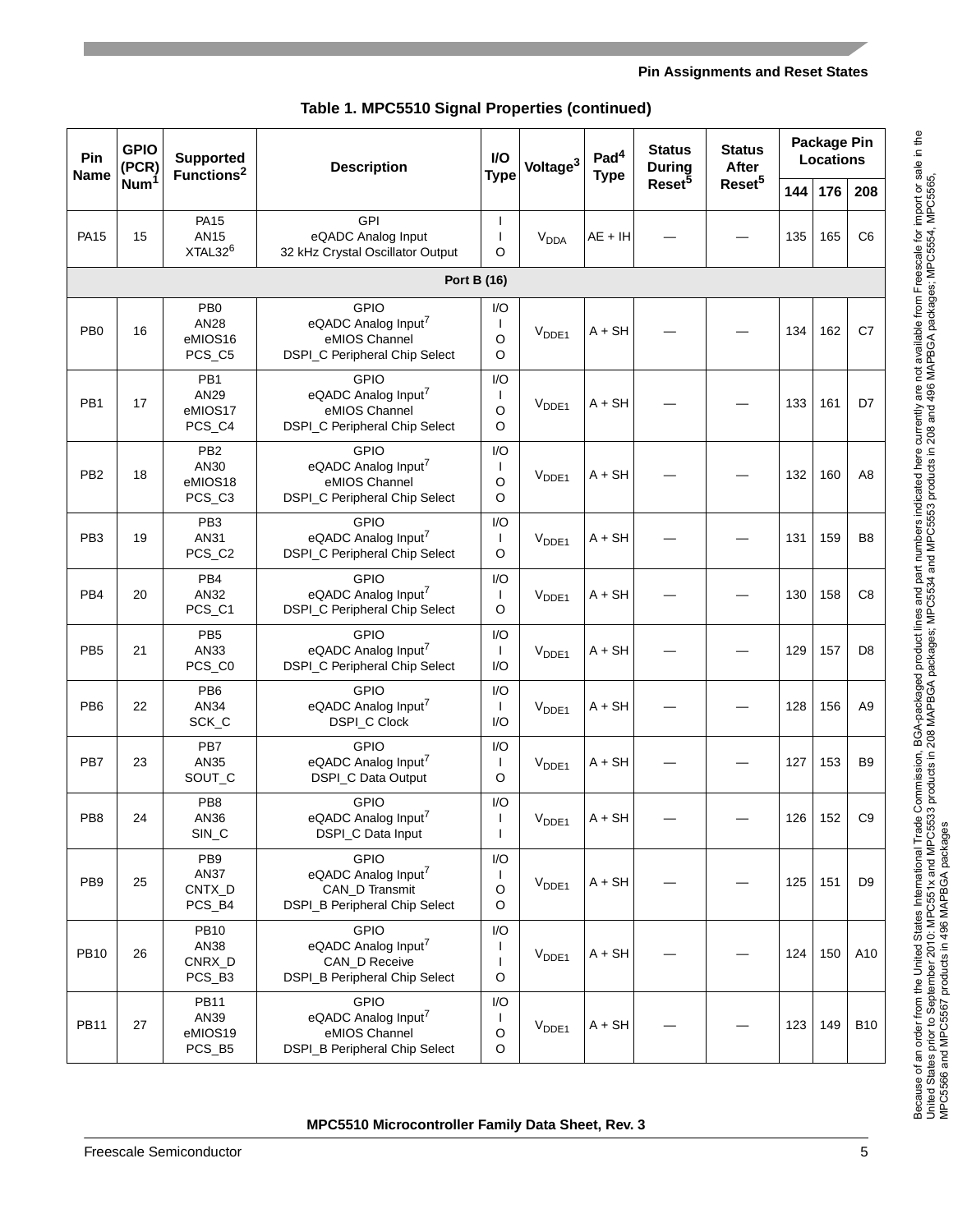| Pin<br><b>Name</b> | <b>GPIO</b><br>(PCR) | <b>Supported</b><br>Functions <sup>2</sup>                  | <b>Description</b>                                                                                 | I/O                               | Voltage <sup>3</sup> | Pad <sup>4</sup> | <b>Status</b><br><b>During</b> | <b>Status</b><br>After |     | Package Pin<br><b>Locations</b> |                 |  |
|--------------------|----------------------|-------------------------------------------------------------|----------------------------------------------------------------------------------------------------|-----------------------------------|----------------------|------------------|--------------------------------|------------------------|-----|---------------------------------|-----------------|--|
|                    | Num <sup>1</sup>     |                                                             |                                                                                                    | <b>Type</b>                       |                      | <b>Type</b>      | Reset <sup>5</sup>             | Reset <sup>5</sup>     | 144 | 176                             | 208             |  |
| <b>PB12</b>        | 28                   | <b>PB12</b><br>TXD_G<br>PCS_B4                              | <b>GPIO</b><br><b>SCI_G Transmit</b><br>DSPI_B Peripheral Chip Select                              | I/O<br>O<br>$\circ$               | $V_{\text{DDE1}}$    | <b>SH</b>        |                                |                        |     | 164                             | A7              |  |
| <b>PB13</b>        | 29                   | <b>PB13</b><br>RXD_G<br>PCS_B3                              | <b>GPIO</b><br><b>SCI_G Receive</b><br>DSPI_B Peripheral Chip Select                               | I/O<br>$\mathbf{I}$<br>$\circ$    | $V_{\text{DDE1}}$    | <b>SH</b>        |                                |                        |     | 163                             | <b>B7</b>       |  |
| <b>PB14</b>        | 30                   | <b>PB14</b><br>TXD_H                                        | <b>GPIO</b><br>SCI_H Transmit                                                                      | I/O<br>O                          | $V_{\text{DDE1}}$    | <b>SH</b>        |                                |                        |     | 148                             | C10             |  |
| <b>PB15</b>        | 31                   | <b>PB15</b><br>RXD_H                                        | <b>GPIO</b><br><b>SCI_H Receive</b>                                                                | I/O<br>$\mathbf{I}$               | $V_{\text{DDE1}}$    | <b>SH</b>        |                                |                        |     | 147                             | A11             |  |
| <b>Port C (16)</b> |                      |                                                             |                                                                                                    |                                   |                      |                  |                                |                        |     |                                 |                 |  |
| PC <sub>0</sub>    | 32                   | PC <sub>0</sub><br>eMIOS0<br>FR_A_TX_EN<br>AD <sub>24</sub> | <b>GPIO</b><br>eMIOS Channel<br>FlexRay Channel A Transmit Enable<br><b>EBI Muxed Address/Data</b> | I/O<br>I/O<br>$\circ$<br>I/O      | $V_{\text{DDE1}}$    | MH               |                                |                        | 122 | 146                             | <b>B11</b>      |  |
| PC <sub>1</sub>    | 33                   | PC <sub>1</sub><br>eMIOS1<br>FR_A_TX<br>AD16                | <b>GPIO</b><br>eMIOS Channel<br>FlexRay Channel A Transmit<br><b>EBI Muxed Address/Data</b>        | I/O<br>I/O<br>O<br>I/O            | $V_{\text{DDE1}}$    | MH               |                                |                        | 121 | 145                             | C <sub>11</sub> |  |
| PC <sub>2</sub>    | 34                   | PC <sub>2</sub><br>eMIOS2<br>FR_A_RX<br>TS                  | <b>GPIO</b><br>eMIOS Channel<br>FlexRay Channel A Receive<br><b>EBI Transfer Start</b>             | I/O<br>I/O<br>$\mathbf{I}$<br>I/O | $V_{\text{DDE1}}$    | MН               |                                |                        | 120 | 144                             | D <sub>11</sub> |  |
| PC <sub>3</sub>    | 35                   | PC <sub>3</sub><br>eMIOS3<br>FR_DBG0                        | <b>GPIO</b><br>eMIOS Channel<br>FlexRay Debug                                                      | I/O<br>I/O<br>O                   | $V_{\text{DDE1}}$    | MH               |                                |                        | 117 | 141                             | A12             |  |
| PC <sub>4</sub>    | 36                   | PC4<br>eMIOS4<br>FR_DBG1                                    | <b>GPIO</b><br>eMIOS Channel<br>FlexRay Debug                                                      | I/O<br>I/O<br>O                   | $V_{\text{DDE1}}$    | <b>SH</b>        |                                |                        | 116 | 140                             | <b>B12</b>      |  |
| PC <sub>5</sub>    | 37                   | PC <sub>5</sub><br>eMIOS5<br>FR_DBG2                        | <b>GPIO</b><br>eMIOS Channel<br>FlexRay Debug                                                      | I/O<br>I/O<br>O                   | $V_{DDE1}$           | <b>SH</b>        |                                |                        | 115 | 139                             | C <sub>12</sub> |  |
| PC6                | 38                   | PC <sub>6</sub><br>eMIOS6<br>FR_DBG3                        | <b>GPIO</b><br>eMIOS Channel<br>FlexRay Debug                                                      | 1/O<br>I/O<br>O                   | $V_{\text{DDE1}}$    | SH               |                                |                        | 114 | 138                             | D12             |  |
| PC7                | 39                   | PC7<br>eMIOS7<br>FR_B_RX                                    | <b>GPIO</b><br>eMIOS Channel<br>FlexRay Channel B Receive                                          | I/O<br>I/O<br>$\mathbf{I}$        | $V_{\text{DDE1}}$    | SH               |                                |                        | 113 | 137                             | A13             |  |
| PC8                | 40                   | PC <sub>8</sub><br>eMIOS8<br>FR_B_TX<br>AD <sub>15</sub>    | <b>GPIO</b><br>eMIOS Channel<br>FlexRay Channel B Transmit<br><b>EBI Muxed Address/Data</b>        | I/O<br>I/O<br>O<br>I/O            | $V_{\text{DDE1}}$    | MH               |                                |                        | 112 | 136                             | <b>B13</b>      |  |
| PC <sub>9</sub>    | 41                   | PC <sub>9</sub><br>eMIOS9<br>FR_B_TX_EN<br>AD <sub>14</sub> | <b>GPIO</b><br>eMIOS Channel<br>FlexRay Channel B Transmit Enable<br><b>EBI Muxed Address/Data</b> | I/O<br>I/O<br>O<br>I/O            | $V_{\text{DDE1}}$    | MH               |                                |                        | 111 | 135                             | C <sub>13</sub> |  |

|  | Table 1. MPC5510 Signal Properties (continued) |
|--|------------------------------------------------|
|--|------------------------------------------------|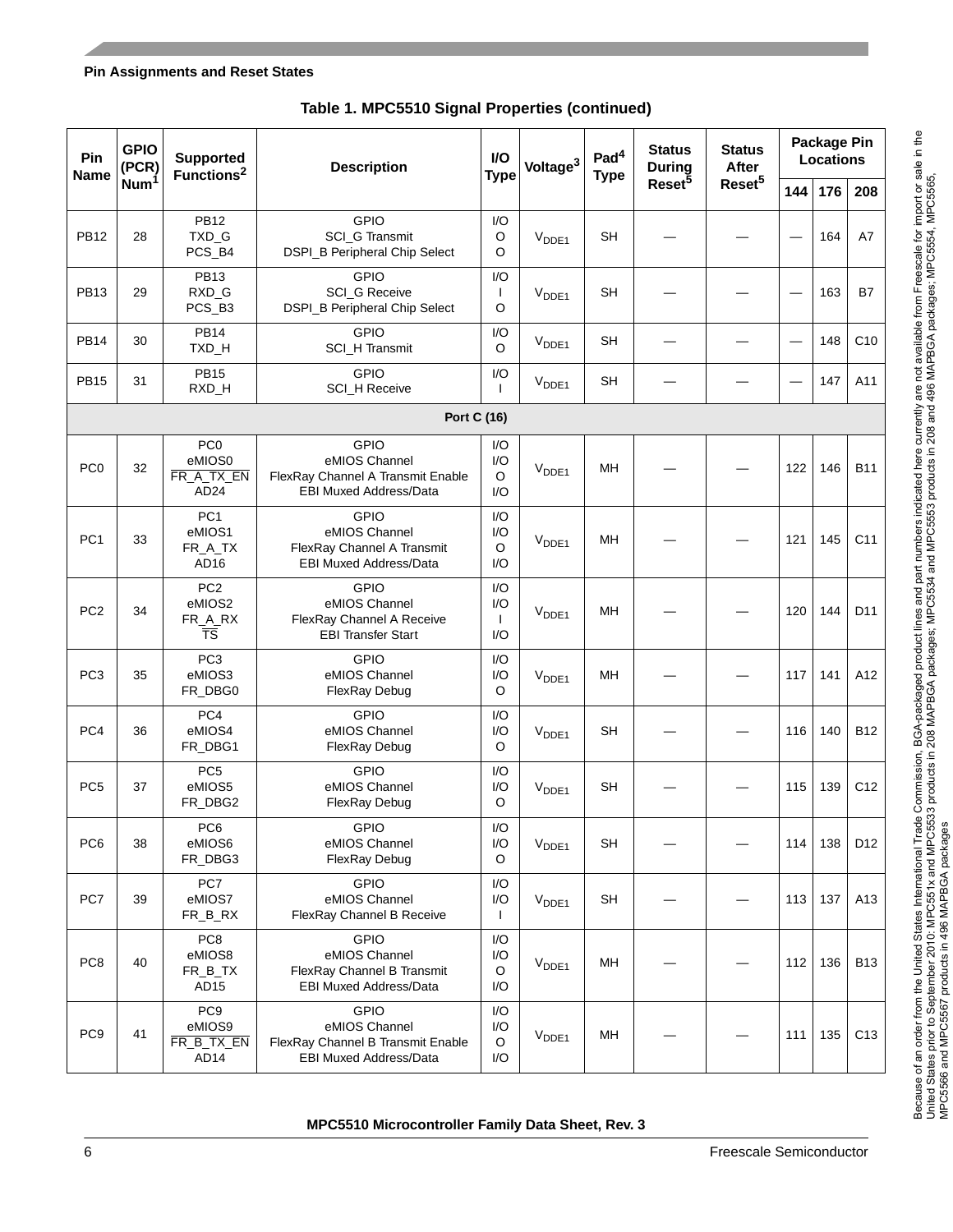| Pin<br><b>Name</b>          | <b>GPIO</b><br>(PCR) | <b>Supported</b><br>Functions <sup>2</sup>                       | <b>Description</b>                                                                                          | I/O<br><b>Type</b>            | Voltage <sup>3</sup> | Pad <sup>4</sup><br><b>Type</b> | <b>Status</b><br><b>During</b> | <b>Status</b><br>After   | <b>Package Pin</b><br><b>Locations</b> |         |                 |
|-----------------------------|----------------------|------------------------------------------------------------------|-------------------------------------------------------------------------------------------------------------|-------------------------------|----------------------|---------------------------------|--------------------------------|--------------------------|----------------------------------------|---------|-----------------|
|                             | Num <sup>1</sup>     |                                                                  |                                                                                                             |                               |                      |                                 | Reset <sup>5</sup>             | Reset <sup>5</sup>       | 144                                    | 176     | 208             |
| <b>PC10</b>                 | 42                   | <b>PC10</b><br>eMIOS10<br>PCS_C5<br>SCK_D                        | <b>GPIO</b><br>eMIOS Channel<br>DSPI_C Peripheral Chip Select<br>DSPI_D Clock                               | I/O<br>I/O<br>O<br>1/O        | $V_{\text{DDE1}}$    | <b>SH</b>                       |                                |                          | 110                                    | 134     | A14             |
| <b>PC11</b>                 | 43                   | <b>PC11</b><br>eMIOS11<br>PCS_C4<br>SOUT_D                       | <b>GPIO</b><br>eMIOS Channel<br>DSPI_C Peripheral Chip Select<br>DSPI_D Serial Out                          | 1/O<br>I/O<br>$\circ$<br>O    | $V_{\text{DDE1}}$    | <b>SH</b>                       |                                |                          | 109                                    | 133     | <b>B14</b>      |
| PC12                        | 44                   | <b>PC12</b><br>eMIOS12<br>PSC_C3<br>SIN_D                        | <b>GPIO</b><br>eMIOS Channel<br>DSPI_C Peripheral Chip Select<br>DSPI_D Serial In                           | I/O<br>I/O<br>$\circ$         | $V_{\text{DDE1}}$    | <b>SH</b>                       |                                |                          | 108                                    | 132     | <b>B16</b>      |
| PC13                        | 45                   | <b>PC13</b><br>eMIOS13<br>PCS_A5<br>PCS_D0                       | <b>GPIO</b><br>eMIOS Channel<br>DSPI_A Peripheral Chip Select<br><b>DSPI D Peripheral Chip Select</b>       | I/O<br>I/O<br>$\circ$<br>O    | $V_{\text{DDE1}}$    | SH                              |                                |                          | 107                                    | 131     | C <sub>15</sub> |
| <b>PC14</b>                 | 46                   | <b>PC14</b><br>eMIOS14<br>PCS_A4<br>PCS D1                       | <b>GPIO</b><br>eMIOS Channel<br>DSPI_A Peripheral Chip Select<br>DSPI_D Peripheral Chip Select              | I/O<br>I/O<br>$\circ$<br>O    | $V_{\text{DDE1}}$    | <b>SH</b>                       |                                |                          | 106                                    | 130     | C <sub>16</sub> |
| <b>PC15</b>                 | 47                   | <b>PC15</b><br>eMIOS15<br>PCS_A3<br>PCS_D <sub>2</sub>           | <b>GPIO</b><br>eMIOS Channel<br>DSPI_A Peripheral Chip Select<br>DSPI_D Peripheral Chip Select              | I/O<br>I/O<br>O<br>$\circ$    | $V_{\text{DDE1}}$    | <b>SH</b>                       |                                |                          | 105                                    | 129     | D <sub>14</sub> |
|                             |                      |                                                                  | Port D (16)                                                                                                 |                               |                      |                                 |                                |                          |                                        |         |                 |
| P <sub>D</sub> <sub>0</sub> | 48                   | PD <sub>0</sub><br>CNTX_A<br>PCS_D3                              | <b>GPIO</b><br>CAN_A Transmit<br>DSPI_D Peripheral Chip Select                                              | I/O<br>$\circ$<br>$\circ$     | V <sub>DDE1</sub>    | <b>SH</b>                       |                                |                          | 104                                    | 128     | D <sub>15</sub> |
| PD <sub>1</sub>             | 49                   | PD <sub>1</sub><br>CNRX_A<br>PCS_D4                              | <b>GPIO</b><br>CAN_A Receive<br>DSPI_D Peripheral Chip Select                                               | I/O<br>1<br>$\circ$           | V <sub>DE1</sub>     | <b>SH</b>                       |                                |                          | 103                                    | 127     | D <sub>16</sub> |
| PD <sub>2</sub>             | 50                   | PD <sub>2</sub><br>CNRX_B<br>eMIOS10<br><b>BOOTCFG</b><br>PCS_D5 | <b>GPIO</b><br>CAN_B Receive<br>eMIOS Channel<br><b>Boot Configuration</b><br>DSPI_D Peripheral Chip Select | I/O<br>O<br>$\mathbf{I}$<br>O | $V_{\text{DDE1}}$    | SH                              | <b>BOOTCFG</b><br>(Pulldown)   | <b>GPI</b><br>(Pulldown) |                                        | 102 126 | E14             |
| PD <sub>3</sub>             | 51                   | PD <sub>3</sub><br>CNTX_B<br>eMIOS11                             | <b>GPIO</b><br>CAN_B Transmit<br>eMIOS Channel                                                              | I/O<br>$\circ$<br>O           | $V_{\text{DDE1}}$    | SH                              |                                |                          | 101                                    | 125     | E15             |
| PD4                         | 52                   | PD4<br>CNTX_C<br>eMIOS12                                         | <b>GPIO</b><br>CAN_C Transmit<br>eMIOS Channel                                                              | I/O<br>O<br>O                 | $V_{\text{DDE1}}$    | SH                              |                                |                          | 100                                    | 124     | E16             |
| PD <sub>5</sub>             | 53                   | PD <sub>5</sub><br>CNRX_C<br>eMIOS13                             | <b>GPIO</b><br><b>CAN_C Receive</b><br>eMIOS Channel                                                        | I/O<br>J.<br>$\circ$          | $V_{\text{DDE1}}$    | SH                              |                                |                          | 99                                     | 123     | F13             |

Because of an order from the United States International Trade Commission, BGA-packaged product lines and part numbers indicated here currently are not available from Freescale for import or sale in the<br>United States prior Because of an order from the United States International Trade Commission, BGA-packaged product numbers indicated here currently are not available from Freescale for import or sale in the United States prior to September 2010: MPC551x and MPC5533 products in 208 MAPBGA packages; MPC5534 and MPC5553 products in 208 and 496 MAPBGA packages; MPC5554, MPC5565, MPC5566 and MPC5567 products in 496 MAPBGA packages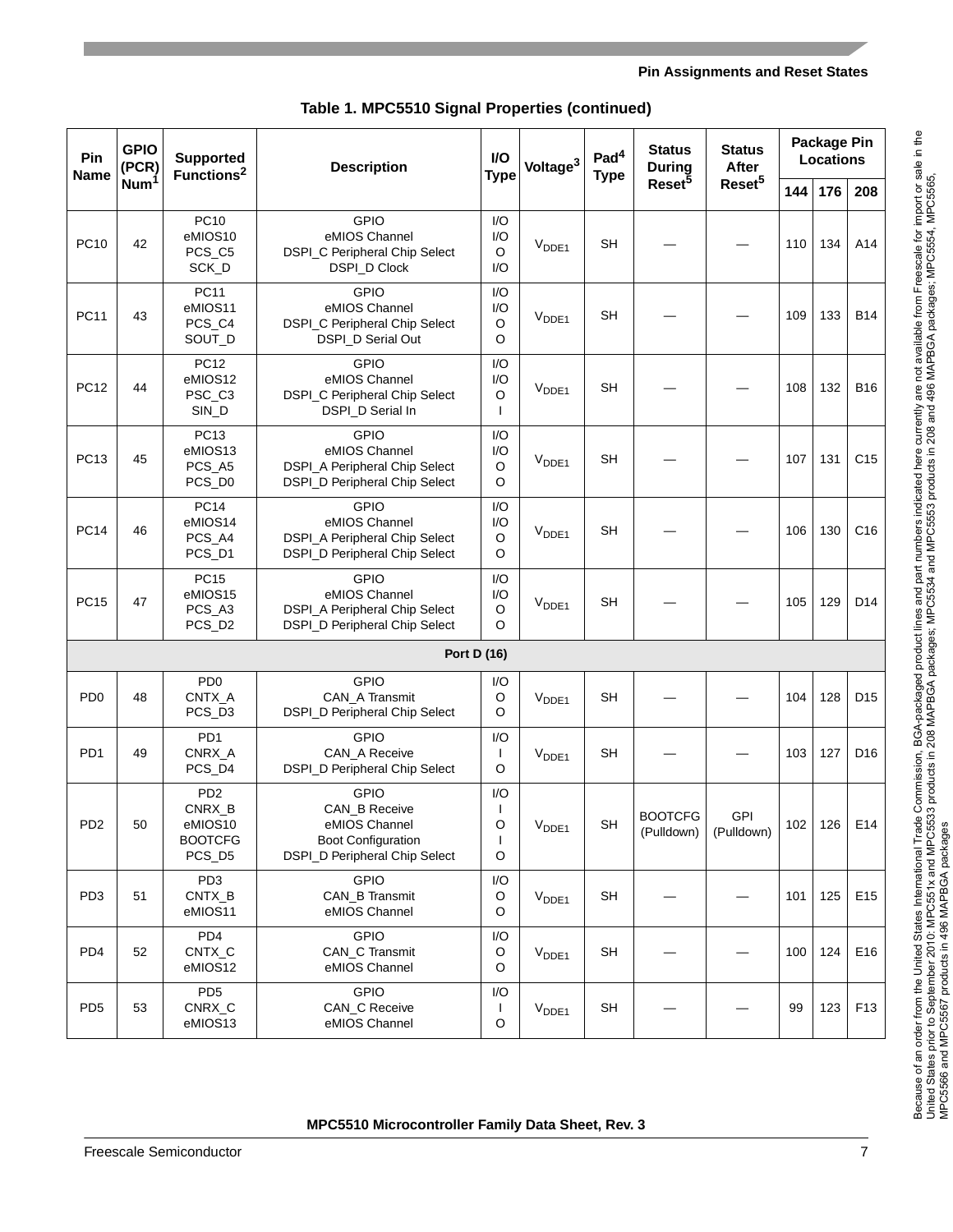| Pin<br><b>Name</b> | <b>GPIO</b><br>(PCR) | <b>Supported</b><br>Functions <sup>2</sup>                     | <b>Description</b>                                                                                                            | I/O<br><b>Type</b>                     | Voltage <sup>3</sup> | <b>Status</b><br>Pad <sup>4</sup><br><b>During</b><br><b>Type</b> |  | <b>Status</b><br>After<br>Reset <sup>5</sup><br>Reset <sup>5</sup><br>98<br>97<br>91<br>90<br>89<br>88<br>87 | Package Pin<br><b>Locations</b> |     |                 |
|--------------------|----------------------|----------------------------------------------------------------|-------------------------------------------------------------------------------------------------------------------------------|----------------------------------------|----------------------|-------------------------------------------------------------------|--|--------------------------------------------------------------------------------------------------------------|---------------------------------|-----|-----------------|
|                    | Num <sup>1</sup>     |                                                                |                                                                                                                               |                                        |                      |                                                                   |  |                                                                                                              | 144                             | 176 | 208             |
| PD <sub>6</sub>    | 54                   | PD <sub>6</sub><br>TXD_A<br>eMIOS14                            | <b>GPIO</b><br><b>SCI_A Transmit</b><br>eMIOS Channel                                                                         | I/O<br>O<br>$\circ$                    | $V_{\text{DDE1}}$    | <b>SH</b>                                                         |  |                                                                                                              |                                 | 122 | F14             |
| PD7                | 55                   | PD <sub>7</sub><br>RXD_A<br>eMIOS15                            | <b>GPIO</b><br><b>SCI_A Receive</b><br>eMIOS Channel                                                                          | I/O<br>$\mathbf{I}$<br>$\circ$         | $V_{\text{DDE1}}$    | <b>SH</b>                                                         |  |                                                                                                              |                                 | 121 | F <sub>15</sub> |
| PD <sub>8</sub>    | 56                   | PD <sub>8</sub><br>TXD_B<br>SCL_A                              | <b>GPIO</b><br><b>SCI_B Transmit</b><br>I <sup>2</sup> C Serial Clock Line                                                    | I/O<br>O<br>I/O                        | $V_{\text{DDE1}}$    | <b>SH</b>                                                         |  |                                                                                                              | 94                              | 118 | G13             |
| PD <sub>9</sub>    | 57                   | PD <sub>9</sub><br>RXD_B<br>SDA_A                              | <b>GPIO</b><br><b>SCI_B Receive</b><br>I <sup>2</sup> C Serial Data Line                                                      | I/O<br>$\mathbf{I}$<br>I/O             | $V_{\text{DDE1}}$    | <b>SH</b>                                                         |  |                                                                                                              | 93                              | 117 | F <sub>16</sub> |
| PD <sub>10</sub>   | 58                   | <b>PD10</b><br>PCS_B2<br>CNTX_F<br>NMI0                        | <b>GPIO</b><br>DSPI_B Peripheral Chip Select<br>CAN_F Transmit<br>NMI Input for Z1 Core                                       | I/O<br>O<br>$\circ$<br>ı               | $V_{\text{DDE1}}$    | <b>SH</b>                                                         |  |                                                                                                              | 92                              | 116 | G14             |
| <b>PD11</b>        | 59                   | <b>PD11</b><br>PCS_B1<br>CNRX_F<br>NMI1                        | <b>GPIO</b><br>DSPI_B Peripheral Chip Select<br><b>CAN_F Receive</b><br>NMI Input for Z0 Core                                 | I/O<br>O<br>ı<br>I.                    | $V_{\text{DDE1}}$    | <b>SH</b>                                                         |  |                                                                                                              |                                 | 115 | G15             |
| <b>PD12</b>        | 60                   | <b>PD12</b><br>PCS_B0<br>eMIOS9                                | <b>GPIO</b><br>DSPI_B Peripheral Chip Select<br>eMIOS Channel                                                                 | I/O<br>I/O<br>O                        | $V_{\text{DDE1}}$    | <b>SH</b>                                                         |  |                                                                                                              |                                 | 114 | H <sub>14</sub> |
| PD13               | 61                   | PD <sub>13</sub><br>SCK_B<br>eMIOS8                            | <b>GPIO</b><br>DSPI_B Clock<br>eMIOS Channel                                                                                  | I/O<br>I/O<br>O                        | V <sub>DE1</sub>     | <b>SH</b>                                                         |  |                                                                                                              |                                 | 113 | H <sub>15</sub> |
| <b>PD14</b>        | 62                   | <b>PD14</b><br>SOUT_B<br>eMIOS7                                | <b>GPIO</b><br>DSPI_B Data Output<br>eMIOS Channel                                                                            | I/O<br>O<br>O                          | $V_{\text{DDE1}}$    | <b>SH</b>                                                         |  |                                                                                                              |                                 | 110 | J14             |
| <b>PD15</b>        | 63                   | <b>PD15</b><br>SIN_B<br>eMIOS6                                 | <b>GPIO</b><br>DSPI_B Data Input<br>eMIOS Channel                                                                             | I/O<br>T<br>O                          | $V_{\text{DDE1}}$    | <b>SH</b>                                                         |  |                                                                                                              |                                 | 107 | K14             |
|                    |                      |                                                                | Port E (16)                                                                                                                   |                                        |                      |                                                                   |  |                                                                                                              |                                 |     |                 |
| PE <sub>0</sub>    | 64                   | PE <sub>0</sub><br>PCS_A2<br>eMIOS5<br><b>MLBCLK</b>           | <b>GPIO</b><br>DSPI_A Peripheral Chip Select<br>eMIOS Channel<br><b>MLB Clock</b>                                             | I/O<br>$\mathsf O$<br>$\circ$<br>ı     | $V_{\text{DDE1}}$    | <b>SH</b>                                                         |  |                                                                                                              | 86                              | 106 | K <sub>16</sub> |
| PE <sub>1</sub>    | 65                   | PE <sub>1</sub><br>PCS_A1<br>eMIOS4<br>MLBSI/<br><b>MLBSIG</b> | <b>GPIO</b><br>DSPI_A Peripheral Chip Select<br>eMIOS Channel<br>MLB Signal In (5-pin) /<br>MLB Bi-directional Signal (3-pin) | I/O<br>O<br>O<br>$\mathbf{I}$<br>I/O   | $V_{\text{DDE1}}$    | MН                                                                |  |                                                                                                              | 85                              | 103 | L14             |
| PE <sub>2</sub>    | 66                   | PE <sub>2</sub><br>PCS_A0<br>eMIOS3<br>MLBDI/<br><b>MLBDAT</b> | <b>GPIO</b><br>DSPI_A Peripheral Chip Select<br>eMIOS Channel<br>MLB Data In (5-pin) /<br>MLB Bi-directional Data (3-pin)     | I/O<br>I/O<br>O<br>$\mathbf{I}$<br>I/O | $V_{\text{DDE1}}$    | MН                                                                |  |                                                                                                              | 84                              | 101 | L15             |

**Table 1. MPC5510 Signal Properties (continued)**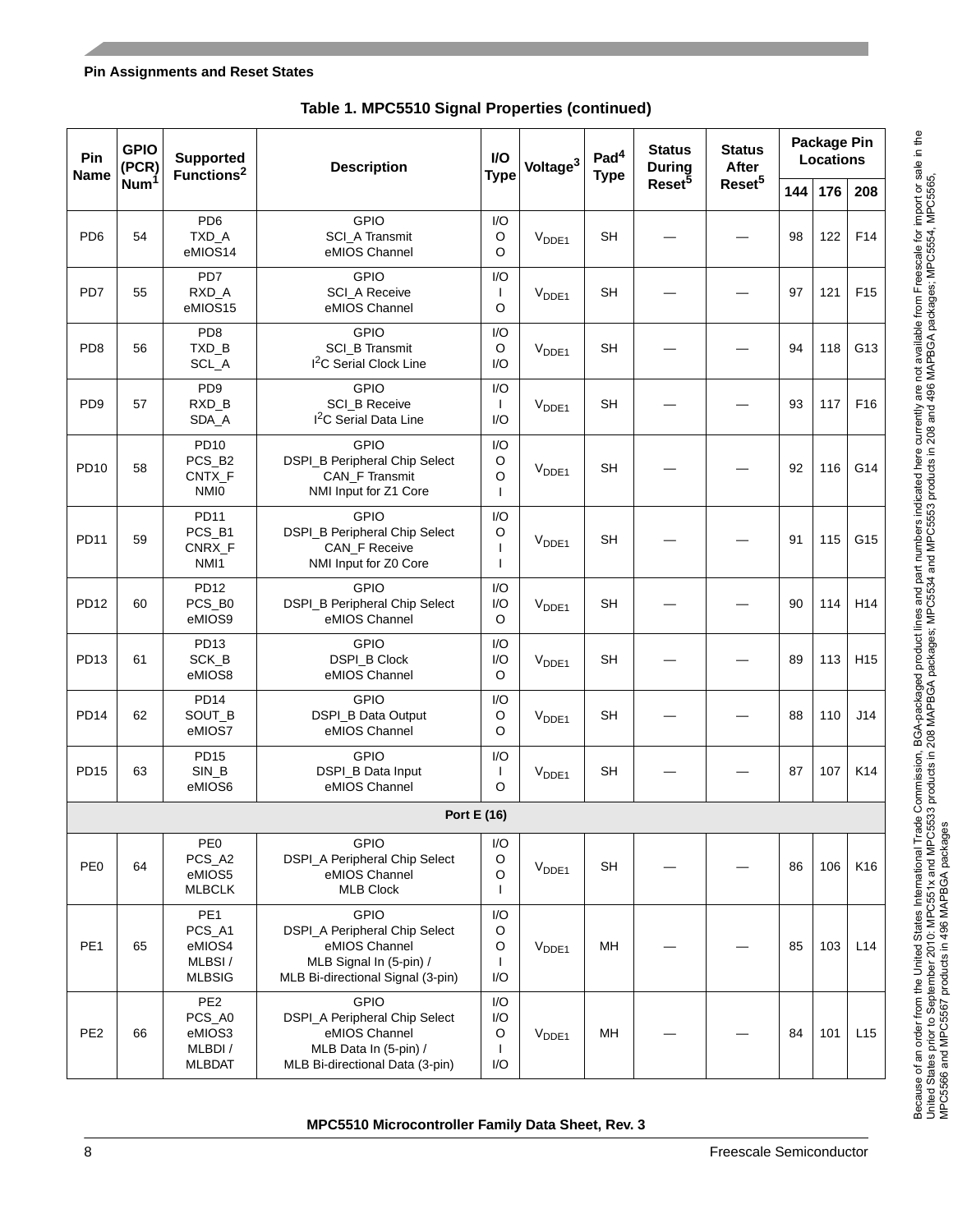| Pin<br><b>Name</b> | <b>GPIO</b><br>(PCR) | <b>Supported</b><br>Functions <sup>2</sup>                                                  | <b>Description</b>                                                                                                                                                          | I/O<br><b>Type</b>                            | Voltage <sup>3</sup> | Pad <sup>4</sup> | <b>Status</b><br><b>During</b> | <b>Status</b><br>After   |                          | Package Pin<br><b>Locations</b> |                 |
|--------------------|----------------------|---------------------------------------------------------------------------------------------|-----------------------------------------------------------------------------------------------------------------------------------------------------------------------------|-----------------------------------------------|----------------------|------------------|--------------------------------|--------------------------|--------------------------|---------------------------------|-----------------|
|                    | Num <sup>1</sup>     |                                                                                             |                                                                                                                                                                             |                                               |                      | <b>Type</b>      | Reset <sup>5</sup>             | Reset <sup>5</sup>       | 144                      | 176                             | 208             |
| PE3                | 67                   | PE3<br>SCK_A<br>eMIOS2<br>MLBSO/<br><b>MLBSIG BUFEN</b>                                     | <b>GPIO</b><br>DSPI_A Clock<br>eMIOS Channel<br>MLB Signal Out (5-pin) /<br>MLB Signal Level Shifter Enable (3-pin)                                                         | I/O<br>I/O<br>O<br>$\circ$<br>O               | V <sub>DE1</sub>     | MH               |                                |                          | 83                       | 100                             | M13             |
| PE4                | 68                   | PE4<br>SOUT A<br>eMIOS1<br>MLBDO /<br>MLBDAT_BUFEN                                          | <b>GPIO</b><br>DSPI A Data Out<br>eMIOS Channel<br>MLB Data Out (5-pin) /<br>MLB Data Level Shifter Enable (3-pin)                                                          | I/O<br>O<br>O<br>O<br>O                       | $V_{\text{DDE1}}$    | MH               |                                |                          | 82                       | 98                              | N <sub>14</sub> |
| PE <sub>5</sub>    | 69                   | PE <sub>5</sub><br>SIN_A<br>eMIOS0<br>MLB SLOT /<br>MLB_SIGOBS /<br>MLB_DATOBS              | GPIO<br>DSPI_A Data In<br>eMIOS Channel<br>MLB Slot Debug /<br>MLB Clock Adjust Observe Signal /<br>MLB Clock Adjust Observe Data                                           | I/O<br>$\mathbf{I}$<br>O<br>O<br>O<br>$\circ$ | $V_{\text{DDE1}}$    | MН               |                                |                          | 81                       | 97                              | M <sub>15</sub> |
| PE <sub>6</sub>    | 70                   | PE <sub>6</sub><br><b>CLKOUT</b>                                                            | GPIO<br>System Clock Output                                                                                                                                                 | I/O<br>$\circ$                                | V <sub>DE3</sub>     | MH               |                                |                          | 67                       | 83                              | P <sub>13</sub> |
| PE7                | 71                   | PE7                                                                                         | <b>GPIO</b>                                                                                                                                                                 |                                               | $V_{\text{DDE1}}$    | <b>SH</b>        | $\overline{\phantom{0}}$       | $\equiv$                 | $\overline{\phantom{0}}$ | $\overline{\phantom{0}}$        | H <sub>13</sub> |
| PE8                | 72                   | PE8                                                                                         | GPIO                                                                                                                                                                        |                                               | $V_{\text{DDE1}}$    | <b>SH</b>        |                                | $\overline{\phantom{0}}$ | $\overline{\phantom{0}}$ |                                 | H <sub>16</sub> |
| PE <sub>9</sub>    | 72                   | PE9                                                                                         | GPIO                                                                                                                                                                        | I/O                                           | $V_{\text{DDE1}}$    | <b>SH</b>        | $\equiv$                       | —                        | $\overline{\phantom{0}}$ |                                 | J13             |
| <b>PE10</b>        | 74                   | <b>PE10</b>                                                                                 | <b>GPIO</b>                                                                                                                                                                 | I/O                                           | $V_{\text{DDE1}}$    | <b>SH</b>        | $\overline{\phantom{0}}$       | —                        | $\overline{\phantom{0}}$ | 112                             | J16             |
| <b>PE11</b>        | 75                   | <b>PE11</b>                                                                                 | GPIO                                                                                                                                                                        | I/O                                           | $V_{\text{DDE1}}$    | <b>SH</b>        | $\equiv$                       | $\equiv$                 | $\overline{\phantom{0}}$ | 111                             | J15             |
| <b>PE12</b>        | 76                   | <b>PE12</b>                                                                                 | GPIO                                                                                                                                                                        | 1/O                                           | V <sub>DDE1</sub>    | <b>SH</b>        | $\equiv$                       | —                        | $\overline{\phantom{0}}$ | 109                             | K <sub>13</sub> |
| <b>PE13</b>        | 77                   | <b>PE13</b>                                                                                 | <b>GPIO</b>                                                                                                                                                                 | I/O                                           | $V_{\text{DDE1}}$    | <b>SH</b>        | $\overline{\phantom{0}}$       | $\overline{\phantom{0}}$ | $\overline{\phantom{0}}$ | 108                             | L13             |
| <b>PE14</b>        | 78                   | <b>PE14</b>                                                                                 | GPIO                                                                                                                                                                        | I/O                                           | $V_{\text{DDE1}}$    | <b>SH</b>        | $\overline{\phantom{0}}$       | $\overline{\phantom{0}}$ | $\qquad \qquad$          | 102                             | L16             |
| <b>PE15</b>        | 79                   | <b>PE15</b>                                                                                 | GPIO                                                                                                                                                                        | 1/O                                           | $V_{\text{DDE1}}$    | <b>SH</b>        |                                | $\overline{\phantom{0}}$ | —<br>—                   | 99                              | M14             |
|                    |                      |                                                                                             | <b>Port F (16)</b>                                                                                                                                                          |                                               |                      |                  |                                |                          |                          |                                 |                 |
| PF <sub>0</sub>    | 80                   | PF <sub>0</sub><br>RD_WR<br>EVTI <sup>8</sup>                                               | <b>GPIO</b><br><b>EBI Read/Write</b><br>Nexus Event In                                                                                                                      | I/O<br>1/O                                    | V <sub>DDE3</sub>    | <b>MH</b>        |                                |                          | 66                       | 82                              | N <sub>12</sub> |
| PF <sub>1</sub>    | 81                   | PF <sub>1</sub><br><b>TA</b><br><b>MLBCLK</b><br>EVTO <sup>8</sup>                          | <b>GPIO</b><br>EBI Transfer Acknowledge<br><b>MLB Clock</b><br>Nexus Event Out                                                                                              | I/O<br>I/O<br>$\mathbf{I}$<br>O               | V <sub>DDE3</sub>    | MН               |                                |                          | 65                       | 81                              | P <sub>12</sub> |
| PF <sub>2</sub>    | 82                   | PF <sub>2</sub><br>AD <sub>8</sub><br>ADDR8<br>MLBSI/<br><b>MLBSIG</b><br>MSEO <sup>8</sup> | <b>GPIO</b><br><b>EBI Muxed Address/Data</b><br><b>EBI Non Muxed Address</b><br>MLB Signal In (5-pin) /<br>MLB Bi-Directional Signal (3-pin)<br>Nexus Message Start/End Out | I/O<br>I/O<br>O<br>$\mathbf{I}$<br>I/O<br>O   | V <sub>DE3</sub>     | MH               |                                |                          | 64                       | 80                              | R <sub>12</sub> |

| Table 1. MPC5510 Signal Properties (continued) |  |  |
|------------------------------------------------|--|--|
|------------------------------------------------|--|--|

#### **MPC5510 Microcontroller Family Data Sheet, Rev. 3**

Because of an order from the United States International Trade Commission, BGA-packaged product lines and part numbers indicated here currently are not available from Freescale for import or sale in the<br>United States prior Because of an order from the United States International Trade Commission, BGA-packaged product numbers indicated here currently are not available from Freescale for import or sale in the United States prior to September 2010: MPC551x and MPC5533 products in 208 MAPBGA packages; MPC5534 and MPC5553 products in 208 and 496 MAPBGA packages; MPC5554, MPC5565, MPC5566 and MPC5567 products in 496 MAPBGA packages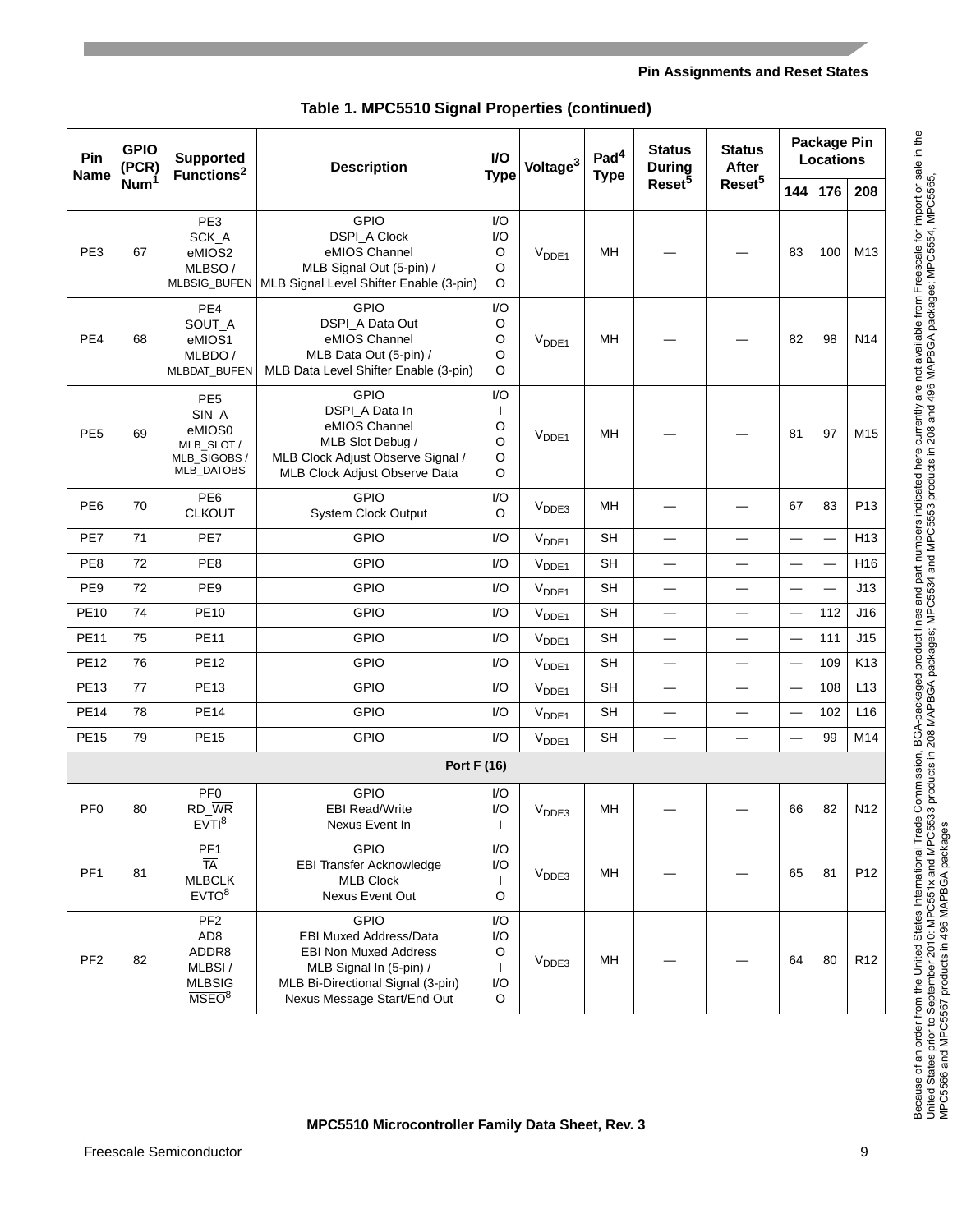#### **Pin Assignments and Reset States**

| Pin<br><b>Name</b> | <b>GPIO</b><br>(PCR) | <b>Supported</b><br>Functions <sup>2</sup>                                                        | <b>Description</b>                                                                                                                                                                                         | <b>VO</b><br><b>Type</b>                    | Voltage <sup>3</sup> | Pad <sup>4</sup><br><b>Type</b> | <b>Status</b><br><b>During</b> | <b>Status</b><br>After |     | <b>Package Pin</b><br><b>Locations</b> |                 |  |  |
|--------------------|----------------------|---------------------------------------------------------------------------------------------------|------------------------------------------------------------------------------------------------------------------------------------------------------------------------------------------------------------|---------------------------------------------|----------------------|---------------------------------|--------------------------------|------------------------|-----|----------------------------------------|-----------------|--|--|
|                    | Num <sup>1</sup>     |                                                                                                   |                                                                                                                                                                                                            |                                             |                      |                                 | Reset <sup>5</sup>             | Reset <sup>5</sup>     | 144 | 176                                    | 208             |  |  |
| PF <sub>3</sub>    | 83                   | PF <sub>3</sub><br>AD9<br>ADDR9<br>MLBDI/<br><b>MLBDAT</b><br>MCKO <sup>8</sup>                   | <b>GPIO</b><br><b>EBI Muxed Address/Data</b><br><b>EBI Non Muxed Address</b><br>MLB Data In (5-pin) /<br>MLB Bi-directional Data (3-pin)<br>Nexus Message Clock Out                                        | 1/O<br>I/O<br>O<br>$\mathbf{I}$<br>1/O<br>O | V <sub>DE3</sub>     | MH                              |                                |                        | 63  | 79                                     | T <sub>12</sub> |  |  |
| PF4                | 84                   | PF4<br>AD10<br>ADDR10<br>MLBSO/<br>MLBSIG_BUFEN<br>MDOO <sup>8</sup>                              | <b>GPIO</b><br><b>EBI Muxed Address/Data</b><br><b>EBI Non Muxed Address</b><br>MLB Signal Out (5-pin) /<br>MLB Signal Level Shifter Enable (3-pin)<br>Nexus Message Data Out<br><b>GPIO</b>               |                                             | V <sub>DE3</sub>     | MH                              |                                |                        | 59  | 74                                     | T <sub>10</sub> |  |  |
| PF <sub>5</sub>    | 85                   | PF <sub>5</sub><br>AD11<br>ADDR11<br>MLBDO/<br><b>MLBDAT BUFEN</b><br>MDO1 <sup>8</sup>           | <b>EBI Muxed Address/Data</b><br><b>EBI Non Muxed Address</b><br>MLB Data Out (5-pin) /<br>MLB Data Level Shifter Enable (3-pin)<br>Nexus Message Data Out<br><b>GPIO</b><br><b>EBI Muxed Address/Data</b> |                                             | V <sub>DE3</sub>     | MH                              |                                |                        | 58  | 72                                     | R <sub>9</sub>  |  |  |
| PF <sub>6</sub>    | 86                   | PF <sub>6</sub><br>AD12<br>ADDR12<br>MLB_SLOT /<br>MLB_SIGOBS/<br>MLB_DATOBS<br>MDO2 <sup>8</sup> | <b>EBI Non Muxed Address</b><br>MLB Slot Debug /<br>MLB Clock Adjust Observe Signal /<br>MLB Clock Adjust Observe Data<br>Nexus Message Data Out                                                           | 1/O<br>I/O<br>O<br>$\circ$<br>O<br>O<br>O   | V <sub>DDE3</sub>    | MH                              |                                |                        | 57  | 68                                     | T <sub>8</sub>  |  |  |
| PF7                | 87                   | PF7<br>AD13<br>ADDR13<br>MDO3 <sup>8</sup>                                                        | GPIO<br><b>EBI Muxed Address/Data</b><br><b>EBI Non Muxed Address</b><br>Nexus Message Data Out                                                                                                            |                                             | V <sub>DDE3</sub>    | MH                              |                                |                        | 56  | 66                                     | P <sub>8</sub>  |  |  |
| PF <sub>8</sub>    | 88                   | PF <sub>8</sub><br>AD <sub>14</sub><br>ADDR14<br>MDO4 <sup>8</sup>                                | <b>GPIO</b><br><b>EBI Muxed Address/Data</b><br><b>EBI Non Muxed Address</b><br>Nexus Message Data Out                                                                                                     | 1/O<br>1/O<br>O<br>$\circ$                  | $V_{\text{DDE2}}$    | MH                              |                                |                        | 55  | 65                                     | N <sub>8</sub>  |  |  |
| PF <sub>9</sub>    | 89                   | PF <sub>9</sub><br>AD15<br>ADDR15<br>MDO <sub>5</sub> °                                           | <b>GPIO</b><br><b>EBI Muxed Address/Data</b><br><b>EBI Non Muxed Address</b><br>Nexus Message Data Out                                                                                                     | 1/O<br>I/O<br>$\circ$<br>O                  | $V_{\text{DDE2}}$    | <b>MH</b>                       |                                |                        | 54  | 64                                     | T7              |  |  |
| <b>PF10</b>        | 90                   | <b>PF10</b><br>$\overline{\text{CS1}}$<br>TXD C<br>MDO6 <sup>8</sup>                              | <b>GPIO</b><br><b>EBI Chip Select</b><br>SCI_C Transmit<br>Nexus Message Data Out                                                                                                                          | I/O<br>O<br>$\mathsf O$<br>O                | $V_{\text{DDE2}}$    | MH                              |                                |                        | 52  | 62                                     | R7              |  |  |
| <b>PF11</b>        | 91                   | <b>PF11</b><br>$\overline{\text{CS}0}$<br>RXD_C<br>MDO7 <sup>8</sup>                              | <b>GPIO</b><br><b>EBI Chip Select</b><br><b>SCI_C Receive</b><br>Nexus Message Data Out                                                                                                                    | I/O<br>O<br>T<br>$\circ$                    | $V_{\text{DDE2}}$    | <b>MH</b>                       |                                |                        | 51  | 61                                     | P7              |  |  |
| <b>PF12</b>        | 92                   | <b>PF12</b><br>$\overline{\text{TS}}$<br>TXD_D<br>ALE                                             | <b>GPIO</b><br><b>EBI Transfer Start</b><br>SCI_D Transmit<br>EBI Address Latch Enable                                                                                                                     | I/O<br>I/O<br>O<br>O                        | $V_{\text{DDE2}}$    | MH                              |                                |                        | 50  | 60                                     | N7              |  |  |

| Table 1. MPC5510 Signal Properties (continued) |  |  |
|------------------------------------------------|--|--|
|------------------------------------------------|--|--|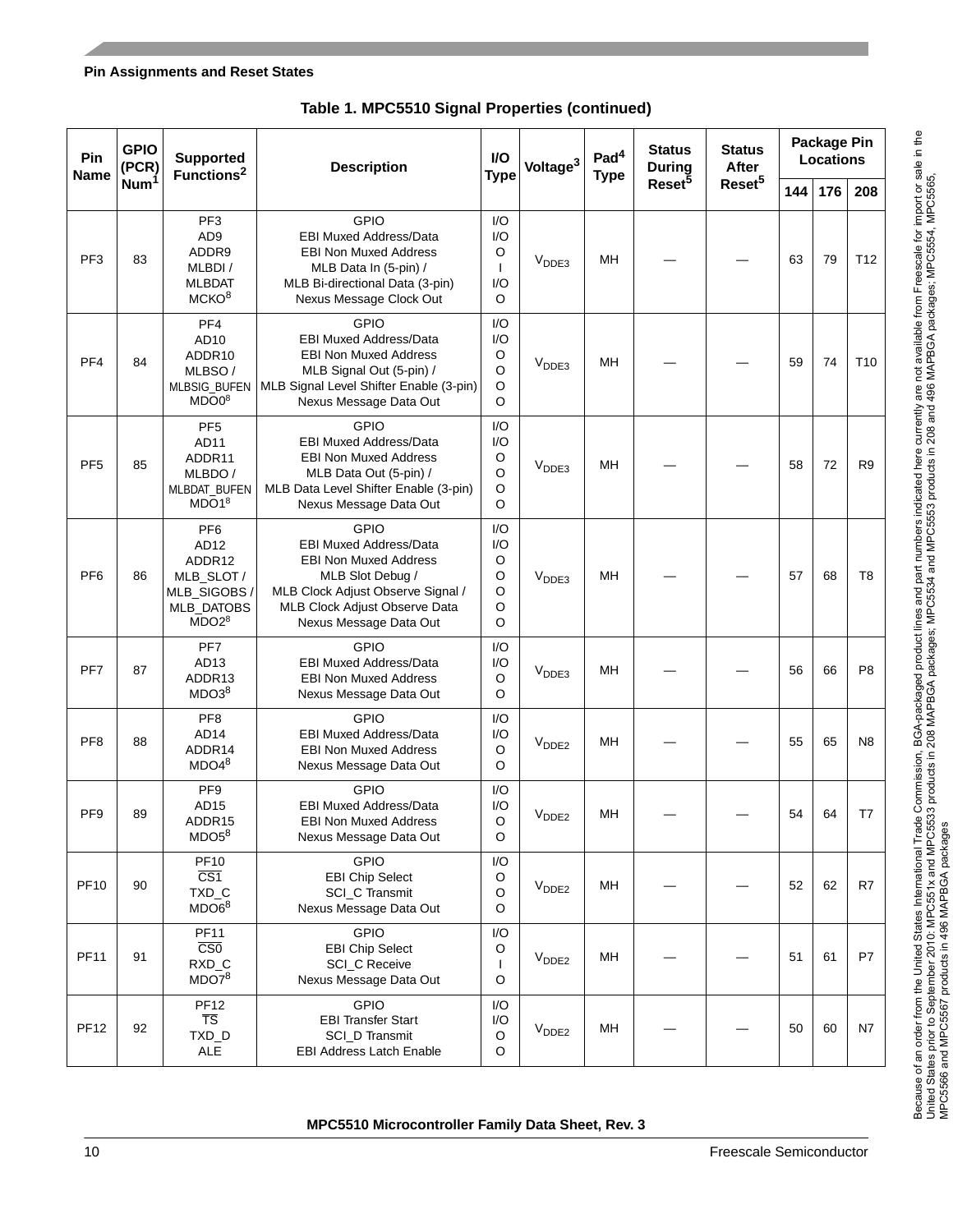| <b>GPIO</b><br>Pin<br>(PCR)<br><b>Name</b><br>Num <sup>1</sup> | <b>Supported</b><br>Functions <sup>2</sup> | <b>Description</b>                                       | <b>I/O</b><br><b>Type</b>                                                                                                                               | Voltage <sup>3</sup>              | Pad <sup>4</sup>  | <b>Status</b><br><b>During</b>                                                         | <b>Status</b><br>After |                    | <b>Package Pin</b><br><b>Locations</b> |     |                |
|----------------------------------------------------------------|--------------------------------------------|----------------------------------------------------------|---------------------------------------------------------------------------------------------------------------------------------------------------------|-----------------------------------|-------------------|----------------------------------------------------------------------------------------|------------------------|--------------------|----------------------------------------|-----|----------------|
|                                                                |                                            |                                                          |                                                                                                                                                         |                                   |                   | <b>Type</b><br><b>MH</b><br>MH<br>MH<br>MH<br><b>MH</b><br>MH<br>MH<br><b>MH</b><br>MH | Reset <sup>5</sup>     | Reset <sup>5</sup> | 144                                    | 176 | 208            |
| <b>PF13</b>                                                    | 93                                         | <b>PF13</b><br><b>OE</b><br>RXD_D                        | <b>GPIO</b><br><b>EBI Output Enable</b><br><b>SCI_D Receive</b>                                                                                         | I/O<br>$\circ$<br>$\mathbf{I}$    | $V_{\text{DDE2}}$ |                                                                                        |                        |                    | 49                                     | 59  | R <sub>6</sub> |
| <b>PF14</b>                                                    | 94                                         | <b>PF14</b><br>WE <sub>0</sub><br><b>BDIP</b><br>CNTX_D  | <b>GPIO</b><br><b>EBI Write Enable</b><br>EBI Burst Data In Progress<br>CAN_D Transmit                                                                  | I/O<br>O<br>$\circ$<br>$\circ$    | $V_{\text{DDE2}}$ |                                                                                        |                        |                    | 45                                     | 55  | P <sub>6</sub> |
| <b>PF15</b>                                                    | 95                                         | <b>PF15</b><br>WE <sub>1</sub><br><b>TEA</b><br>CNRX_D   | <b>GPIO</b><br><b>EBI Write Enable</b><br>EBI Transfer Error Acknowledge<br>CAN_D Receive                                                               | I/O<br>O<br>I/O<br>1              | $V_{\text{DDE2}}$ |                                                                                        |                        |                    | 44                                     | 54  | N <sub>6</sub> |
|                                                                |                                            |                                                          | <b>Port G (16)</b>                                                                                                                                      |                                   |                   |                                                                                        |                        |                    |                                        |     |                |
| PG <sub>0</sub>                                                | 96                                         | PG <sub>0</sub><br>AD16<br>eMIOS16                       | <b>GPIO</b><br><b>EBI Muxed Address/Data</b><br>eMIOS Channel                                                                                           | 1/O<br>I/O<br>I/O                 | $V_{\text{DDE2}}$ |                                                                                        |                        |                    | 43                                     | 51  | <b>P5</b>      |
| PG <sub>1</sub>                                                | 97                                         | PG <sub>1</sub><br>AD <sub>17</sub><br>eMIOS17<br>SIN C  | GPIO<br><b>EBI Muxed Address/Data</b><br>eMIOS Channel<br>DSPI_C Serial In                                                                              | I/O<br>I/O<br>I/O<br>$\mathbf{I}$ | $V_{\text{DDE2}}$ |                                                                                        |                        |                    | 42                                     | 50  | T4             |
| PG <sub>2</sub>                                                | 98                                         | PG <sub>2</sub><br>AD <sub>18</sub><br>eMIOS18<br>SOUT_C | <b>GPIO</b><br><b>EBI Muxed Address/Data</b><br>eMIOS Channel<br>DSPI_C Serial Out                                                                      |                                   | $V_{\text{DDE2}}$ |                                                                                        |                        |                    | 41                                     | 49  | R <sub>4</sub> |
| PG3                                                            | 99                                         | PG3<br>AD19<br>eMIOS19<br>SCK_C                          | <b>GPIO</b><br><b>EBI Muxed Address/Data</b><br>eMIOS Channel<br><b>DSPI_C Serial Clock</b>                                                             | I/O<br>I/O<br>I/O<br>I/O          | $V_{\text{DDE2}}$ |                                                                                        |                        |                    | 40                                     | 48  | P <sub>4</sub> |
| PG4                                                            | 100                                        | PG4<br>AD20<br>eMIOS20<br>PCS_C0                         | <b>GPIO</b><br><b>EBI Muxed Address/Data</b><br>eMIOS Channel<br>DSPI_C Peripheral Chip Select                                                          | I/O<br>I/O<br>I/O<br>1/O          | $V_{\text{DDE2}}$ |                                                                                        |                        |                    | 39                                     | 47  | T <sub>3</sub> |
| PG <sub>5</sub>                                                | 101                                        | PG <sub>5</sub><br>AD21<br>eMIOS21                       | <b>GPIO</b><br><b>EBI Muxed Address/Data</b><br>eMIOS Channel                                                                                           | I/O<br>I/O<br>I/O                 | V <sub>DDE2</sub> |                                                                                        |                        |                    | 38                                     | 46  | R3             |
| PG <sub>6</sub>                                                | 102                                        | PG6<br>AD <sub>22</sub><br>eMIOS22                       | <b>GPIO</b><br><b>EBI Muxed Address/Data</b><br>eMIOS Channel                                                                                           | I/O<br>I/O<br>I/O                 | $V_{\text{DDE2}}$ | MH                                                                                     |                        |                    | 37                                     | 45  | T <sub>2</sub> |
| PG7                                                            | 103                                        | PG7<br>AD <sub>23</sub><br>eMIOS23<br>RXD_C              | <b>GPIO</b><br>I/O<br><b>EBI Muxed Address/Data</b><br>I/O<br>$V_{\mathsf{DDE2}}$<br>MН<br>eMIOS Channel<br>I/O<br><b>SCI_C Receive</b><br>$\mathbf{I}$ |                                   |                   | 36                                                                                     | 44                     | R1                 |                                        |     |                |
| PG8                                                            | 104                                        | PG8<br>AD <sub>24</sub><br>PCS_A4                        | <b>GPIO</b><br><b>EBI Muxed Address/Data</b><br><b>DSPI</b> A Peripheral Chip Select                                                                    | I/O<br>I/O<br>$\circ$             | $V_{\text{DDE2}}$ | MН                                                                                     |                        |                    | 35                                     | 43  | P <sub>2</sub> |

|  |  |  |  | Table 1. MPC5510 Signal Properties (continued) |
|--|--|--|--|------------------------------------------------|
|--|--|--|--|------------------------------------------------|

Because of an order from the United States International Trade Commission, BGA-packaged product lines and part numbers indicated here currently are not available from Freescale for import or sale in the<br>United States prior Because of an order from the United States International Trade Commission, BGA-packaged product numbers indicated here currently are not available from Freescale for import or sale in the United States prior to September 2010: MPC551x and MPC5533 products in 208 MAPBGA packages; MPC5534 and MPC5553 products in 208 and 496 MAPBGA packages; MPC5554, MPC5565, MPC5566 and MPC5567 products in 496 MAPBGA packages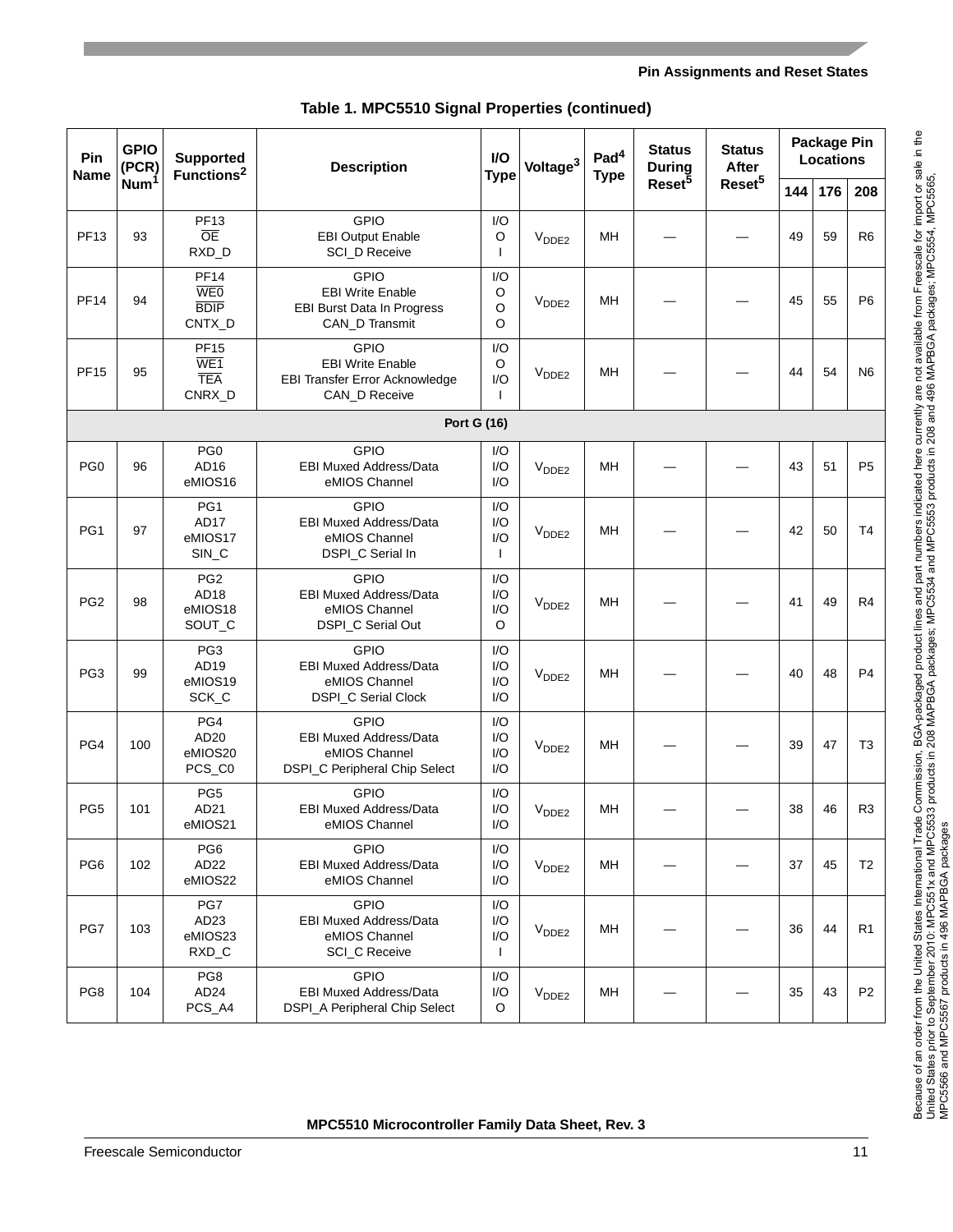#### **Pin Assignments and Reset States**

| Pin<br><b>Name</b> | <b>GPIO</b><br>(PCR) | <b>Supported</b><br>Functions <sup>2</sup>                    | <b>Description</b>                                                                                     | I/O<br><b>Type</b>                                 | Voltage <sup>3</sup> | Pad <sup>4</sup>                                                                                                                                                                       | <b>Status</b><br><b>During</b> | <b>Status</b><br>After | Package Pin<br><b>Locations</b> |     |                |  |
|--------------------|----------------------|---------------------------------------------------------------|--------------------------------------------------------------------------------------------------------|----------------------------------------------------|----------------------|----------------------------------------------------------------------------------------------------------------------------------------------------------------------------------------|--------------------------------|------------------------|---------------------------------|-----|----------------|--|
|                    | Num <sup>1</sup>     |                                                               |                                                                                                        |                                                    |                      | <b>Type</b><br>Reset <sup>5</sup><br>MH<br><b>MH</b><br><b>MH</b><br><b>MH</b><br><b>MH</b><br><b>MH</b><br>MH<br>$A + SH$<br>$A + SH$<br>$A + MH$<br>$A + MH$<br>$A + SH$<br>$A + SH$ | Reset <sup>5</sup>             | 144                    | 176                             | 208 |                |  |
| PG9                | 105                  | PG <sub>9</sub><br>AD <sub>25</sub><br>PCS_A3<br>TXD_C        | <b>GPIO</b><br><b>EBI Muxed Address/Data</b><br>DSPI_A Peripheral Chip Select<br><b>SCI_C Transmit</b> | I/O<br>I/O<br>O<br>O                               | $V_{\text{DDE2}}$    |                                                                                                                                                                                        |                                |                        | 34                              | 42  | N <sub>3</sub> |  |
| <b>PG10</b>        | 106                  | <b>PG10</b><br>AD <sub>26</sub><br>PCS_A2                     | <b>GPIO</b><br><b>EBI Muxed Address/Data</b><br><b>DSPI</b> A Peripheral Chip Select                   | I/O<br>I/O<br>O                                    | $V_{\mathsf{DDE2}}$  |                                                                                                                                                                                        |                                |                        | 30                              | 38  | N <sub>2</sub> |  |
| <b>PG11</b>        | 107                  | <b>PG11</b><br>AD <sub>27</sub><br>PCS_A1                     | <b>GPIO</b><br><b>EBI Muxed Address/Data</b><br>DSPI_A Peripheral Chip Select                          | I/O<br>I/O<br>O                                    | $V_{\text{DDE2}}$    |                                                                                                                                                                                        |                                |                        | 29                              | 37  | N <sub>1</sub> |  |
| <b>PG12</b>        | 108                  | <b>PG12</b><br>AD <sub>28</sub><br>PCS_A0                     | <b>GPIO</b><br><b>EBI Muxed Address/Data</b><br>DSPI_A Peripheral Chip Select                          | I/O<br>I/O<br>I/O                                  | $V_{\text{DDE2}}$    |                                                                                                                                                                                        |                                |                        | 28                              | 36  | M4             |  |
| <b>PG13</b>        | 109                  | <b>PG13</b><br>AD <sub>29</sub><br>SCK_A                      | GPIO<br><b>EBI Muxed Address/Data</b><br>DSPI_A Clock                                                  | I/O<br>I/O<br>I/O                                  | $V_{\text{DDE2}}$    |                                                                                                                                                                                        |                                |                        | 27                              | 35  | M <sub>3</sub> |  |
| <b>PG14</b>        | 110                  | <b>PG14</b><br>AD <sub>30</sub><br>SOUT_A                     | <b>GPIO</b><br><b>EBI Muxed Address/Data</b><br>DSPI_A Data Out                                        | I/O<br>I/O<br>O                                    | $V_{\text{DDE2}}$    |                                                                                                                                                                                        |                                |                        | 26                              | 34  | M <sub>2</sub> |  |
| <b>PG15</b>        | 111                  | <b>PG15</b><br>AD31<br>SIN_A                                  | <b>GPIO</b><br><b>EBI Muxed Address/Data</b><br>DSPI_A Data In                                         | I/O<br>I/O<br>$\mathbf{I}$                         | $V_{\mathsf{DDE2}}$  |                                                                                                                                                                                        |                                |                        | 25                              | 33  | M1             |  |
|                    |                      |                                                               |                                                                                                        | Port H (16)                                        |                      |                                                                                                                                                                                        |                                |                        |                                 |     |                |  |
| PH <sub>0</sub>    | 112                  | PH <sub>0</sub><br><b>AN27</b><br>eMIOS20<br>SCL_A            | <b>GPIO</b><br>eQADC Analog Input <sup>7</sup><br>eMIOS Channel<br>I <sup>2</sup> C_A Serial Clock     | I/O<br>T<br>O<br>I/O                               | $V_{\text{DDE2}}$    |                                                                                                                                                                                        |                                |                        | 24                              | 32  | L <sub>3</sub> |  |
| PH <sub>1</sub>    | 113                  | PH <sub>1</sub><br>AN26<br>eMIOS21<br>SDA_A                   | <b>GPIO</b><br>eQADC Analog Input <sup>7</sup><br>eMIOS Channel<br>I <sup>2</sup> C_A Serial Data      | I/O<br>$\mathbf{I}$<br>O<br>I/O                    | $V_{\text{DDE2}}$    |                                                                                                                                                                                        |                                |                        | 23                              | 31  | L2             |  |
| PH <sub>2</sub>    | 114                  | PH <sub>2</sub><br>AN25<br>eMIOS22<br>$\overline{CS3}$        | <b>GPIO</b><br>eQADC Analog Input <sup>7</sup><br>eMIOS Channel<br><b>EBI Chip Select</b>              | I/O<br>$\mathbf{I}$<br>$\circ$<br>O                | $V_{\text{DDE2}}$    |                                                                                                                                                                                        |                                |                        | 22                              | 30  | L1             |  |
| PH <sub>3</sub>    | 115                  | PH <sub>3</sub><br>AN24<br>eMIOS23<br>$\overline{\text{CS2}}$ | <b>GPIO</b><br>eQADC Analog Input <sup>7</sup><br>eMIOS Channel<br><b>EBI Chip Select</b>              | I/O<br>$\mathbf{I}$<br>O<br>O                      | V <sub>DDE2</sub>    |                                                                                                                                                                                        |                                |                        | 21                              | 29  | K4             |  |
| PH <sub>4</sub>    | 116                  | PH <sub>4</sub><br>AN23<br>TXD_E<br>MA <sub>2</sub>           | <b>GPIO</b><br>eQADC Analog Input <sup>7</sup><br>SCI E Transmit<br>eQADC External Mux Address         | I/O<br>$\mathbf{I}$<br>V <sub>DDE2</sub><br>O<br>O |                      |                                                                                                                                                                                        |                                |                        | 20                              | 28  | K <sub>3</sub> |  |
| PH <sub>5</sub>    | 117                  | PH <sub>5</sub><br>AN22<br>RXD_E<br>MA1                       | <b>GPIO</b><br>eQADC Analog Input <sup>7</sup><br><b>SCI_E Receive</b><br>eQADC External Mux Address   | I/O<br>$\mathbf{I}$<br>1<br>O                      | V <sub>DDE2</sub>    |                                                                                                                                                                                        |                                |                        | 19                              | 24  | J3             |  |

**Table 1. MPC5510 Signal Properties (continued)**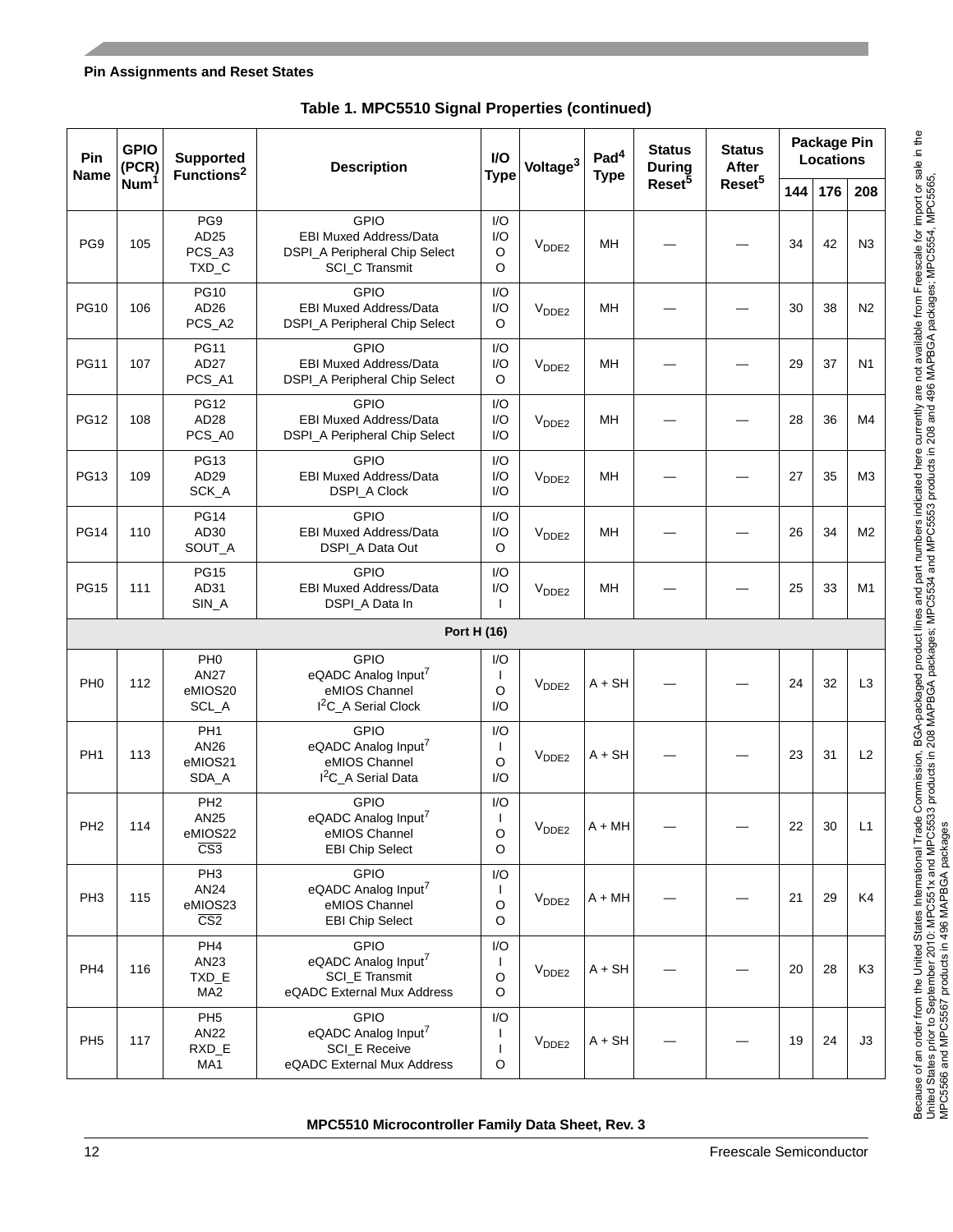| Pin             | <b>GPIO</b><br>(PCR)<br><b>Name</b><br>Num <sup>1</sup> | <b>Supported</b><br>Functions <sup>2</sup>                  | <b>Description</b>                                                                 | I/O<br><b>Type</b>                              | Voltage <sup>3</sup> | <b>Status</b><br>Pad <sup>4</sup><br><b>During</b><br><b>Type</b><br>Reset <sup>5</sup> |  | <b>Status</b><br>After |                          | Package Pin<br><b>Locations</b> |                 |
|-----------------|---------------------------------------------------------|-------------------------------------------------------------|------------------------------------------------------------------------------------|-------------------------------------------------|----------------------|-----------------------------------------------------------------------------------------|--|------------------------|--------------------------|---------------------------------|-----------------|
|                 |                                                         |                                                             |                                                                                    |                                                 |                      |                                                                                         |  | Reset <sup>5</sup>     | 144                      | 176                             | 208             |
| PH <sub>6</sub> | 118                                                     | PH <sub>6</sub><br>AN <sub>21</sub><br>TXD_F                | <b>GPIO</b><br>eQADC Analog Input <sup>7</sup><br><b>SCI F Transmit</b>            | I/O<br>$\mathbf{I}$<br>O                        | $V_{\text{DDE2}}$    | $A + SH$                                                                                |  |                        | 18                       | 23                              | J2              |
| PH <sub>7</sub> | 119                                                     | PH <sub>7</sub><br><b>AN20</b><br>RXD_F                     | <b>GPIO</b><br>eQADC Analog Input <sup>7</sup><br><b>SCI_F Receive</b>             | 1/O<br>H<br>ı                                   | $V_{\text{DDE2}}$    | $A + SH$                                                                                |  |                        | 17                       | 22                              | J <sub>1</sub>  |
| PH <sub>8</sub> | 120                                                     | PH <sub>8</sub><br><b>AN19</b><br>CNTX E<br>MA <sub>0</sub> | <b>GPIO</b><br>eQADC Analog Input7<br>CAN_E Transmit<br>eQADC External Mux Address | 1/O<br>J.<br>$\circ$<br>$\circ$                 | $V_{\text{DDE2}}$    | $A + SH$                                                                                |  |                        | 14                       | 17                              | H1              |
| PH <sub>9</sub> | 121                                                     | PH <sub>9</sub><br>AN18/ANT<br>CNRX_E                       | <b>GPIO</b><br>eQADC Analog Input <sup>7</sup><br><b>CAN_E Receive</b>             | I/O<br>$\mathbf{I}$<br>$\overline{\phantom{a}}$ | $V_{\text{DDE2}}$    | $A + SH$                                                                                |  |                        | 13                       | 14                              | G <sub>2</sub>  |
| <b>PH10</b>     | 122                                                     | <b>PH10</b><br>AN17/ANS<br>CNRX_F                           | <b>GPIO</b><br>eQADC Analog Input <sup>7</sup><br><b>CAN_F Receive</b>             | I/O<br>$\mathbf{I}$<br>$\overline{\phantom{a}}$ | $V_{\text{DDE2}}$    | $A + SH$                                                                                |  |                        | 12                       | 12                              | F <sub>4</sub>  |
| <b>PH11</b>     | 123                                                     | <b>PH11</b><br>AN16/ANR<br>CNTX_F                           | <b>GPIO</b><br>eQADC Analog Input <sup>7</sup><br>CAN_F Transmit                   | I/O<br>$\mathbf{I}$<br>$\circ$                  | $V_{\text{DDE2}}$    | A + SH                                                                                  |  |                        | 11                       | 11                              | F <sub>3</sub>  |
| <b>PH12</b>     | 124                                                     | PH12<br>PCS_D5                                              | <b>GPIO</b><br>DSPI_D Peripheral Chip Select                                       | I/O<br>$\circ$                                  | V <sub>DDE2</sub>    | <b>SH</b>                                                                               |  |                        |                          |                                 | F <sub>2</sub>  |
| <b>PH13</b>     | 125                                                     | <b>PH13</b>                                                 | <b>GPIO</b>                                                                        | 1/O                                             | V <sub>DDE2</sub>    | <b>SH</b>                                                                               |  |                        |                          |                                 | F <sub>1</sub>  |
| <b>PH14</b>     | 126                                                     | <b>PH14</b><br>WE2                                          | <b>GPIO</b><br><b>EBI Write Enable</b>                                             | I/O<br>O                                        | V <sub>DDE2</sub>    | MН                                                                                      |  |                        |                          | 53                              | T <sub>5</sub>  |
| <b>PH15</b>     | 127                                                     | <b>PH15</b><br>WE3                                          | <b>GPIO</b><br><b>EBI Write Enable</b>                                             | I/O<br>$\circ$                                  | $V_{\text{DDE2}}$    | <b>MH</b>                                                                               |  |                        |                          | 52                              | R <sub>5</sub>  |
|                 |                                                         |                                                             | Port J (16)                                                                        |                                                 |                      |                                                                                         |  |                        |                          |                                 |                 |
| PJ <sub>0</sub> | 128                                                     | PJ <sub>0</sub><br>AD <sub>0</sub>                          | GPIO<br><b>EBI Muxed Address/Data</b>                                              | I/O<br>I/O                                      | V <sub>DDE3</sub>    | MH                                                                                      |  |                        |                          |                                 | N <sub>11</sub> |
| PJ <sub>1</sub> | 129                                                     | PJ1<br>AD1                                                  | <b>GPIO</b><br><b>EBI Muxed Address/Data</b>                                       | I/O<br>I/O                                      | V <sub>DDE3</sub>    | MH                                                                                      |  |                        |                          |                                 | P11             |
| PJ <sub>2</sub> | 130                                                     | PJ <sub>2</sub><br>AD <sub>2</sub>                          | <b>GPIO</b><br>EBI Muxed Address/Data                                              | I/O<br>I/O                                      | $V_{\text{DDE3}}$    | MH                                                                                      |  |                        |                          |                                 | N10             |
| PJ3             | 131                                                     | PJ3<br>AD3                                                  | <b>GPIO</b><br><b>EBI Muxed Address/Data</b>                                       | I/O<br>I/O                                      | V <sub>DDE3</sub>    | MН                                                                                      |  |                        |                          |                                 | R <sub>10</sub> |
| PJ4             | 132                                                     | PJ4<br>AD4                                                  | <b>GPIO</b><br>EBI Muxed Address/Data                                              | I/O<br>I/O                                      | V <sub>DDE3</sub>    | MН                                                                                      |  | $\qquad \qquad$        |                          | 75                              | P <sub>10</sub> |
| PJ <sub>5</sub> | 133                                                     | PJ <sub>5</sub><br>AD <sub>5</sub>                          | <b>GPIO</b><br>EBI Muxed Address/Data                                              | I/O<br>I/O                                      | V <sub>DDE3</sub>    | MH                                                                                      |  |                        | —                        | 73                              | T9              |
| PJ6             | 134                                                     | PJ6<br>AD <sub>6</sub>                                      | <b>GPIO</b><br>EBI Muxed Address/Data                                              | I/O<br>I/O                                      | V <sub>DDE3</sub>    | MН                                                                                      |  |                        | $\overline{\phantom{0}}$ | 69                              | P9              |
| PJ7             | 135                                                     | PJ7<br>AD7                                                  | <b>GPIO</b><br>EBI Muxed Address/Data                                              | I/O<br>I/O                                      | V <sub>DDE3</sub>    | MН                                                                                      |  |                        |                          | 67                              | R8              |

|  | Table 1. MPC5510 Signal Properties (continued) |  |  |
|--|------------------------------------------------|--|--|
|--|------------------------------------------------|--|--|

Because of an order from the United States International Trade Commission, BGA-packaged product lines and part numbers indicated here currently are not available from Freescale for import or sale in the<br>United States prior Because of an order from the United States International Trade Commission, BGA-packaged product numbers indicated here currently are not available from Freescale for import or sale in the United States prior to September 2010: MPC551x and MPC5533 products in 208 MAPBGA packages; MPC5534 and MPC5553 products in 208 and 496 MAPBGA packages; MPC5554, MPC5565, MPC5566 and MPC5567 products in 496 MAPBGA packages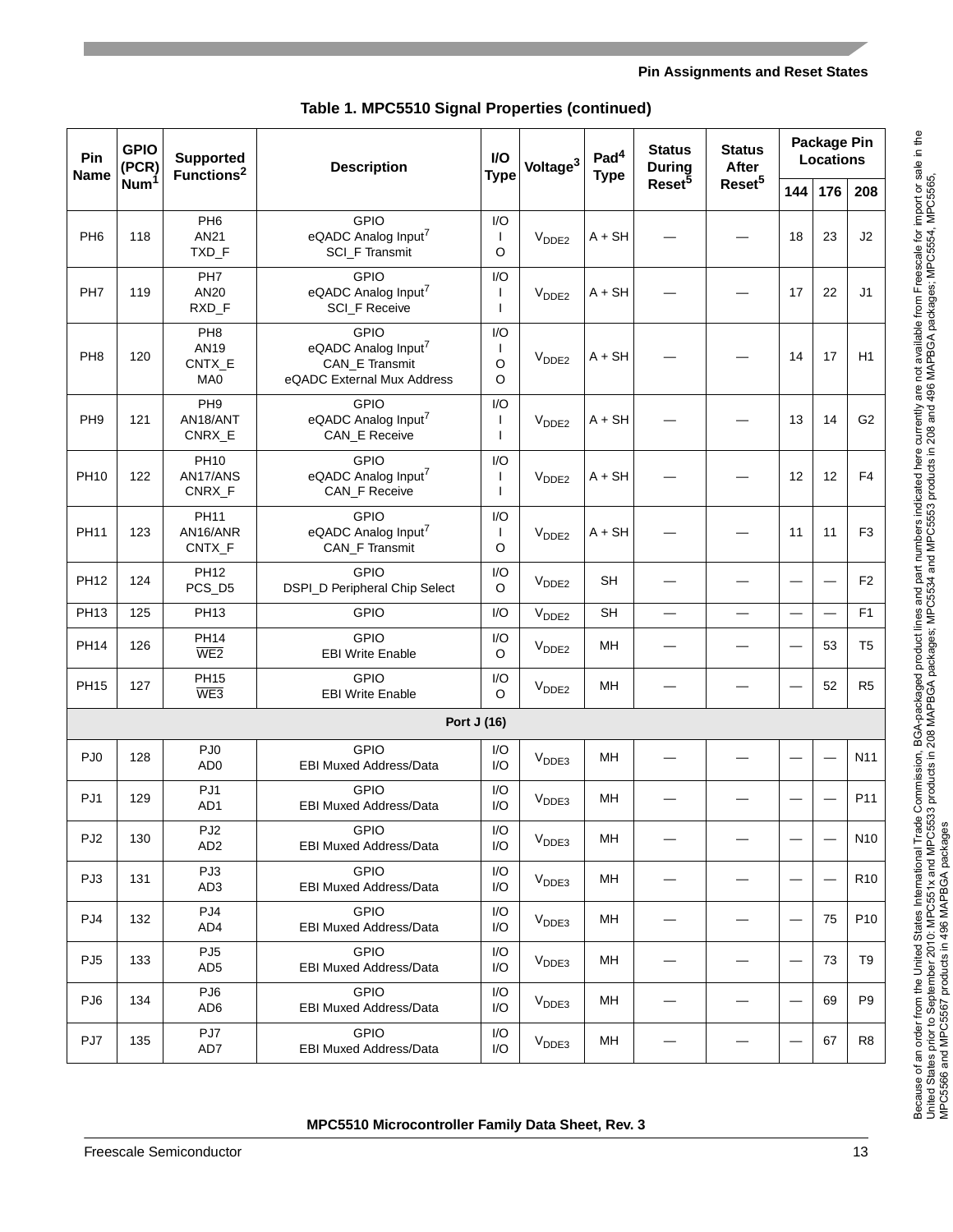| Pin                | <b>GPIO</b><br>(PCR)<br><b>Name</b><br>Num <sup>1</sup> | <b>Supported</b><br>Functions <sup>2</sup> | <b>Description</b>                                                                    | I/O<br><b>Type</b>  | Voltage <sup>3</sup>   | Pad <sup>4</sup><br><b>Type</b> | <b>Status</b><br><b>Durina</b> | <b>Status</b><br><b>After</b> |                          | <b>Package Pin</b><br>Locations |                 |
|--------------------|---------------------------------------------------------|--------------------------------------------|---------------------------------------------------------------------------------------|---------------------|------------------------|---------------------------------|--------------------------------|-------------------------------|--------------------------|---------------------------------|-----------------|
|                    |                                                         |                                            |                                                                                       |                     |                        |                                 | Reset <sup>5</sup>             | Reset <sup>5</sup>            | 144                      | 176                             | 208             |
| PJ8                | 136                                                     | PJ8<br>PCS D4                              | <b>GPIO</b><br>DSPI_D Peripheral Chip Select                                          | I/O<br>1/O          | $V_{\text{DDE2}}$      | <b>SH</b>                       |                                |                               |                          | 27                              | К2              |
| PJ <sub>9</sub>    | 137                                                     | PJ <sub>9</sub><br>PCS D <sub>3</sub>      | <b>GPIO</b><br>DSPI_D Peripheral Chip Select                                          | I/O<br>I/O          | $V_{\text{DDE2}}$      | <b>SH</b>                       |                                |                               |                          | 26                              | K1              |
| <b>PJ10</b>        | 138                                                     | <b>PJ10</b><br>PCS_D <sub>2</sub>          | <b>GPIO</b><br>DSPI_D Peripheral Chip Select                                          | I/O<br>I/O          | $V_{\text{DDE2}}$      | <b>SH</b>                       |                                |                               |                          | 25                              | J4              |
| <b>PJ11</b>        | 139                                                     | PJ11<br>PCS D1                             | I/O<br><b>GPIO</b><br>SH<br>$V_{\text{DDE2}}$<br>I/O<br>DSPI_D Peripheral Chip Select |                     |                        |                                 |                                |                               |                          | 19                              | H <sub>3</sub>  |
| <b>PJ12</b>        | 140                                                     | <b>PJ12</b><br>PCS_D0                      | <b>GPIO</b><br>1/O<br>SH<br>$V_{\text{DDE2}}$<br>I/O<br>DSPI_D Peripheral Chip Select |                     |                        |                                 |                                |                               | 18                       | H2                              |                 |
| <b>PJ13</b>        | 141                                                     | PJ13<br>SCK_D                              | <b>GPIO</b><br>DSPI_D Clock                                                           | I/O<br>I/O          | $V_{\text{DDE2}}$      | <b>SH</b>                       |                                |                               |                          |                                 | G4              |
| <b>PJ14</b>        | 142                                                     | <b>PJ14</b><br>SOUT_D                      | <b>GPIO</b><br>DSPI_D Serial Out                                                      | I/O<br>O            | $V_{\text{DDE2}}$      | <b>SH</b>                       |                                |                               | $\overline{\phantom{a}}$ | 15                              | G <sub>3</sub>  |
| <b>PJ15</b>        | 143                                                     | <b>PJ15</b><br>SIN_D                       | <b>GPIO</b><br>I/O<br>SH<br>$V_{\text{DDE2}}$<br>DSPI_D Serial In<br>$\mathbf{I}$     |                     |                        |                                 | 13                             | G1                            |                          |                                 |                 |
|                    |                                                         |                                            | Port K (2)                                                                            |                     |                        |                                 |                                |                               |                          |                                 |                 |
| PK <sub>0</sub>    | 144                                                     | PK <sub>0</sub><br>EXTAL32                 | <b>GPIO</b><br>32 kHz Crystal Oscillator Input                                        | H<br>$\overline{1}$ | <b>V<sub>DDA</sub></b> | $AE + IH$                       |                                |                               |                          | 168                             | B <sub>6</sub>  |
| PK <sub>1</sub>    | 145                                                     | PK1<br>XTAL32                              | GPIO<br>32 kHz Crystal Oscillator Output                                              | $\mathbf{I}$<br>O   | V <sub>DDA</sub>       | AE + IH                         |                                |                               |                          | 166                             | A6              |
|                    |                                                         |                                            | <b>Miscellaneous Pins (9)</b>                                                         |                     |                        |                                 |                                |                               |                          |                                 |                 |
| <b>EXTAL</b>       |                                                         | <b>EXTAL</b><br><b>EXTCLK</b>              | Main Crystal Oscillator Input<br><b>External Clock Input</b>                          | $\overline{1}$      | V <sub>DDSYN</sub>     | <b>AE</b>                       |                                | <b>EXTAL</b>                  | 75                       | 91                              | N <sub>16</sub> |
| <b>XTAL</b>        | $\overline{\phantom{0}}$                                | <b>XTAL</b>                                | Main Crystal Oscillator Output                                                        | $\circ$             | V <sub>DDSYN</sub>     | <b>AE</b>                       |                                | <b>XTAL</b>                   | 74                       | 90                              | P <sub>16</sub> |
| <b>TMS</b>         |                                                         | <b>TMS</b>                                 | JTAG Test Mode Select Input                                                           | $\mathbf{I}$        | V <sub>DE3</sub>       | <b>SH</b>                       |                                | TMS (Pull Up)                 | 72                       | 88                              | T <sub>15</sub> |
| <b>TCK</b>         | $\overline{\phantom{0}}$                                | <b>TCK</b>                                 | JTAG Test Clock Input                                                                 | $\overline{1}$      | V <sub>DE3</sub>       | ΙH                              |                                | <b>TCK (Pull Down)</b>        | 71                       | 87                              | R <sub>14</sub> |
| <b>TDO</b>         |                                                         | <b>TDO</b>                                 | JTAG Test Data Output                                                                 | O                   | V <sub>DE3</sub>       | MH                              |                                | TDO (Pull $Up9$ )             | 70                       | 86                              | T <sub>14</sub> |
| <b>TDI</b>         | $\overline{\phantom{0}}$                                | <b>TDI</b>                                 | JTAG Test Data Input                                                                  | $\mathbf{I}$        | V <sub>DDE3</sub>      | <b>IH</b>                       |                                | TDI (Pull Up)                 | 69                       | 85                              | R <sub>13</sub> |
| <b>JCOMP</b>       | $\equiv$                                                | <b>JCOMP</b>                               | <b>JTAG Compliancy</b>                                                                | $\mathbf{I}$        | $V_{\text{DDE3}}$      | <b>IH</b>                       |                                | JCOMP (Pull Down)             | 68                       | 84                              | T <sub>13</sub> |
| TEST <sup>10</sup> |                                                         | <b>TEST</b>                                | <b>Test Mode Select</b>                                                               | $\mathbf{I}$        | $V_{\text{DDE3}}$      | ΙH                              |                                | <b>TEST</b>                   | 62                       | 78                              | R <sub>11</sub> |
| <b>RESET</b>       |                                                         | <b>RESET</b>                               | <b>External Reset</b>                                                                 | 1/O                 | $V_{\text{DDE2}}$      | <b>SH</b>                       |                                | RESET (Pull Up)               | 10                       | 10                              | E4              |

**Table 1. MPC5510 Signal Properties (continued)**

<sup>1</sup> The GPIO number is the same as the corresponding pad configuration register (SIU\_PCR*n*) number.

<sup>2</sup> This column lists the functions associated with the programming of the SIU\_PCR*n*[PA] bit field in the following order: GPIO, function 1, function 2, and function 3. The unused functions by a given pin begin with function 3, then function 2, then function 1.

 $3$  These are nominal voltages. Each segment provides the power and ground for the given set of I/O pins.

<sup>4</sup> Pad types: SH - Bi-directional slow speed pad with input hysteresis; MH - Bi-directional medium speed pad with input hysteresis; IH - Input only pad with input hysteresis; AE/A - Analog pad.

 $5$  A dash for the function in this column denotes the input and output buffer are turned off.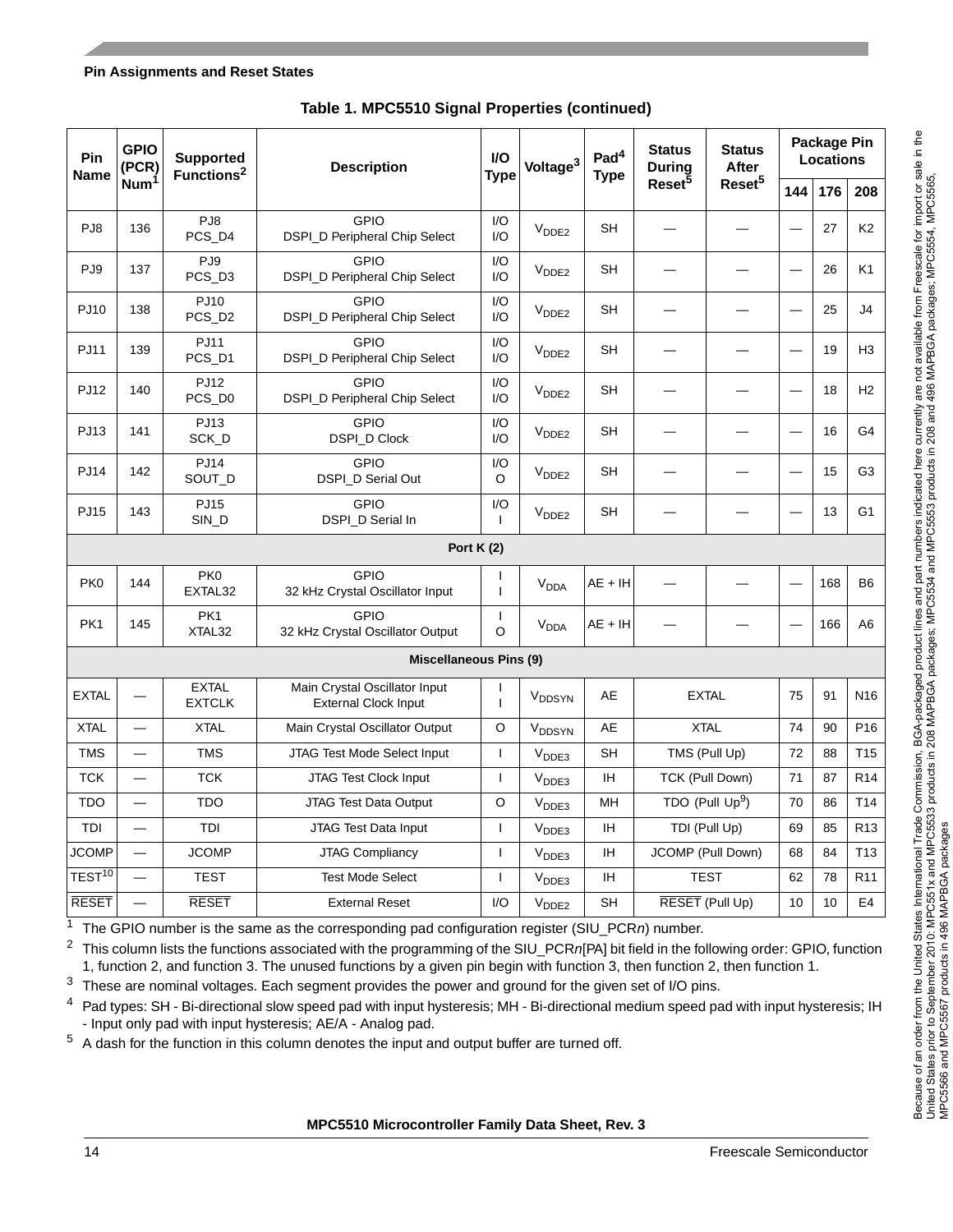### **Pin Assignments and Reset States**

- <span id="page-14-2"></span><sup>6</sup> Port A[14:15]—EXTAL32 and XTAL32 functions only apply on the 144LQFP. These functions are on PortK[0:1] for the 176LQFP and 208BGA. In the 176 LQFP and 208 BGA packages, activity on PA14 should be minimized if the 32kHz XTAL is enabled.
- $7$  This analog input pin has reduced analog-to-digital conversion accuracy compared to PA0–PA15. See eQADC spec #11 (Total Unadjusted Error for single ended conversions with calibration) for further notes on this.
- <span id="page-14-3"></span><sup>8</sup> The NEXUS function is selected when the JTAG TAP controller is enabled via the JCOMP pin and the appropriate bits in the NP PCR register. The value of the PA field in the associated PCR register has no effect on the pin function when the NEXUS function is selected.
- <sup>9</sup> Pullup is enabled only when JCOMP is negated.

<sup>10</sup> Always connect the TEST pin to Ground (Vss).

## <span id="page-14-1"></span><span id="page-14-0"></span>**1.2 Power and Ground Supply Summary**

### **Table 2. MPC5510 Power/Ground**

| Pin                             |                                  |                                                                                                                                 | <b>Package Pin Locations</b> |                     |                                                                             |  |  |  |
|---------------------------------|----------------------------------|---------------------------------------------------------------------------------------------------------------------------------|------------------------------|---------------------|-----------------------------------------------------------------------------|--|--|--|
| Name                            | <b>Function Description</b>      | Voltage <sup>1</sup><br>5.0 V<br>5.0 V<br>5.0 V<br>$V_{SSA}$<br>5.0 V<br>3.3V<br>$\equiv$<br>$3.3 V -$<br>5.0 V<br>3.3V<br>1.5V | 144                          | 176                 | 208                                                                         |  |  |  |
| <b>V<sub>DDR</sub></b>          | <b>Voltage Regulator Supply</b>  |                                                                                                                                 | 46                           | 56                  | T <sub>6</sub>                                                              |  |  |  |
| <b>V<sub>DDA</sub></b>          | Analog Power                     |                                                                                                                                 | 144                          | 176                 | A2                                                                          |  |  |  |
| $V_{RH}^2$                      | eQADC Voltage Reference High     |                                                                                                                                 |                              |                     | B <sub>3</sub>                                                              |  |  |  |
| V <sub>SSA</sub>                | Analog Ground                    |                                                                                                                                 |                              | 173                 | A4                                                                          |  |  |  |
| $V_{\text{RL}}^{3}$             | eQADC Voltage Reference Low      |                                                                                                                                 | 141                          |                     | B <sub>4</sub>                                                              |  |  |  |
| <b>REFBYPC</b>                  | eQADC Reference Bypass Capacitor |                                                                                                                                 | 1                            | $\mathbf{1}$        | <b>B1</b>                                                                   |  |  |  |
| $V_{PP}^4$                      | Flash Program/Erase Power        |                                                                                                                                 | 78                           | 94                  | P <sub>15</sub>                                                             |  |  |  |
| V <sub>DDSYN</sub> <sup>5</sup> | <b>Clock Synthesizer Power</b>   |                                                                                                                                 | 73                           | 89                  | R <sub>16</sub>                                                             |  |  |  |
| VSSSYN                          | <b>Clock Synthesizer Ground</b>  |                                                                                                                                 | 76                           | 92                  | M16                                                                         |  |  |  |
| $V_{\text{DDE1}}$               |                                  |                                                                                                                                 | 96,119                       | 105,120,<br>143,155 | A15, D10, E13,<br>G16,K15                                                   |  |  |  |
| $V_{\text{DDE2}}$               | External I/O Power               |                                                                                                                                 | 16,33,48                     | 21,41,58            | H4, L4, N5, P1                                                              |  |  |  |
| $V_{\text{DDE3}}$               |                                  |                                                                                                                                 | 61                           | 71,77               | N9,T11                                                                      |  |  |  |
| V <sub>SSE1</sub>               |                                  |                                                                                                                                 | 95,118                       | 104,119,<br>142,154 | Shorted to $V_{SS}$ in<br>the package                                       |  |  |  |
| V <sub>SSE2</sub>               | External I/O Ground              |                                                                                                                                 | 15,32,47                     | 20,40,57            | Shorted to V <sub>SS</sub> in<br>the package                                |  |  |  |
| V <sub>SSE3</sub>               |                                  |                                                                                                                                 | 60                           | 70,76               | Shorted to V <sub>SS</sub> in<br>the package                                |  |  |  |
| $VDD33$ <sup>5</sup>            | 3.3 V I/O Power                  |                                                                                                                                 | 77                           | 93                  | <b>N15</b>                                                                  |  |  |  |
| $V_{\text{FLASH}}^{5, 6}$       | Flash Read Power                 |                                                                                                                                 |                              |                     |                                                                             |  |  |  |
| $VDD$ <sup>5</sup>              | Internal Logic Power             |                                                                                                                                 | 31,53,79                     | 39,63,95            | A1, A16, B2, B15,<br>R2,R15,T1,T16                                          |  |  |  |
| $V_{\text{DDF}}^{\text{5}}$     | Flash Internal Logic Power       |                                                                                                                                 | 79                           | 95                  | Shorted to $V_{DD}$ in<br>the package                                       |  |  |  |
| $V_{SS}$                        | Ground                           |                                                                                                                                 | 80                           | 96                  | C3, C14, D4, D13,<br>G7-G10, H7-H10,<br>J7-J10, K7-K10,<br>N4, N13, P3, P14 |  |  |  |
| V <sub>SSF</sub>                | Flash Internal Logic Ground      |                                                                                                                                 |                              |                     | Shorted to V <sub>SS</sub> in<br>the package                                |  |  |  |

<sup>1</sup> These are nominal voltages.

 $2$  V<sub>RH</sub> is shorted to V<sub>DDA</sub> in the 144LQFP and 176 LQFP packages.

MPC5566 and MPC5567 products in 496 MAPBGA packages

United States prior to September 2010: MPC551x and MPC5533 products in 208 MAPBGA packages; MPC5534 and MPC5553 products in 208 and 496 MAPBGA packages; MPC5554, MPC5565,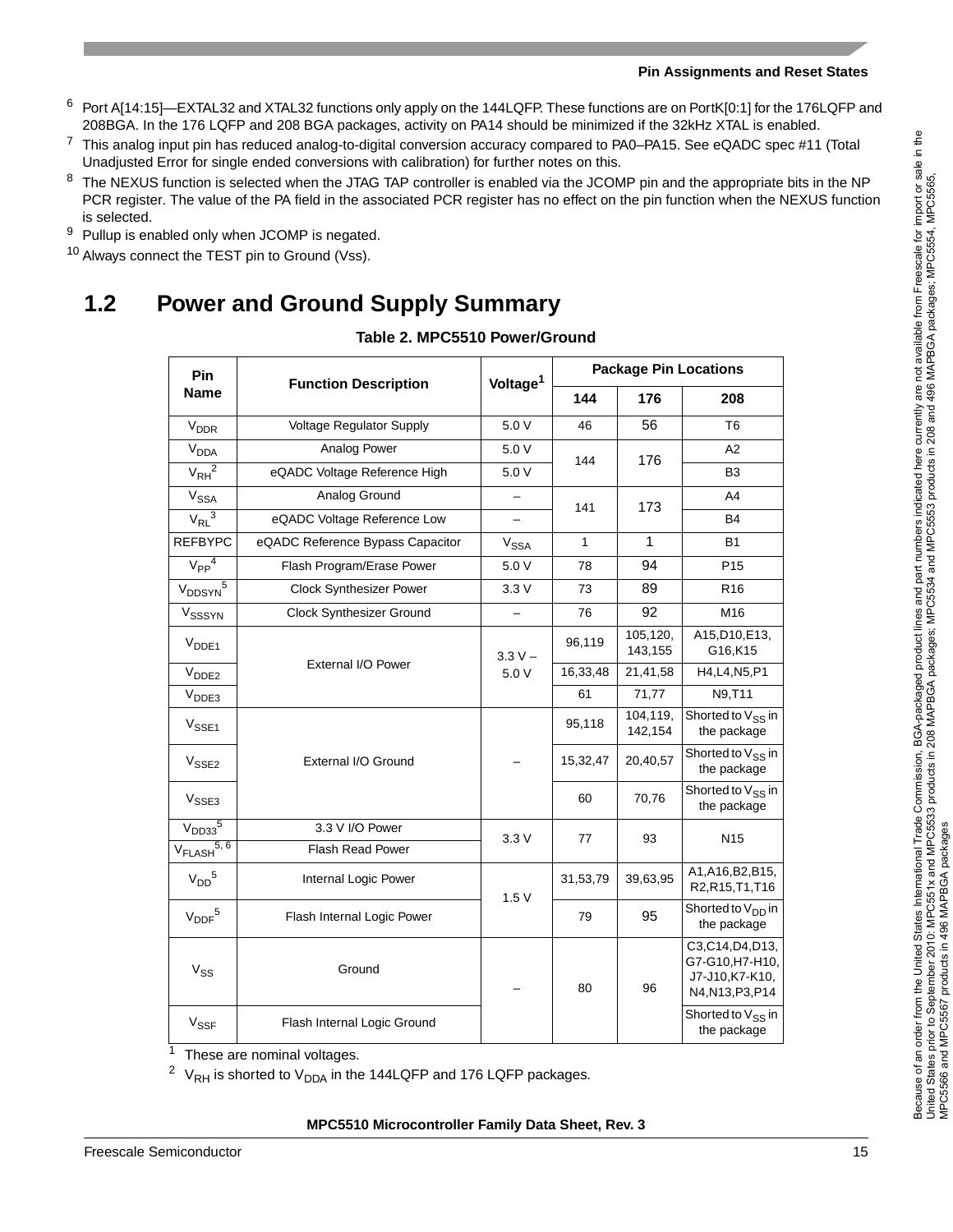#### **Pin Assignments and Reset States**

- $3 \text{ V}_{\text{RL}}$  is shorted to  $\text{V}_{\text{SSA}}$  in the 144LQFP and 176 LQFP packages.
- $4 \text{V}_{\text{PP}}$  requires 5V for program/erase operations, but may be 0-5V otherwise. V<sub>PP</sub> should not go high or low when the device is in Sleep mode.
- <sup>5</sup> Voltage generated from internal voltage regulator and no external connection or load allowed except the required bypass capacitors.
- $6$  V<sub>FLASH</sub> is shorted to V<sub>DD33</sub> in the package.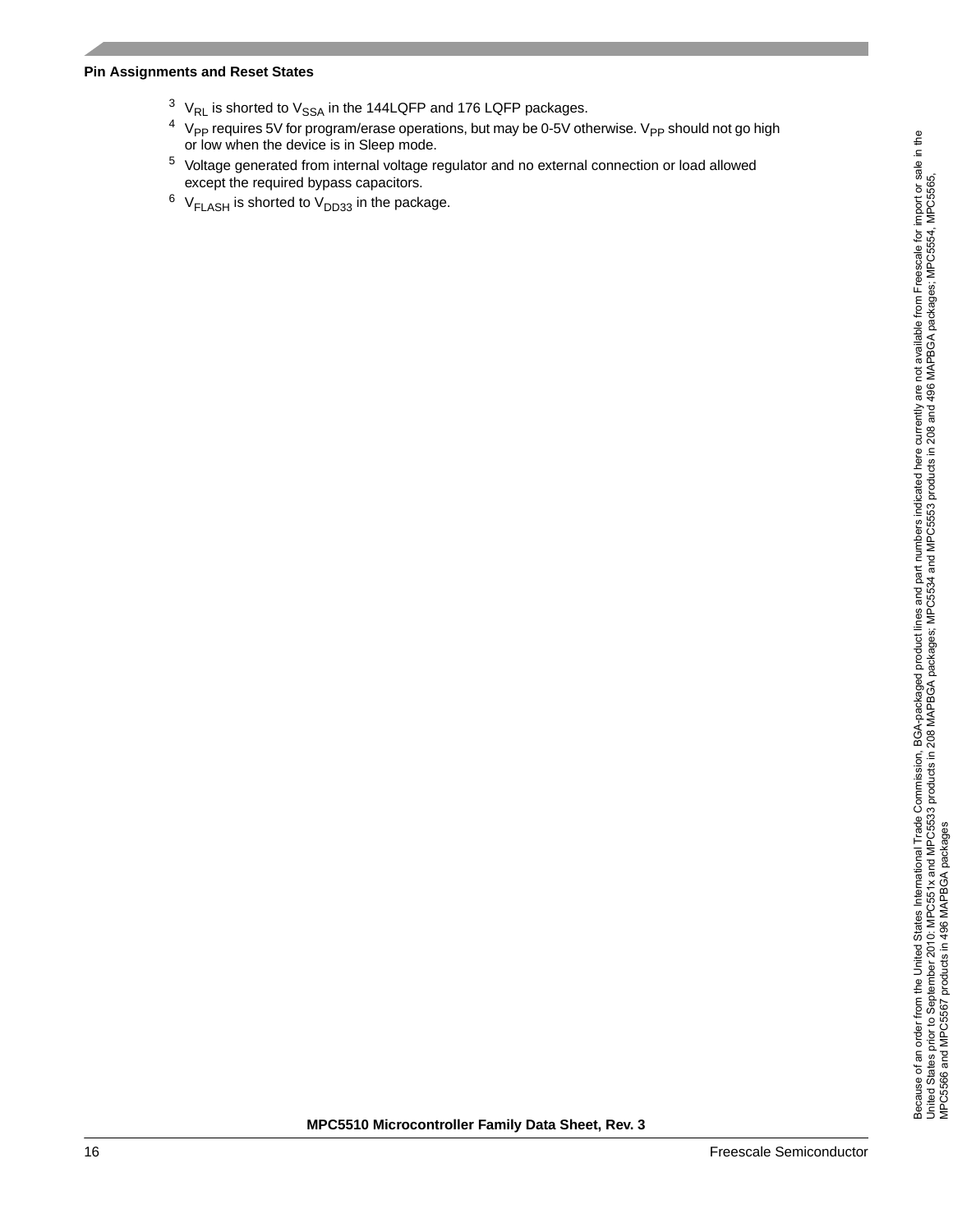

<span id="page-16-1"></span>**Figure 2. MPC5510 Pinout – 144 LQFP**

<span id="page-16-0"></span>**1.3 Pinout – 144 LQFP**

#### **Pin Assignments and Reset States**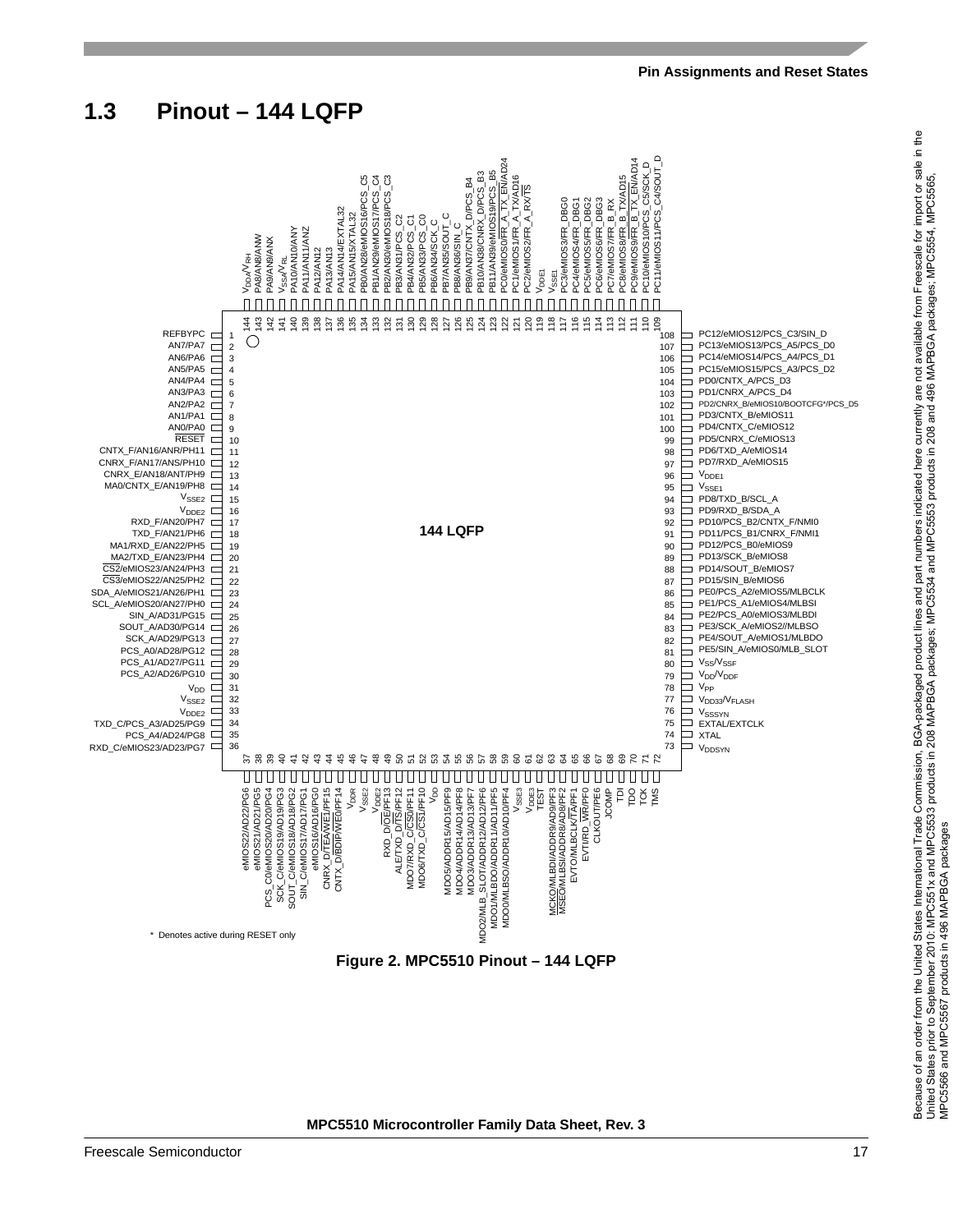# <span id="page-17-0"></span>**1.4 Pinout – 176 LQFP**



<span id="page-17-1"></span>**MPC5510 Microcontroller Family Data Sheet, Rev. 3**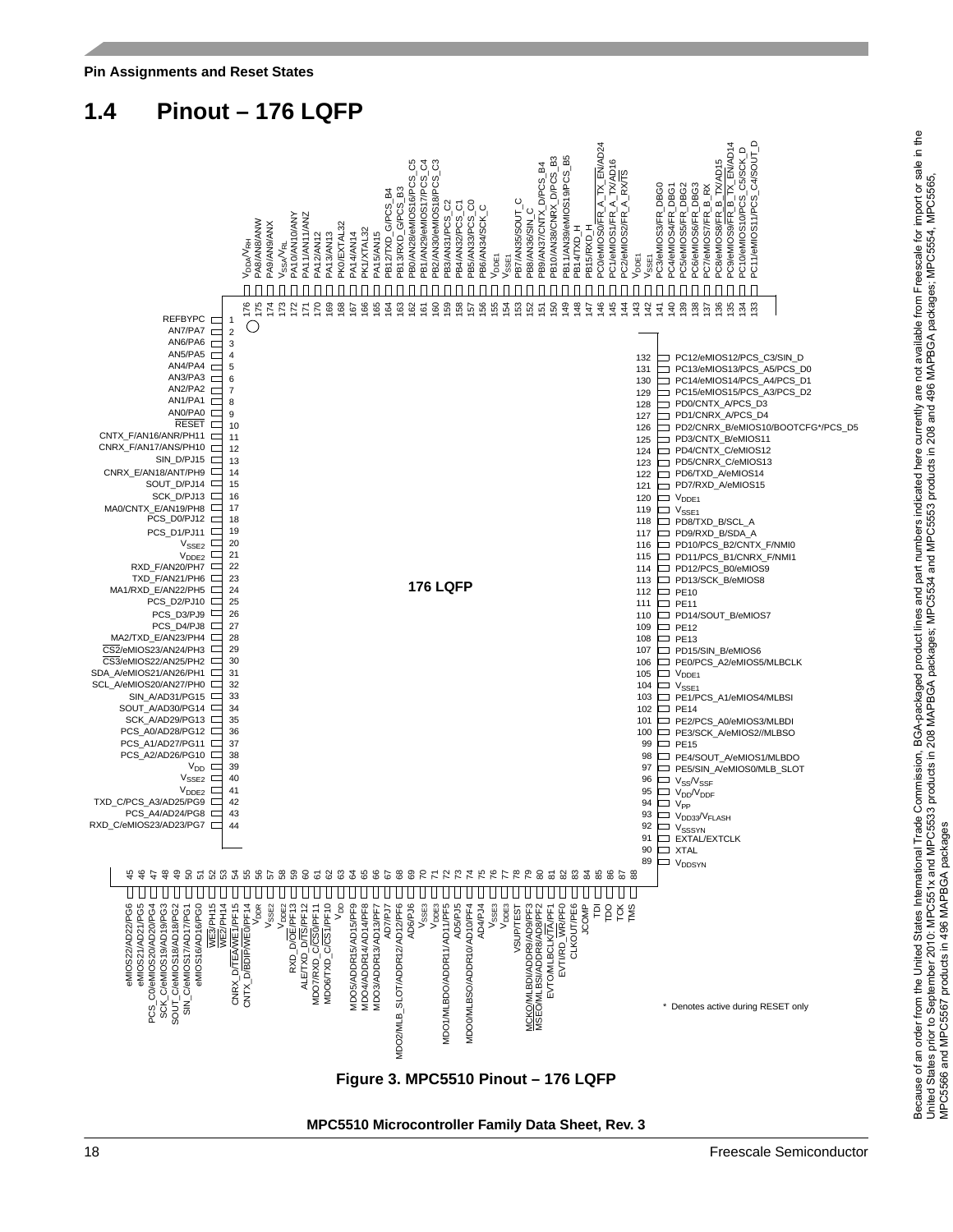### **Pin Assignments and Reset States**

## <span id="page-18-0"></span>**1.5 Pinout – 208 PBGA**

|              | 1                         | $\overline{2}$         | 3               | 4                      | 5                 | 6                | $\overline{7}$  | 8               | 9                                        | 10                    | 11                | 12              | 13                | 14              | 15                    | 16                    |                |
|--------------|---------------------------|------------------------|-----------------|------------------------|-------------------|------------------|-----------------|-----------------|------------------------------------------|-----------------------|-------------------|-----------------|-------------------|-----------------|-----------------------|-----------------------|----------------|
| A            | <b>V<sub>DD</sub></b>     | <b>V<sub>DDA</sub></b> | PA <sub>8</sub> | <b>V<sub>SSA</sub></b> | <b>PA13</b>       | PK <sub>1</sub>  | <b>PB12</b>     | PB <sub>2</sub> | PB <sub>6</sub>                          | <b>PB10</b>           | <b>PB15</b>       | PC <sub>3</sub> | PC7               | <b>PC10</b>     | V <sub>DDE1</sub>     | <b>V<sub>DD</sub></b> | $\overline{A}$ |
| B            | <b>REF</b><br><b>BYPC</b> | V <sub>DD</sub>        | V <sub>RH</sub> | <b>V<sub>RL</sub></b>  | <b>PA12</b>       | PK <sub>0</sub>  | <b>PB13</b>     | PB <sub>3</sub> | PB7                                      | <b>PB11</b>           | PC <sub>0</sub>   | PC <sub>4</sub> | PC <sub>8</sub>   | <b>PC11</b>     | <b>V<sub>DD</sub></b> | <b>PC12</b>           | B              |
| C            | PA7                       | PA <sub>6</sub>        | $V_{SS}$        | PA <sub>9</sub>        | <b>PA11</b>       | <b>PA15</b>      | PB <sub>0</sub> | PB <sub>4</sub> | PB <sub>8</sub>                          | <b>PB14</b>           | PC <sub>1</sub>   | PC <sub>5</sub> | PC <sub>9</sub>   | $V_{SS}$        | PC <sub>13</sub>      | <b>PC14</b>           | $\mathsf{C}$   |
| D            | PA <sub>5</sub>           | PA4                    | PA <sub>3</sub> | $V_{SS}$               | <b>PA10</b>       | <b>PA14</b>      | PB <sub>1</sub> | PB <sub>5</sub> | PB <sub>9</sub>                          | $V_{\text{DDE1}}$     | PC <sub>2</sub>   | PC <sub>6</sub> | $V_{SS}$          | <b>PC15</b>     | PD <sub>0</sub>       | PD <sub>1</sub>       | D              |
| E            | PA <sub>2</sub>           | PA <sub>1</sub>        | PA <sub>0</sub> | <b>RESET</b>           |                   |                  |                 |                 | 208 PBGA Ball Map                        |                       |                   |                 | V <sub>DDE1</sub> | PD <sub>2</sub> | PD <sub>3</sub>       | PD <sub>4</sub>       | E              |
| F            | <b>PH13</b>               | <b>PH12</b>            | <b>PH11</b>     | <b>PH10</b>            |                   |                  |                 |                 | (as viewed from top through the package) |                       |                   |                 | PD <sub>5</sub>   | PD <sub>6</sub> | PD7                   | PD <sub>9</sub>       | F              |
| G            | <b>PJ15</b>               | PH <sub>9</sub>        | <b>PJ14</b>     | <b>PJ13</b>            |                   |                  | $V_{SS}$        | $V_{SS}$        | $V_{SS}$                                 | <b>V<sub>SS</sub></b> |                   |                 | PD <sub>8</sub>   | <b>PD10</b>     | <b>PD11</b>           | V <sub>DDE1</sub>     | G              |
| H            | PH <sub>8</sub>           | <b>PJ12</b>            | <b>PJ11</b>     | V <sub>DDE2</sub>      |                   |                  | $V_{SS}$        | $V_{SS}$        | $V_{SS}$                                 | $V_{SS}$              |                   |                 | PE7               | <b>PD12</b>     | <b>PD13</b>           | PE <sub>8</sub>       | H              |
| J            | PH <sub>7</sub>           | PH <sub>6</sub>        | PH <sub>5</sub> | <b>PJ10</b>            |                   |                  | $V_{SS}$        | $V_{SS}$        | $V_{SS}$                                 | $V_{SS}$              |                   |                 | PE <sub>9</sub>   | <b>PD14</b>     | <b>PE11</b>           | <b>PE10</b>           | J              |
| K            | PJ9                       | PJ <sub>8</sub>        | PH <sub>4</sub> | PH <sub>3</sub>        |                   |                  | $V_{SS}$        | $V_{SS}$        | $V_{SS}$                                 | $V_{SS}$              |                   |                 | <b>PE12</b>       | <b>PD15</b>     | V <sub>DDE1</sub>     | PE <sub>0</sub>       | K              |
| $\mathsf{L}$ | PH <sub>2</sub>           | PH <sub>1</sub>        | PH <sub>0</sub> | V <sub>DDE2</sub>      |                   |                  |                 |                 |                                          |                       |                   |                 | PE13              | PE <sub>1</sub> | PE <sub>2</sub>       | <b>PE14</b>           | L              |
| M            | <b>PG15</b>               | <b>PG14</b>            | <b>PG13</b>     | <b>PG12</b>            |                   |                  |                 |                 |                                          |                       |                   |                 | PE <sub>3</sub>   | <b>PE15</b>     | PE <sub>5</sub>       | V <sub>SSSYN</sub>    | M              |
| N            | <b>PG11</b>               | <b>PG10</b>            | PG <sub>9</sub> | $V_{SS}$               | $V_{\text{DDE2}}$ | <b>PF15</b>      | <b>PF12</b>     | PF <sub>8</sub> | V <sub>DDE3</sub>                        | PJ <sub>2</sub>       | PJO               | PF <sub>0</sub> | $V_{SS}$          | PE4             | V <sub>DD33</sub>     | <b>EXTAL</b>          | N              |
| P            | V <sub>DDE2</sub>         | PG <sub>8</sub>        | $V_{SS}$        | PG <sub>3</sub>        | PG <sub>0</sub>   | <b>PF14</b>      | <b>PF11</b>     | PF <sub>7</sub> | PJ <sub>6</sub>                          | PJ4                   | PJ <sub>1</sub>   | PF <sub>1</sub> | PE <sub>6</sub>   | $V_{SS}$        | V <sub>PP</sub>       | <b>XTAL</b>           | P              |
| R            | PG7                       | V <sub>DD</sub>        | PG <sub>5</sub> | PG <sub>2</sub>        | <b>PH15</b>       | <b>PF13</b>      | <b>PF10</b>     | PJ7             | PF <sub>5</sub>                          | PJ3                   | <b>TEST</b>       | PF <sub>2</sub> | TDI               | <b>TCK</b>      | <b>V<sub>DD</sub></b> | V <sub>DDSYN</sub>    | $\mathsf{R}$   |
| T            | <b>V<sub>DD</sub></b>     | PG <sub>6</sub>        | PG4             | PG1                    | <b>PH14</b>       | V <sub>DDR</sub> | PF <sub>9</sub> | PF <sub>6</sub> | PJ <sub>5</sub>                          | PF4                   | V <sub>DDE3</sub> | PF <sub>3</sub> | <b>JCOMP</b>      | <b>TDO</b>      | <b>TMS</b>            | <b>V<sub>DD</sub></b> | $\top$         |
|              | 1                         | $\overline{2}$         | 3               | $\overline{4}$         | 5                 | 6                | $\overline{7}$  | 8               | 9                                        | 10                    | 11                | 12              | 13                | 14              | 15                    | 16                    |                |

<span id="page-18-1"></span>**Figure 4. MPC5510 Pinout – 208 PBGA**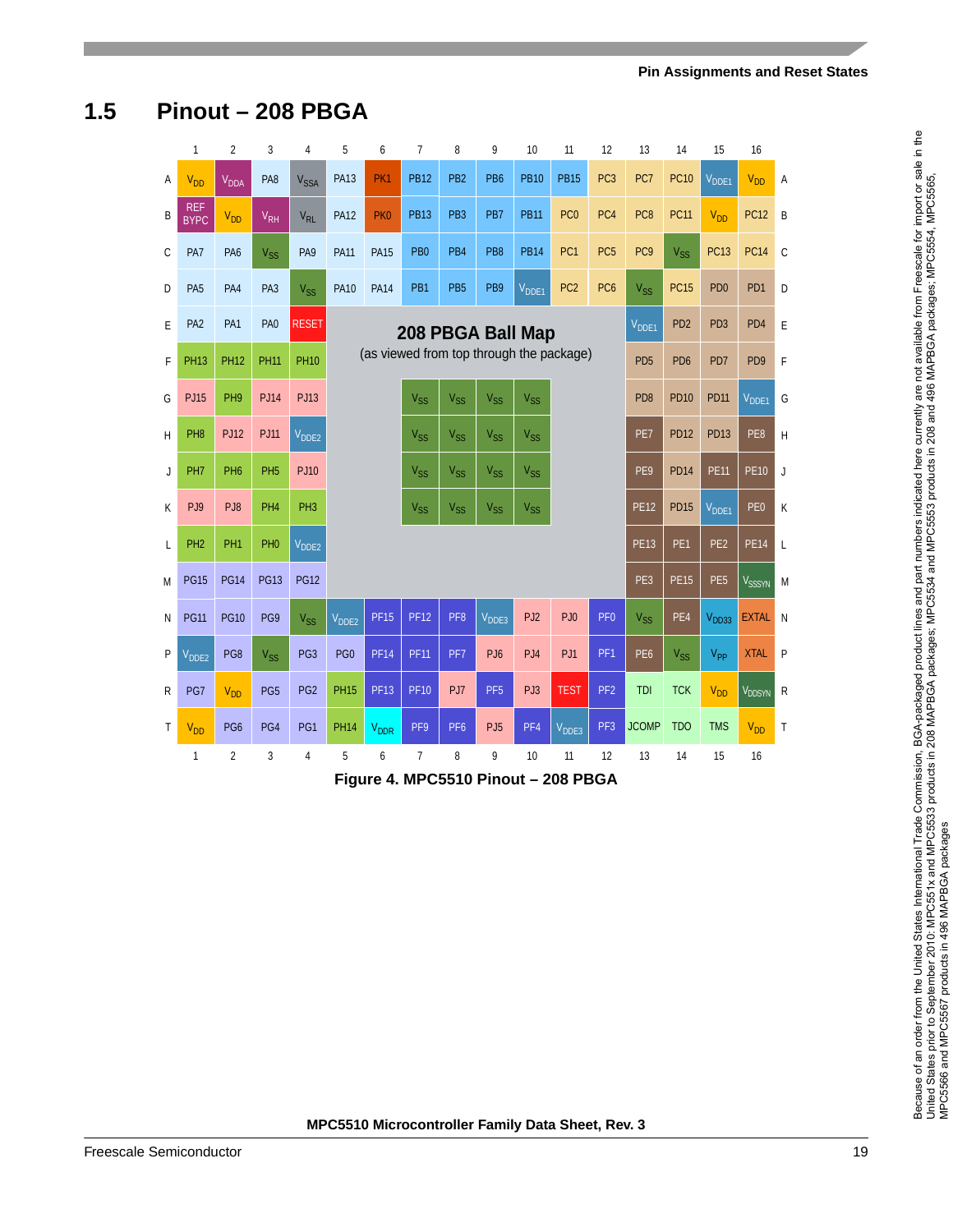# <span id="page-19-0"></span>**2 Electrical Characteristics**

This section contains detailed information on power considerations, DC/AC electrical characteristics, and AC timing specifications for the MCU.

## <span id="page-19-1"></span>**2.1 Maximum Ratings**

<span id="page-19-2"></span>

| <b>Num</b>     | <b>Characteristic</b>                                                                                  | Symbol                                                            | Min                        | Max <sup>2</sup>  | Unit         |
|----------------|--------------------------------------------------------------------------------------------------------|-------------------------------------------------------------------|----------------------------|-------------------|--------------|
| 1              | 5.0V Voltage Regulator Reference Voltage                                                               | V <sub>DDR</sub>                                                  | $-0.3$                     | 6.5               | $\vee$       |
| $\overline{2}$ | 5.0V Analog Supply Voltage (reference to V <sub>SSA</sub> )                                            | <b>V<sub>DDA</sub></b>                                            | $-0.3$                     | 6.5               | $\vee$       |
| 3              | 5.0V Flash Program/Erase Voltage                                                                       | $V_{PP}$                                                          | $-0.3$                     | 6.5               | $\vee$       |
| $\overline{4}$ | $3.3V - 5.0V$ External I/O Supply Voltage $3$                                                          | $V_{\text{DDE1}}^4$<br>$V_{\text{DDE2}}^4$<br>$V_{\text{DDE3}}^4$ | $-0.3$<br>$-0.3$<br>$-0.3$ | 6.5<br>6.5<br>6.5 | $\vee$       |
| 5              | DC Input Voltage 5                                                                                     | $V_{IN}$                                                          | $-1.0^{6}$                 | $6.5^{7}$         | $\vee$       |
| 6              | V <sub>RFF</sub> Differential Voltage                                                                  | $V_{RH} - V_{RL}$                                                 | $-0.3$                     | 5.5               | $\vee$       |
| $\overline{7}$ | V <sub>RH</sub> to V <sub>DDA</sub> Differential Voltage                                               | $VRH - VDDA$                                                      | $-5.5$                     | 5.5               | $\vee$       |
| 8              | V <sub>RL</sub> to V <sub>SSA</sub> Differential Voltage                                               | $V_{RL} - V_{SSA}$                                                | $-0.3$                     | 0.3               | $\vee$       |
| 9              | V <sub>DDR</sub> to V <sub>DDA</sub> Differential Voltage                                              | $V_{\text{DDR}} - V_{\text{DDA}}$                                 | $-VDDA$                    | 0.3               | $\vee$       |
| 10             | Maximum DC Digital Input Current <sup>8</sup> (per pin, applies to all<br>digital MH, SH, and IH pins) | <b>I</b> MAXD                                                     | $-2$                       | $\overline{2}$    | mA           |
| 11             | Maximum DC Analog Input Current <sup>9</sup> (per pin, applies to all<br>analog AE and A pins)         | <b>I</b> MAXA                                                     | $-3$                       | 3                 | mA           |
| 12             | Storage Temperature Range                                                                              | T <sub>STG</sub>                                                  | $-55.0$                    | 150.0             | °C           |
| 13             | Maximum Solder Temperature 10                                                                          | <b>T<sub>SDR</sub></b>                                            |                            | 260.0             | $^{\circ}$ C |
| 14             | Moisture Sensitivity Level 11                                                                          | <b>MSL</b>                                                        |                            | 3                 |              |

 $1$  Functional operating conditions are given in the DC electrical specifications. Absolute maximum ratings are stress ratings only, and functional operation at the maxima is not guaranteed. Stress beyond the listed maxima may affect device reliability or cause permanent damage to the device.

- <sup>2</sup> Absolute maximum voltages are currently maximum burn–in voltages. Absolute maximum specifications for device stress have not yet been determined.
- <sup>3</sup> All functional non-supply I/O pins are clamped to  $V_{SS}$  and  $V_{DDE}$ .<br><sup>4</sup> Vontail Vontail and Vontain separate power sequents and ma
- $^{4}$  V<sub>DDE1</sub>, V<sub>DDE2</sub>, and V<sub>DDE3</sub> are separate power segments and may be powered independently with no differential voltage constraints between the power segments.
- $5$  AC signal over and undershoot of the input voltages of up to  $+/- 2.0$  volts is permitted for a cumulative duration of 60 hours over the complete lifetime of the device (injection current does not need to be limited for this duration).
- $6$  Internal structures will hold the input voltage above -1.0 volt if the injection current limit of 2mA is met.
- <sup>7</sup> Internal structures hold the input voltage below this maximum voltage on all pads powered by  $V_{\text{DDF}}$  supplies, if the maximum injection current specification is met (2 mA for all pins) and  $V_{\text{DDE}}$  is within Operating Voltage specifications.
- <sup>8</sup> Total injection current for all pins (including both digital and analog) must not exceed 25mA.
- $9$  Total injection current for all analog input pins must not exceed 15mA.
- <sup>10</sup> Solder profile per CDF-AEC-Q100.
- <sup>11</sup> Moisture sensitivity per JEDEC test method A112.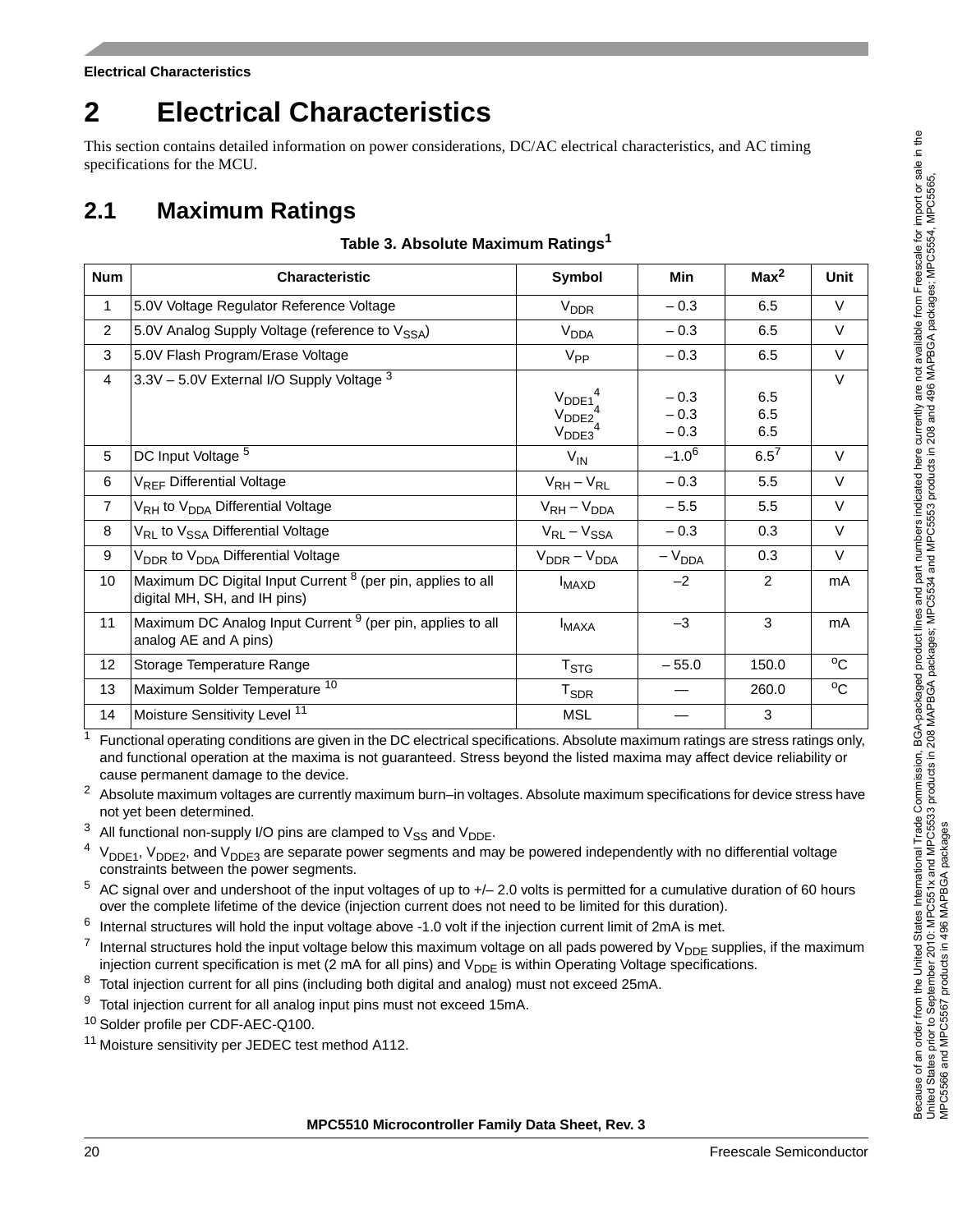# <span id="page-20-0"></span>**2.2 Thermal Characteristics**

<span id="page-20-2"></span>

| <b>Num</b>     | Symbol Unit<br><b>Characteristic</b>                                             |                                   | <b>Value</b> |            |                 |                 |
|----------------|----------------------------------------------------------------------------------|-----------------------------------|--------------|------------|-----------------|-----------------|
|                |                                                                                  |                                   |              | 208 MAPBGA | <b>176 LQFP</b> | <b>144 LQFP</b> |
|                | Junction to Ambient 1, 2<br><b>Natural Convection</b><br>(Single layer board)    | $\mathsf{R}_{\theta\mathsf{JA}}$  | °C/W         | 44         | 38              | 43              |
| 2              | Junction to Ambient 1, 3<br><b>Natural Convection</b><br>(Four layer board 2s2p) | $R_{\theta$ JA                    | °C/W         | 27         | 31              | 34              |
| 3              | Junction to Ambient <sup>1, 3</sup><br>(@200 ft./min., Single layer board)       | $\mathsf{R}_{\theta\mathsf{JMA}}$ | °C/W         | 35         | 30              | 34              |
| 4              | Junction to Ambient 1, 3<br>(@200 ft./min., Four layer board 2s2p)               | $R_{\theta JMA}$                  | °C/W         | 24         | 25              | 28              |
| 5              | Junction to Board <sup>4</sup>                                                   | $R_{\theta$ JB                    | °C/W         | 16         | 20              | 22              |
| 6              | Junction to Case <sup>5</sup>                                                    | $R_{\theta$ JC                    | °C/W         | 8          | 6               | $\overline{7}$  |
| $\overline{7}$ | Junction to Package Top <sup>6</sup><br><b>Natural Convection</b>                | $\Psi_{\text{JT}}$                | °C/W         | 2          | $\overline{2}$  | $\overline{2}$  |

### **Table 4. Thermal Characteristics**

<sup>1</sup> Junction temperature is a function of on-chip power dissipation, package thermal resistance, mounting site (board) temperature, ambient temperature, air flow, power dissipation of other components on the board, and board thermal resistance.

<sup>2</sup> Per SEMI G38-87 and JEDEC JESD51-2 with the single layer board horizontal.

<sup>3</sup> Per JEDEC JESD51-6 with the board horizontal.

<sup>4</sup> Thermal resistance between the die and the printed circuit board per JEDEC JESD51-8. Board temperature is measured on the top surface of the board near the package.

 $<sup>5</sup>$  Indicates the average thermal resistance between the die and the case top surface as measured by the cold plate method</sup> (MIL SPEC-883 Method 1012.1) with the cold plate temperature used for the case temperature.

 $6$  Thermal characterization parameter indicating the temperature difference between package top and the junction temperature per JEDEC JESD51-2.

### <span id="page-20-1"></span>**2.2.1 General Notes for Specifications at Maximum Junction Temperature**

An estimation of the chip junction temperature,  $T_{j}$ , can be obtained from the equation:

$$
T_J = T_A + (R_{\theta JA} \times P_D) \qquad \qquad \text{Eqn. 1}
$$

where:

| $T_\mathsf{A}$ = ambient temperature for the package (°C) | Ean. 2 |
|-----------------------------------------------------------|--------|
|                                                           |        |

**<sup>R</sup>**θ**JA = junction to ambient thermal resistance (oC/W)** *Eqn. 3*

$$
P_D = power dissipation in the package (W)
$$
Eqn. 4

The supplied thermal resistances are provided based on JEDEC JESD51 series of standards to provide consistent values for estimations and comparisons. The difference between the values determined on the single-layer (1s) board and on the four-layer board with two signal layers and a power and a ground plane (2s2p) clearly demonstrate that the effective thermal resistance of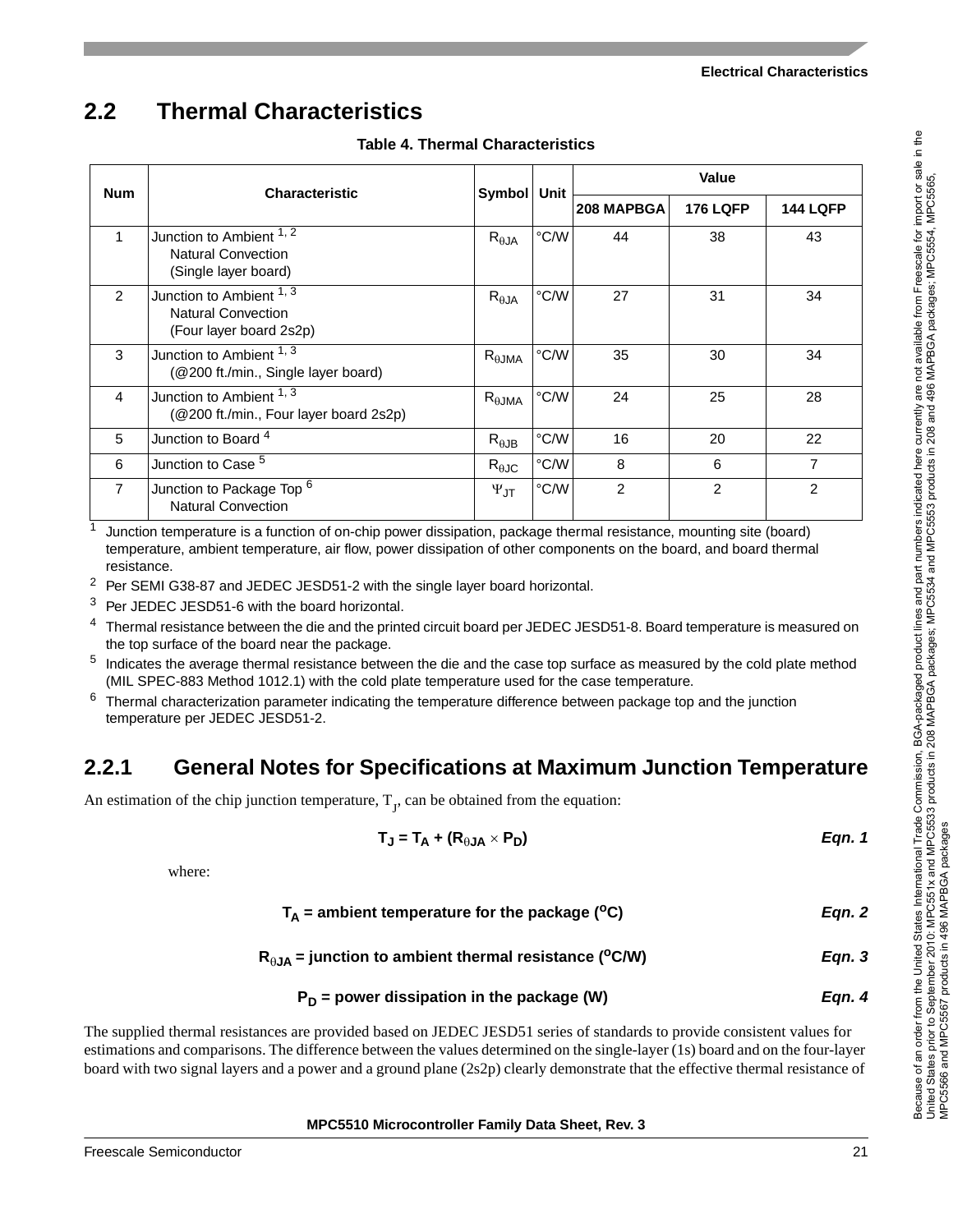the component is not a constant. It depends on the construction of the application board (number of planes), the effective size of the board which cools the component, how well the component is thermally and electrically connected to the planes, and the power being dissipated by adjacent components.

Connect all the ground and power balls to the respective planes with one via per ball. Using fewer vias to connect the package to the planes reduces the thermal performance. Thinner planes also reduce the thermal performance. When the clearance between through vias leave the planes virtually disconnected, the thermal performance is also greatly reduced.

As a general rule, the value obtained on a single layer board is appropriate for the tightly packed printed circuit board. The value obtained on the board with the internal planes is usually appropriate if the application board has one oz (35 micron nominal thickness) internal planes, the components are well separated, and the overall power dissipation on the board is less than 0.02  $W/cm<sup>2</sup>$ .

The thermal performance of any component depends strongly on the power dissipation of surrounding components. In addition, the ambient temperature varies widely within the application. For many natural convection and especially closed box applications, the board temperature at the perimeter (edge) of the package is approximately the same as the local air temperature near the device. Specifying the local ambient conditions explicitly as the board temperature provides a more precise description of the local ambient conditions that determine the temperature of the device.

At a known board temperature, the junction temperature is estimated using the following equation:

$$
T_J = T_B + (R_{\theta}J_B \times P_D) \qquad \qquad \text{Eqn. 5}
$$

where:

$$
T_J = junction temperature ({}^{o}C)
$$
Eqn. 6  
\n
$$
T_B = board temperature at the package perimeter ({}^{o}C/W)
$$
Eqn. 7  
\n
$$
R_{\theta JB} = junction to board thermal resistance ({}^{o}C/W) per JESD51-8
$$
Eqn. 8  
\n
$$
P_D = power dissipation in the package (W)
$$
Eqn. 9

When the heat loss from the package case to the air can be ignored, acceptable predictions of junction temperature can be made. The application board should be similar to the thermal test condition, with the component soldered to a board with internal planes.

Historically, the thermal resistance has frequently been expressed as the sum of a junction to case thermal resistance and a case to ambient thermal resistance:

$$
R_{\theta J A} = R_{\theta J C} + R_{\theta C A}
$$
 Eqn. 10

where:

| $R_{AIA}$ = junction to ambient thermal resistance ( <sup>o</sup> C/W) | <b>Ean.</b> 11 |
|------------------------------------------------------------------------|----------------|
| $R_{A,IC}$ = junction to case thermal resistance ( <sup>o</sup> C/W)   | <b>Ean.</b> 12 |
| $R_{ACA}$ = case to ambient thermal resistance ( <sup>o</sup> C/W)     | Egn. 13        |

 $R<sub>BIC</sub>$  is device related and cannot be influenced by the user. The user controls the thermal environment to change the case to ambient thermal resistance,  $R_{\theta CA}$ . For instance, the user can change the air flow around the device, add a heat sink, change the mounting arrangement on printed circuit board, or change the thermal dissipation on the printed circuit board surrounding the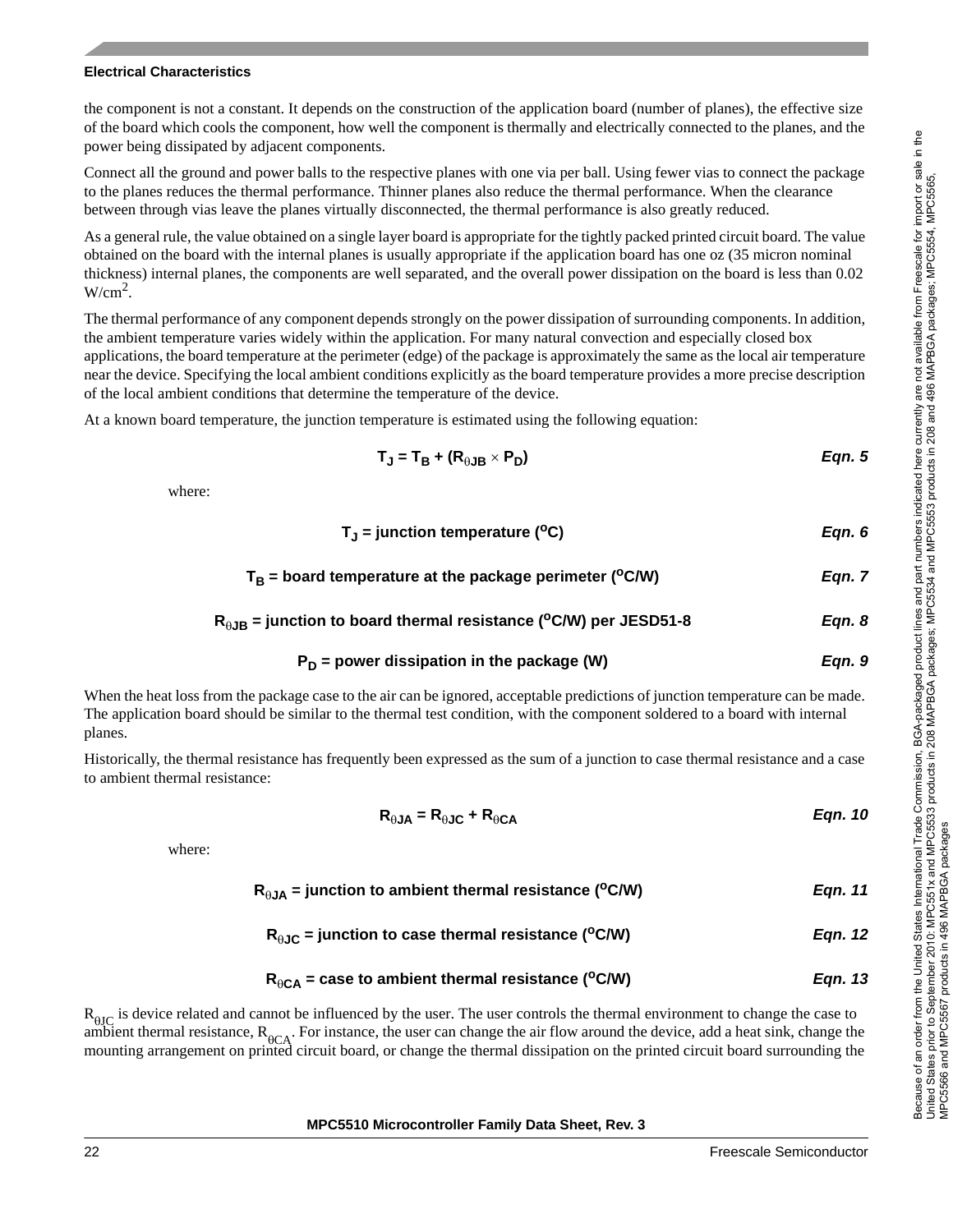device. This description is most useful for packages with heat sinks where some 90% of the heat flow is through the case to the heat sink to ambient. For most packages, a better model is required.

A more accurate two-resistor thermal model can be constructed from the junction to board thermal resistance and the junction to case thermal resistance. The junction to case covers the situation where a heat sink will be used or where a substantial amount of heat is dissipated from the top of the package. The junction to board thermal resistance describes the thermal performance when most of the heat is conducted to the printed circuit board. This model can be used for either hand estimations or for a computational fluid dynamics (CFD) thermal model.

To determine the junction temperature of the device in the application after prototypes are available, the Thermal Characterization Parameter ( $\Psi_{IT}$ ) can be used to determine the junction temperature with a measurement of the temperature at the top center of the package case using the following equation:

$$
T_J = T_T + (\Psi_{JT} \times P_D) \qquad \qquad \text{Eqn. 14}
$$

where:

| $T_T$ = thermocouple temperature on top of the package ( <sup>o</sup> C) | Egn. 15 |
|--------------------------------------------------------------------------|---------|
| $\Psi_{IT}$ = thermal characterization parameter ( <sup>o</sup> C/W)     | Egn. 16 |

$$
P_D = power dissipation in the package (W)
$$
Eqn. 17

The thermal characterization parameter is measured per JESD51-2 specification using a 40-gauge type T thermocouple epoxied to the top center of the package case. The thermocouple should be positioned so that the thermocouple junction rests on the package. A small amount of epoxy is placed over the thermocouple junction and over about 1 mm of wire extending from the junction. The thermocouple wire is placed flat against the package case to avoid measurement errors caused by cooling effects of the thermocouple wire.

### **References:**

Semiconductor Equipment and Materials International 805 East Middlefield Rd Mountain View, CA 94043 (415) 964-5111

MIL-SPEC and EIA/JESD (JEDEC) specifications are available from Global Engineering Documents at 800-854-7179 or 303-397-7956.

JEDEC specifications are available on the WEB at http://www.jedec.org.

- 1. C.E. Triplett and B. Joiner, "An Experimental Characterization of a 272 PBGA Within an Automotive Engine Controller Module," Proceedings of SemiTherm, San Diego, 1998, pp. 47–54.
- 2. G. Kromann, S. Shidore, and S. Addison, "Thermal Modeling of a PBGA for Air-Cooled Applications," Electronic Packaging and Production, pp. 53–58, March 1998.
- 3. B. Joiner and V. Adams, "Measurement and Simulation of Junction to Board Thermal Resistance and Its Application in Thermal Modeling," Proceedings of SemiTherm, San Diego, 1999, pp. 212–220.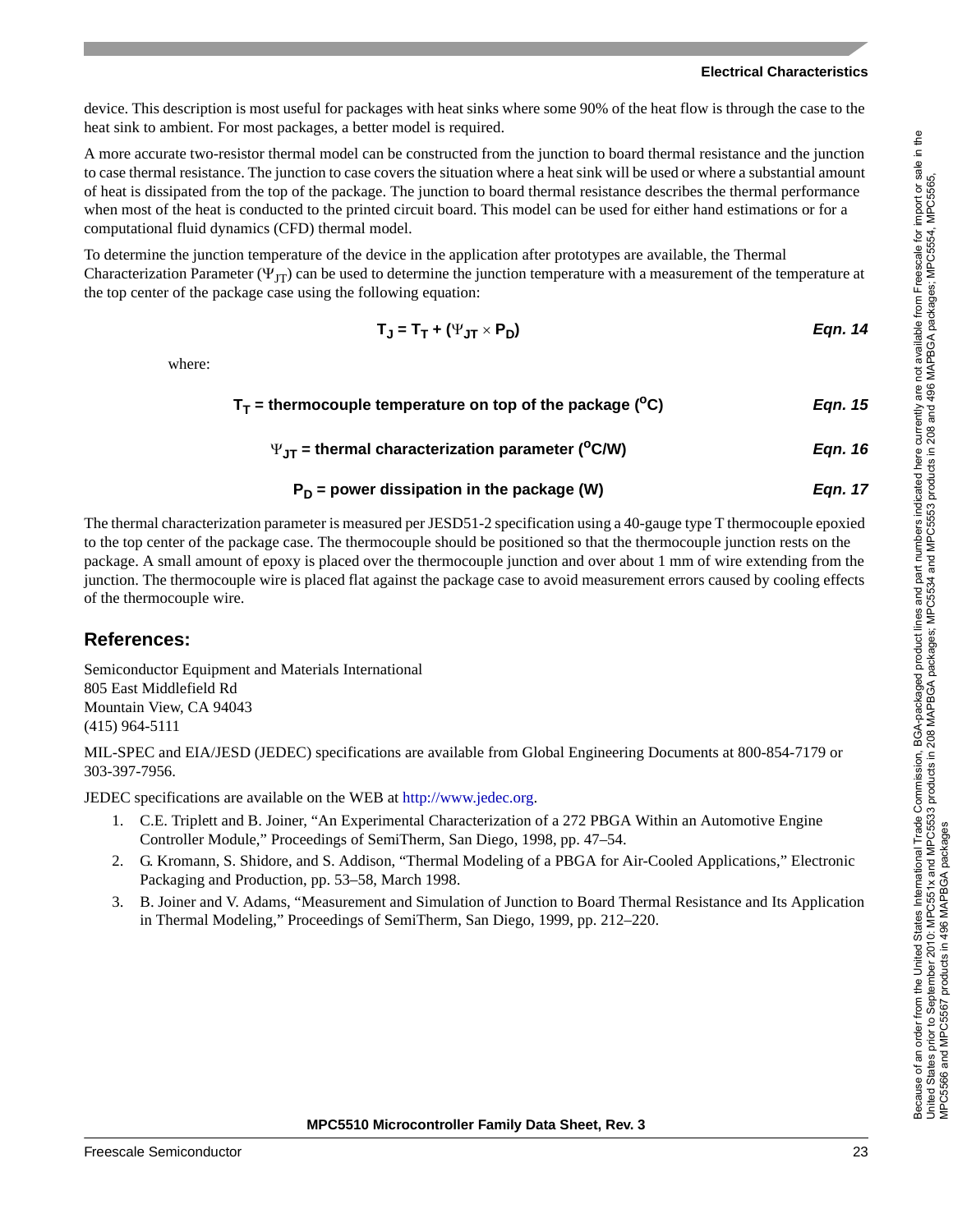## <span id="page-23-0"></span>**2.3 ESD Characteristics**

|  |  |  | Table 5. ESD Ratings <sup>1, 2</sup> |  |
|--|--|--|--------------------------------------|--|
|--|--|--|--------------------------------------|--|

<span id="page-23-1"></span>

| <b>Characteristic</b>                                                       | Symbol         | Value             | <b>Unit</b> |
|-----------------------------------------------------------------------------|----------------|-------------------|-------------|
| <b>ESD for Human Body Model (HBM)</b>                                       |                | 2000              | V           |
| <b>HBM Circuit Description</b>                                              | R <sub>1</sub> | 1500              | Ohm         |
|                                                                             | C              | 100               | pF          |
| <b>ESD for Field Induced Charge Model (FDCM)</b>                            |                | 500 (all pins)    |             |
|                                                                             |                | 750 (corner pins) | V           |
| Number of Pulses per pin:<br>Positive Pulses (HBM)<br>Negative Pulses (HBM) |                |                   |             |
| <b>Interval of Pulses</b>                                                   |                |                   | second      |

 $\overline{1}$  All ESD testing is in conformity with CDF-AEC-Q100 Stress Test Qualification for Automotive Grade Integrated Circuits.

<sup>2</sup> A device will be defined as a failure if after exposure to ESD pulses the device no longer meets the device specification requirements. Complete DC parametric and functional testing shall be performed per applicable device specification at room temperature followed by hot temperature, unless specified otherwise in the device specification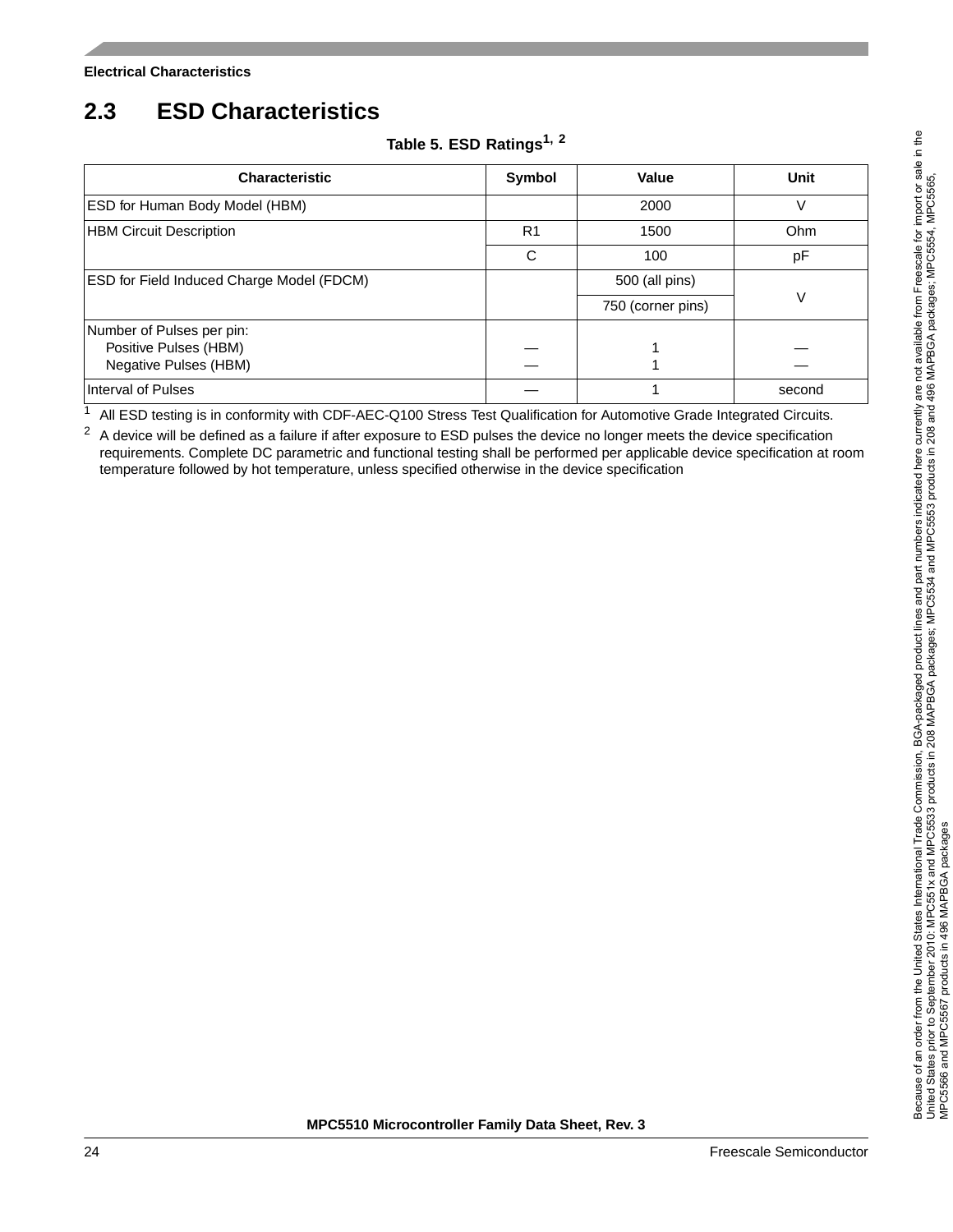# <span id="page-24-0"></span>**2.4 DC Electrical Specifications**

| <b>Table 6. DC Electrical Specifications</b> |
|----------------------------------------------|
|----------------------------------------------|

<span id="page-24-1"></span>

| <b>Num</b>     | Characteristic                                                                                                   | Symbol                                                                    | Min                                            | <b>Max</b>                                     | Unit                         |
|----------------|------------------------------------------------------------------------------------------------------------------|---------------------------------------------------------------------------|------------------------------------------------|------------------------------------------------|------------------------------|
| 1a             | C parts<br>Operating junction temperature range<br>Operating ambient temperature range <sup>1</sup>              | $T_{\text{J}}$<br>$T_A$                                                   | - 40<br>$-40$                                  | 105<br>85                                      | $^{\circ}$ C<br>$^{\circ}$ C |
| 1 <sub>b</sub> | V parts<br>Operating junction temperature range<br>Operating ambient temperature range <sup>1</sup>              | $T_{\text{J}}$<br>$T_A$                                                   | - 40<br>$-40$                                  | 120<br>105                                     | $^{\circ}$ C<br>$^{\circ}$ C |
| 1 <sub>c</sub> | M parts <sup>2</sup><br>Operating junction temperature range<br>Operating ambient temperature range <sup>1</sup> | $T_{\sf J}$<br>$T_A$                                                      | - 40<br>$-40$                                  | 145<br>125                                     | $^{\circ}$ C<br>$^{\circ}$ C |
| 2              | 5.0V Voltage Regulator Reference Voltage                                                                         | <b>V<sub>DDR</sub></b>                                                    | 4.5                                            | 5.25                                           | V                            |
| 3              | 5.0V Analog Supply Voltage                                                                                       | <b>V<sub>DDA</sub></b>                                                    | 4.5                                            | 5.25                                           | V                            |
| 4              | 5.0V Flash Program/Erase Voltage 3                                                                               | $V_{PP}$                                                                  | 4.5                                            | 5.25                                           | V                            |
| 5              | 3.3V - 5.0V External I/O Supply Voltage                                                                          | $V_{\text{DDE1}}^{4,5}$<br>$V_{\text{DDE2}}^{4}$<br>$V_{\text{DDE3}}^{4}$ | 3.0<br>3.0<br>3.0                              | 5.5<br>5.5<br>5.5                              | V                            |
| 6              | Pad (SH/MH/IH) Input High Voltage                                                                                | $V_{IH}$                                                                  | $0.65 \times V_{\text{DDE}}$                   | $V_{\text{DDE}} + 0.3$                         | V                            |
| $\overline{7}$ | Pad (SH/MH/IH) Input Low Voltage                                                                                 | $V_{IL}$                                                                  | $V_{SS} - 0.3$                                 | $0.35 \times V_{\text{DDF}}$                   | V                            |
| 8              | Pad (SH/MH/IH) Input Hysteresis                                                                                  | V <sub>HYS</sub>                                                          | $0.1 \times V_{\text{DDE}}$                    | $0.2 \times V_{\text{DDE}}$                    | V                            |
| 9              | Analog (AE/A) Input Voltage                                                                                      | <b>V<sub>INDC</sub></b>                                                   | $V_{SSA}$ – 0.3                                | $V_{DDA}$ + 0.3<br>see note <sup>5</sup>       | $\vee$                       |
| 10             | Slow/Medium I/O Output High Voltage<br>$I_{OH} = -1.0$ mA<br>$I_{OH} = -0.2$ mA                                  | $V_{OH}$                                                                  | $0.80 \times V_{DDE}$<br>$0.95 \times V_{DDE}$ |                                                | $\vee$                       |
| 11             | Slow/Medium I/O Output Low Voltage<br>$I_{\Omega I} = 1.0 \text{ mA}$<br>$I_{OH} = 0.2$ mA                       | $V_{OL}$                                                                  |                                                | $0.20 \times V_{DDE}$<br>$0.05 \times V_{DDE}$ | $\vee$                       |
| 12             | Input Capacitance (Digital Pins: Pad type MH, SH, IH with no A or AE)                                            | $C_{IN}$                                                                  |                                                | $\overline{7}$                                 | pF                           |
| 13             | Input Capacitance (Analog Pins: Pad type A, AE, and AE+IH)                                                       | $\mathrm{C_{IN\_A}}$                                                      |                                                | 10                                             | pF                           |
| 14             | Input Capacitance (Shared digital and analog pins: A with SH or MH)                                              | $C_{IN\_M}$                                                               |                                                | 12                                             | pF                           |
| 15             | Slow/Medium I/O Weak Pull Up/Down Absolute Current 6                                                             | $I_{\sf ACT}$                                                             | 10                                             | 170                                            | μA                           |
| 16             | I/O Input Leakage Current <sup>7</sup>                                                                           | I <sub>INACT_D</sub>                                                      | $-1.5$                                         | 1.5                                            | μA                           |
| 17             | DC Injection Current (per pin)                                                                                   | $I_{IC}$                                                                  | $-2.0$                                         | 2.0                                            | mA                           |
| 18             | Analog Input Current, Channel Off <sup>8</sup> (Analog pins AE and AE+IH)                                        | I <sub>INACT_A</sub>                                                      | $-200$                                         | 200                                            | nA                           |
| 19             | Analog Input Current (Shared digital and analog pins: A with SH or<br>MH)                                        | INACT_AD                                                                  | $-1.5$                                         | 1.5                                            | μA                           |
| 20             | V <sub>RH</sub> to V <sub>DDA</sub> Differential Voltage                                                         | $VRH - VDDA$                                                              | $-100$                                         | 100                                            | mV                           |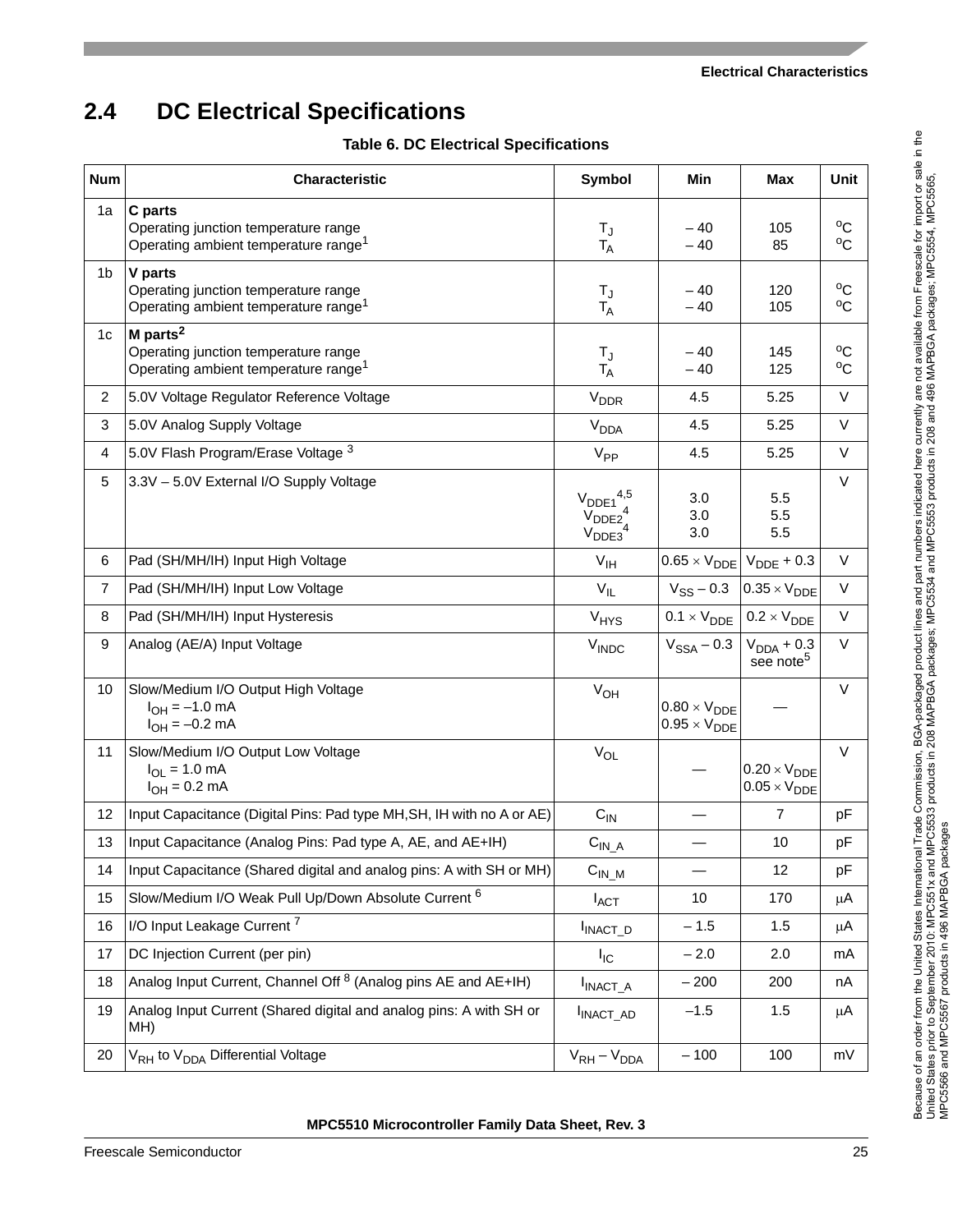| <b>Num</b> | <b>Characteristic</b>                                            | <b>Symbol</b>                     | Min               | Max | Unit |
|------------|------------------------------------------------------------------|-----------------------------------|-------------------|-----|------|
| 21         | V <sub>RI</sub> to V <sub>SSA</sub> Differential Voltage         | $V_{RL} - V_{SSA}$                | $-100$            | 100 | mV   |
| 22         | V <sub>SS</sub> to V <sub>SSA</sub> Differential Voltage         | $V_{SS} - V_{SSA}$                | $-100$            | 100 | mV   |
| 23         | V <sub>SSSYN</sub> to V <sub>SS</sub> Differential Voltage       | $V_{SSSYN} - V_{SS}$              | $-50$             | 50  | mV   |
| 24         | V <sub>DDR</sub> to V <sub>DDA</sub> Differential Voltage        | $V_{\text{DDR}} - V_{\text{DDA}}$ | $-100$            | 100 | mV   |
| 25         | Slew rate on VDDA, VDDR, and VDDE power supply pins <sup>9</sup> | Vramp                             | 1                 | 100 | V/ms |
| 26         | Capactive Supply Load<br>VDD.<br>VDD33<br><b>VDDSYN</b>          | Vload                             | 800<br>200<br>200 |     | nF   |

### **Table 6. DC Electrical Specifications (continued)**

<span id="page-25-0"></span><sup>1</sup> Please refer to [Section 2.2.1, "General Notes for Specifications at Maximum Junction Temperature](#page-20-1)" for more details about the relation between ambient temperature  $T_A$  and device junction temperature  $T_A$ .

<sup>2</sup> M parts can't go above 66 MHz.

 $3$  V<sub>PP</sub> can drop to 0 volts during read-only operations and before entry to Sleep mode, to reduce power consumption.<br>4 Vental Vental and Vental are separate power sequents and may be powered independently with no differ

<span id="page-25-1"></span> $V_{\text{DDE1}}$ ,  $V_{\text{DDE2}}$ , and  $V_{\text{DDE3}}$  are separate power segments and may be powered independently with no differential voltage constraints between the power segments.

<span id="page-25-2"></span><sup>5</sup> If V<sub>DDE1</sub> is below V<sub>DDA</sub> than the analog input limits (spec #9 (Analog (AE/A) Input Voltage) in [Table 6](#page-24-1)) will be based on the  $V_{\text{DDE1}}$  voltage level.

 $6$  Absolute value of current, measured at  $V_{IL}$  and  $V_{IH}$ .

<sup>7</sup> Weak pull up/down inactive. Measured at  $V_{\text{DDE}} = 5.25$  V. Applies to pad types: SH and MH.<br><sup>8</sup> Maximum lookage occurs at maximum eperating temperature. Lookage current decreases by

Maximum leakage occurs at maximum operating temperature. Leakage current decreases by approximately one-half for each 8 to 12 °C, in the ambient temperature range of 50 to 125 °C. Applies to pad types: A and AE.

 $9\text{ This applies to the ramp up rate from 0.3 volts to 3.0 volts.}$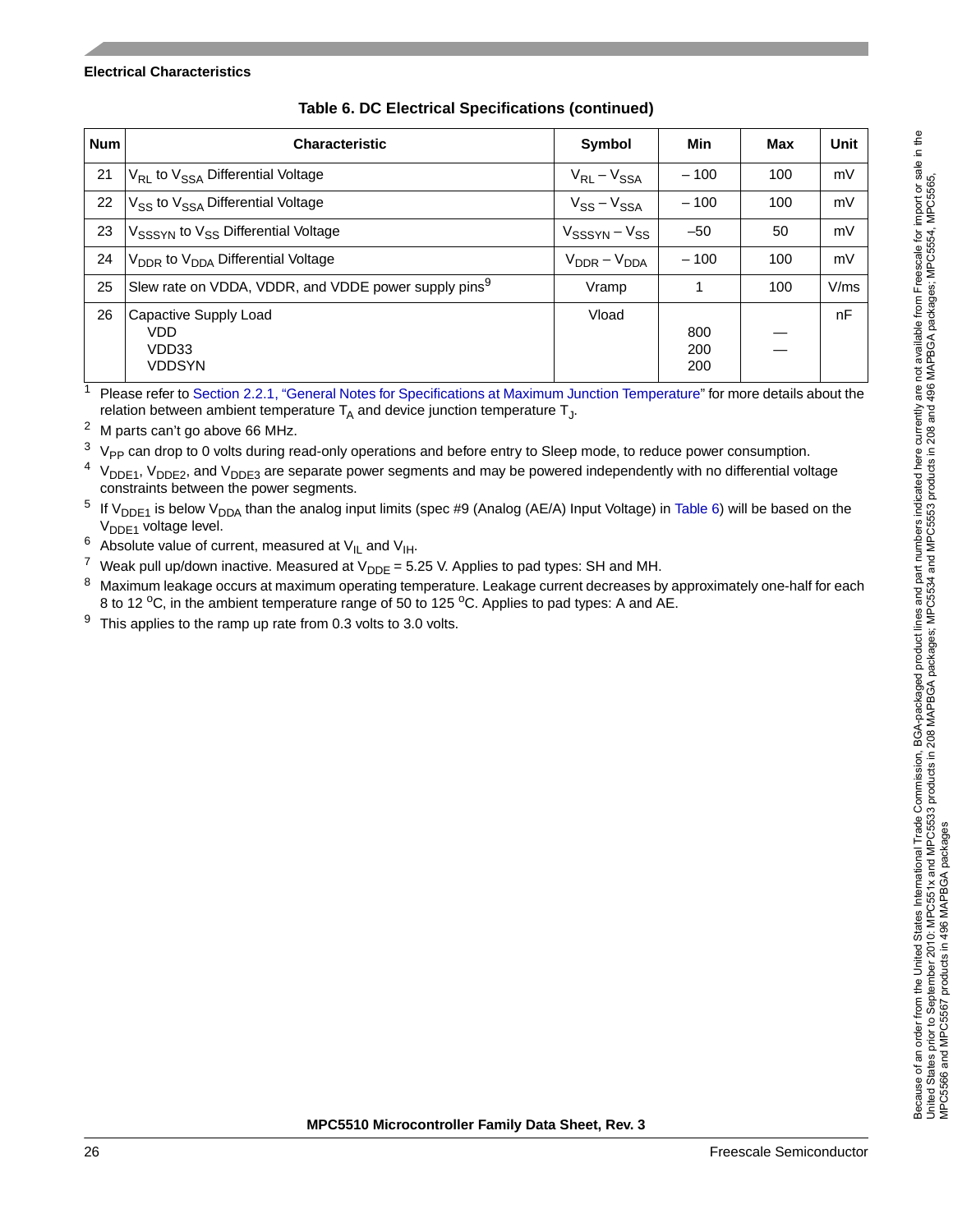## <span id="page-26-1"></span><span id="page-26-0"></span>**2.5 Operating Current Specifications**

**Table 7. Operating Currents**

| <b>Num</b>     | <b>Characteristic</b>                                                                                                                                                                                                                                                                                                                                                                            | <b>Symbol</b>           | Typ <sup>1</sup><br><b>25C</b><br><b>Ambient</b>              | Typ <sup>1</sup><br><b>70C</b><br><b>Ambient</b>                         | Max <sup>1</sup><br>$-40-145C$<br><b>Junction</b>              | <b>Unit</b>                                              |
|----------------|--------------------------------------------------------------------------------------------------------------------------------------------------------------------------------------------------------------------------------------------------------------------------------------------------------------------------------------------------------------------------------------------------|-------------------------|---------------------------------------------------------------|--------------------------------------------------------------------------|----------------------------------------------------------------|----------------------------------------------------------|
| Equations      | $I_{\text{TOTAL}} = I_{\text{DDE}} + I_{\text{PP}} + I_{\text{DDA}} + I_{\text{DDR}}$<br>$I_{\text{DDE}} = I_{\text{DDE1}} + I_{\text{DDE2}} + I_{\text{DDE3}}$                                                                                                                                                                                                                                  |                         |                                                               |                                                                          |                                                                |                                                          |
| 1              | V <sub>DDE(1,2,3)</sub> Current<br>$V_{\text{DDE}(1,2,3)}$ @ 3.0V - 5.5V<br>Static <sup>2</sup> , or when in SLEEP or STOP<br>Dynamic <sup>3</sup>                                                                                                                                                                                                                                               | $I_{\text{DDE}}$        | 1<br>Note $3$                                                 | 3<br>Note <sup>3</sup>                                                   | 30<br>Note <sup>3</sup>                                        | μA<br>mA                                                 |
| $\overline{2}$ | V <sub>PP</sub> Current<br>V <sub>PP</sub> @ 0V (All modes)<br>$V_{PP}$ @ 5.25V<br>SLEEP mode<br>STOP mode<br><b>RUN</b> mode                                                                                                                                                                                                                                                                    | $I_{PP}$                | 1<br>15<br>15<br>1                                            | 1<br>20<br>20<br>1                                                       | 1<br>30<br>30<br>25                                            | μA<br>μA<br>μA<br>mA                                     |
| 3              | V <sub>DDA</sub> Current<br>$V_{DDA}$ @ 4.5V - 5.25V<br>RUN mode <sup>4</sup><br>SLEEP/STOP <sup>5</sup> mode with 32KIRC<br>SLEEP/STOP <sup>5</sup> mode with 32KOSC<br>SLEEP/STOP <sup>5</sup> mode with 16MIRC                                                                                                                                                                                | I <sub>DDA</sub>        | 5<br>12<br>12<br>111                                          | 5<br>16<br>16<br>165                                                     | 10<br>26<br>28<br>225                                          | mA<br>μA<br>μA<br>μA                                     |
| 4              | V <sub>DDR</sub> Current<br>$V_{\text{DDR}}@4.5V - 5.25V$<br>SLEEP mode<br>with XOSC <sup>6</sup> (additonal)<br>with RTC/API (additonal)<br>each 8K RAM block (additional)<br>STOP mode<br>with XOSC <sup>6</sup> (additonal)<br>RUN mode (Using 16 MHz IRC)<br>RUN mode (Maximum @ 48 MHz) <sup>7</sup><br>RUN mode (Maximum @ 66 MHz) <sup>8</sup><br>RUN mode (Maximum @ 80MHz) <sup>9</sup> | <b>I</b> <sub>DDR</sub> | 20<br>500<br>1<br>0.8<br>170<br>500<br>30<br>50<br>105<br>120 | 25<br>600<br>1<br>$\overline{7}$<br>600<br>600<br>35<br>75<br>110<br>130 | 360<br>900<br>3<br>45<br>1500<br>900<br>40<br>90<br>120<br>135 | μA<br>μA<br>μA<br>μA<br>μA<br>μA<br>mA<br>mA<br>mA<br>mA |

 $1$  Typ - Nominal voltage levels and functional activity. Max - Maximum voltage levels and functional activity.

 $2\,$  Static state of pins is when input pins are disabled or not being toggled and driven to a valid input level, output pins are not toggling or driving against any current loads, and internal pull devices are disabled or not pulling against any current loads.

<span id="page-26-2"></span><sup>3</sup> Dynamic current from pins is application specific and depends on active pull devices, switching outputs, output capacitive and current loads, and switching inputs. Refer to [Table 8](#page-28-1) for more information.

<sup>4</sup> RUN mode is a typical application with the ADC, 16MIRC, 32KIRC running.

<span id="page-26-3"></span><sup>5</sup> SLEEP/STOP mode means that only the listed peripherals are on. All others are diabled.

<span id="page-26-4"></span><sup>6</sup> XOSC: optionally enabled in SLEEP and STOP modes (oscillator remains running from crystal but XOSC clock output disabled).

<sup>7</sup> RUN mode condition includes PLL selected as source of system clock, XOSC enabled with 40MHz crystal, all peripherals enabled, both cores running, and running a typical application using both SRAM and flash.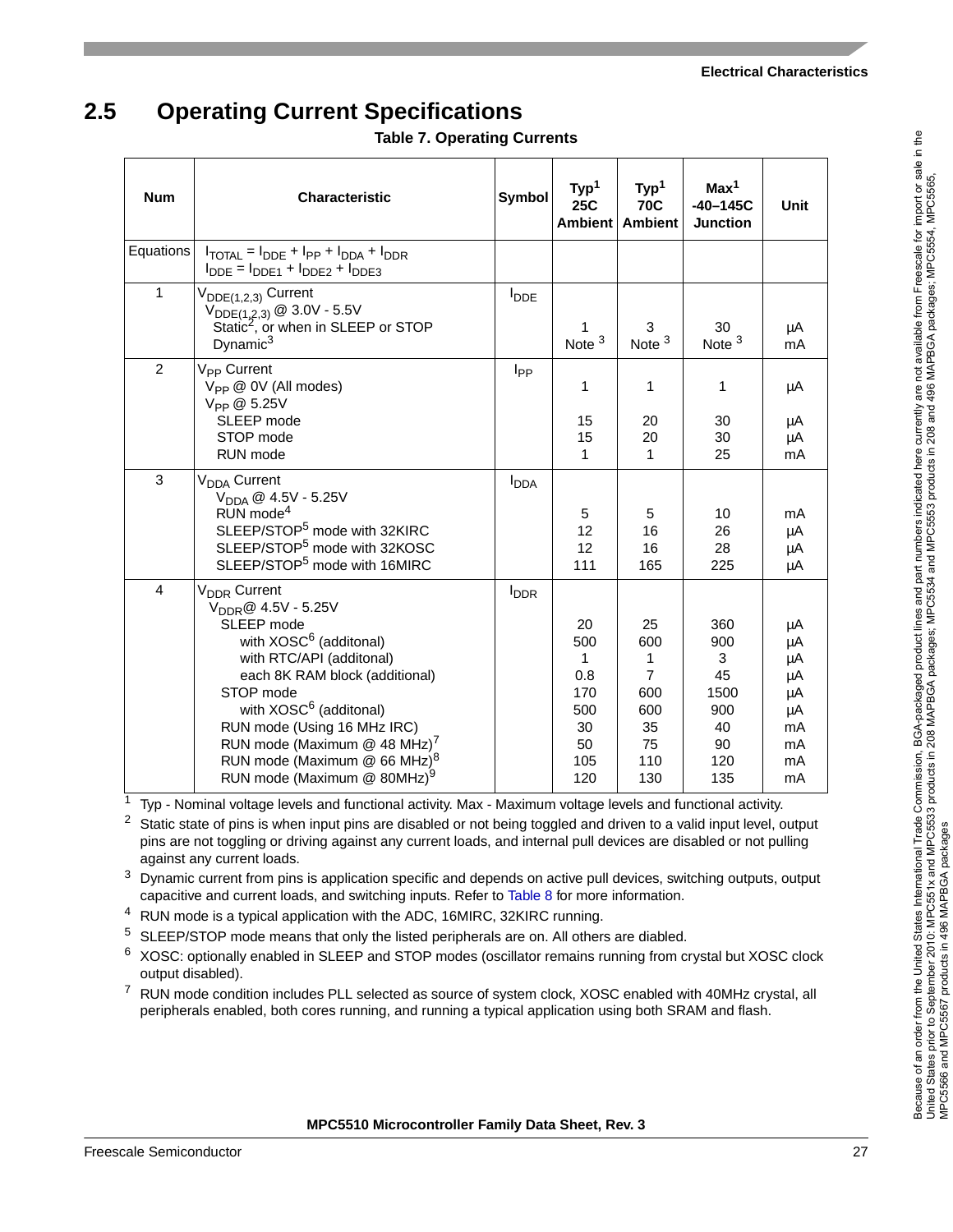- <sup>8</sup> RUN mode condition includes PLL selected as source of system clock, XOSC enabled with 40MHz crystal; all peripheral and cores enabled and running a typical application using both SRAM and flash. Be sure to calculate the junction temperature, as the maximum current at maximum ambient temperature can exceed the maximum junction temperature.
- <sup>9</sup> RUN mode condition includes PLL selected as source of system clock, XOSC enabled with 40MHz crystal, all peripheral and cores enabled and running a typical application using both SRAM and flash. Only for 208 MAPBGA and only 120C junction or lower. Be sure to calculate the junction temperature, as the maximum current at maximum ambient temperature can exceed the maximum junction temperature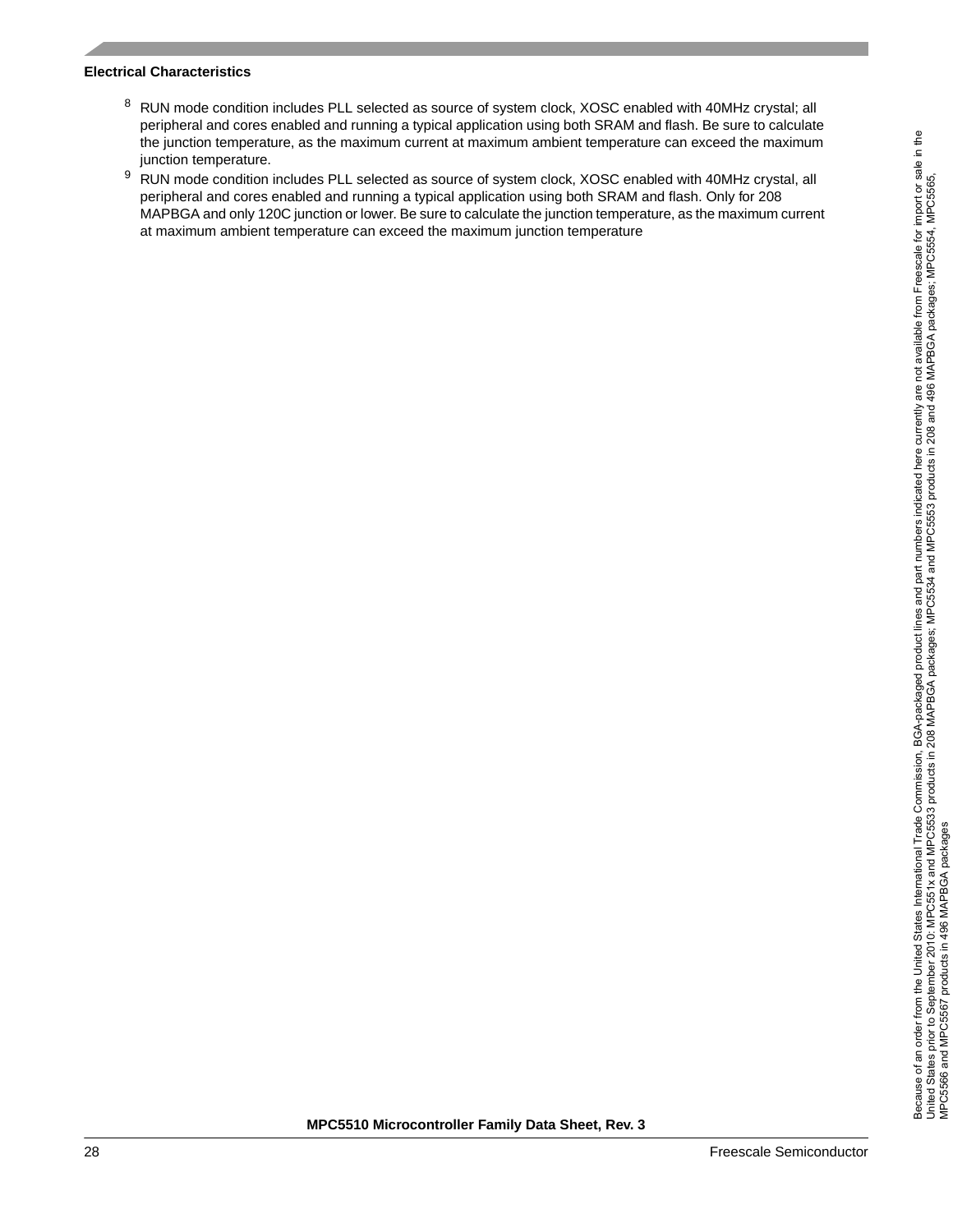Because of an order from the United States International Trade Commission, BGA-packaged product numbers indicated here currently are not available from Freescale for import or sale in the United States prior to September 2010: MPC551x and MPC5533 products in 208 MAPBGA packages; MPC5534 and MPC5553 products in 208 and 496 MAPBGA packages; MPC5554, MPC5565,

Because of an order from the United States International Trade Commission, BGA-packaged product lines and part numbers indicated here currently are not available from Freescale for import or sale in the<br>United States prior

MPC5566 and MPC5567 products in 496 MAPBGA packages

### <span id="page-28-0"></span>**2.6 I/O Pad Current Specifications**

The power consumption of an I/O segment depends on the usage of the pins on a particular segment. The power consumption is the sum of all output pin currents for a particular segment. The output pin current can be calculated from [Table 8](#page-28-1) based on the voltage, frequency, and load on the pin. Use linear scaling to calculate pin currents for voltage, frequency, and load parameters that fall outside the values given in [Table 8](#page-28-1).

<span id="page-28-1"></span>

| <b>Num</b>    | Pad Type      | Symbol         | <b>Frequency</b><br>(MHz) | Load <sup>2</sup><br>(pF) | Voltage (V) | <b>Slew Rate</b><br>Control | Current (mA) |
|---------------|---------------|----------------|---------------------------|---------------------------|-------------|-----------------------------|--------------|
|               | Slow          | <b>IDRV SH</b> | 25                        | 50                        | 5.25        | 11                          | 8.0          |
| $\mathcal{P}$ | (Pad Type SH) |                | 10                        | 50                        | 5.25        | 01                          | 3.2          |
| 3             |               |                | $\mathcal{P}$             | 50                        | 5.25        | 00                          | 0.7          |
| 4             |               |                | 2                         | 200                       | 5.25        | 00                          | 2.4          |
| 5             | Medium        | <b>IDRV MH</b> | 50                        | 50                        | 5.25        | 11                          | 17.3         |
| 6             | (Pad Type MH) |                | 20                        | 50                        | 5.25        | 01                          | 6.5          |
|               |               |                | 3.33                      | 50                        | 5.25        | 00                          | 1.1          |
| 8             |               |                | 3.33                      | 200                       | 5.25        | 00                          | 3.9          |

**MPC5510 Microcontroller Family Data Sheet, Rev. 3**

### **Table 8. I/O Pad Average DC Current<sup>1</sup>**

 $1$  These values are estimated from simulation and are not tested. Currents apply to output pins only.

<sup>2</sup> All loads are lumped.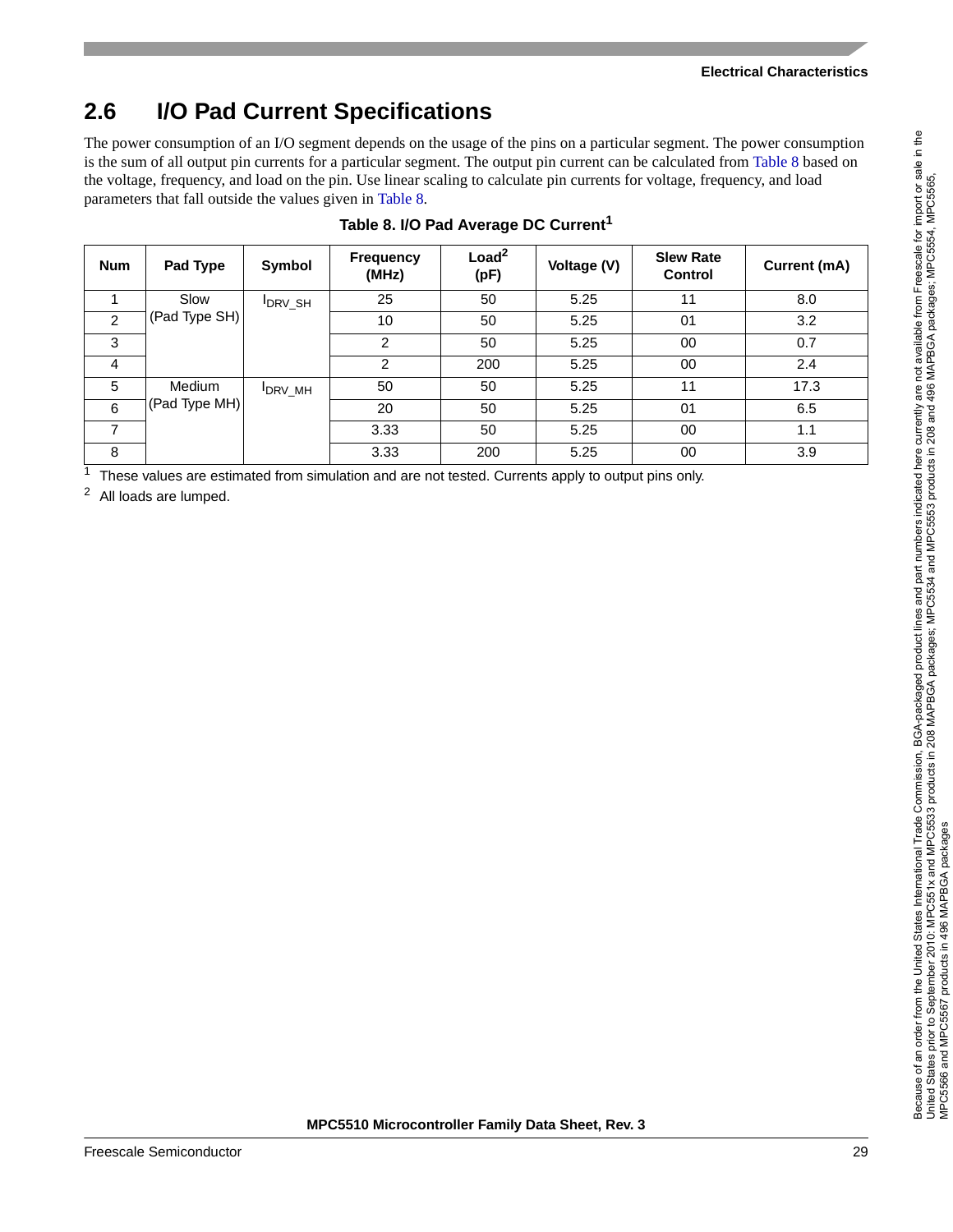## <span id="page-29-0"></span>**2.7 Low Voltage Characteristics**

**Table 9. Low Voltage Monitors**

<span id="page-29-1"></span>

| <b>Num</b>     | <b>Characteristic</b>                                                                          | Symbol                                   | Min          | <b>Typical</b> | <b>Max</b>   | Unit   |
|----------------|------------------------------------------------------------------------------------------------|------------------------------------------|--------------|----------------|--------------|--------|
| 1              | Power-on-Reset Assert Level <sup>1</sup>                                                       | V <sub>POR</sub>                         |              | 0.70           |              | $\vee$ |
| $\overline{2}$ | Low Voltage Monitor 1.5V <sup>1</sup><br><b>Assert Level</b><br>De-assert Level                | V <sub>LV15A</sub><br>V <sub>LV15D</sub> |              | 1.40<br>1.45   |              | $\vee$ |
| 3              | Low Voltage Monitor 3.3V <sup>2</sup><br>Assert Level<br>De-assert Level                       | V <sub>LV33A</sub><br>V <sub>LV33D</sub> |              | 3.05<br>3.10   |              | $\vee$ |
| 4              | Low Voltage Monitor Synthesizer <sup>3</sup><br>Assert Level<br>De-assert Level                | <b>VLVSYNA</b><br><b>VLVSYND</b>         |              | 3.05<br>3.10   |              | $\vee$ |
| 5              | Low Voltage Monitor 5.0V Low Threshold <sup>4</sup><br><b>Assert Level</b><br>De-assert Level  | $V_{LV5LA}$<br>V <sub>LV5LD</sub>        | 3.30<br>3.35 | 3.35<br>3.40   | 3.40<br>3.45 | $\vee$ |
| 6              | Low Voltage Monitor 5.0V 4<br><b>Assert Level</b><br>De-assert Level                           | $V_{LV5A}$<br>V <sub>LV5D</sub>          | 4.50<br>4.55 | 4.55<br>4.60   | 4.70<br>4.75 | $\vee$ |
| $\overline{7}$ | Low Voltage Monitor 5.0V High Threshold <sup>4</sup><br><b>Assert Level</b><br>De-assert Level | V <sub>LV5HA</sub><br>V <sub>LV5HD</sub> | 4.70<br>4.75 | 4.75<br>4.80   | 4.80<br>4.85 | $\vee$ |

 $\overline{1}$  Monitors V<sub>DD</sub>

 $2$  Monitors  $V_{DD33}$ 

 $3$  Monitors  $V_{\text{DDSYN}}$ 

 $4$  Monitors  $V_{DDA}$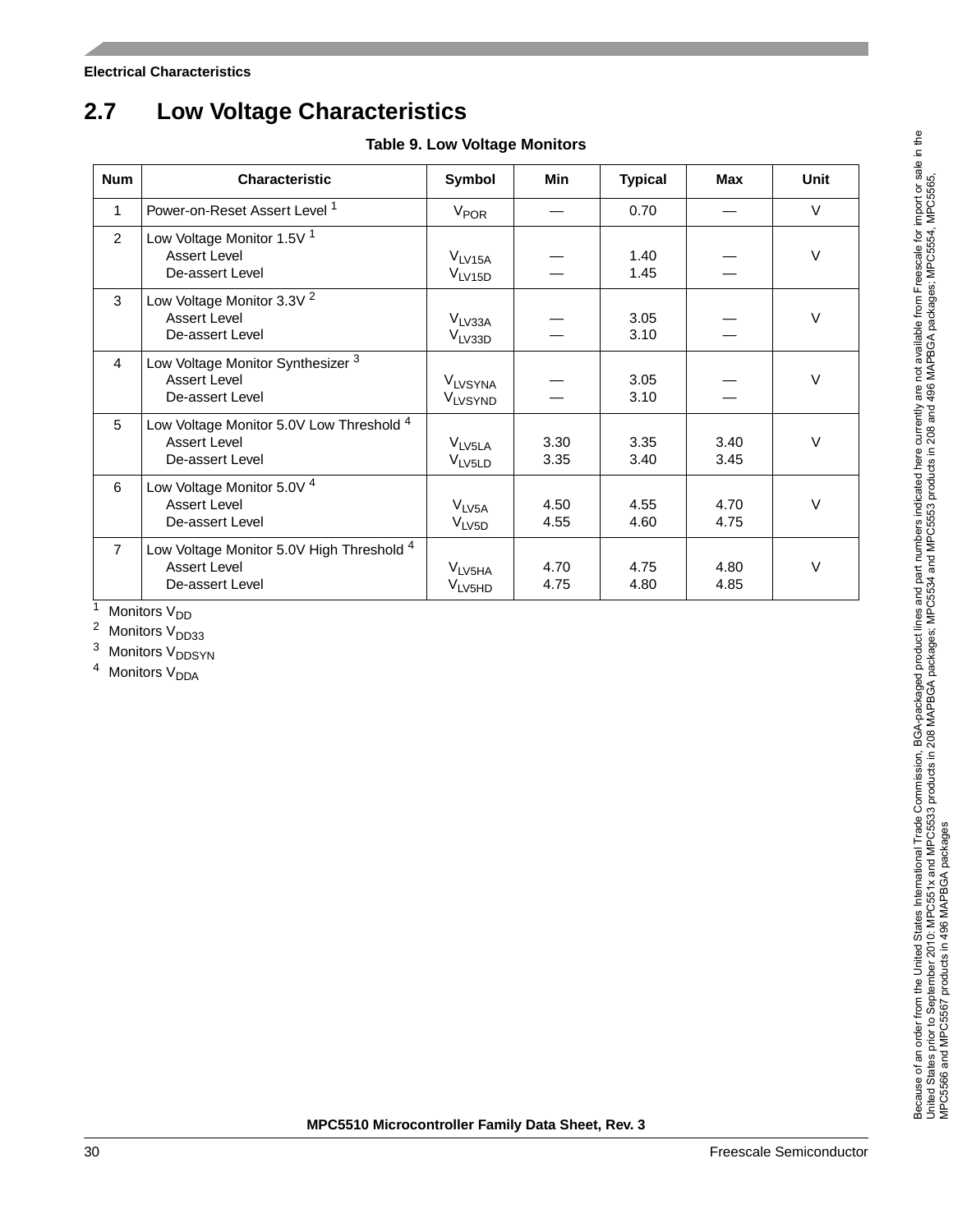## <span id="page-30-0"></span>**2.8 Oscillators Electrical Characteristics**

**Table 10. 3.3V High Frequency External Oscillator**

<span id="page-30-1"></span>

| <b>Num</b>      | <b>Characteristic</b>                                                                       | Symbol                           | Min.                                               | Max.                                                       | Unit       |
|-----------------|---------------------------------------------------------------------------------------------|----------------------------------|----------------------------------------------------|------------------------------------------------------------|------------|
|                 |                                                                                             |                                  | Value                                              | <b>Value</b>                                               |            |
| $\mathbf 1$     | Frequency Range <sup>1</sup>                                                                | $f_{ref}$                        | $4^2$                                              | 40                                                         | <b>MHz</b> |
| 2               | Duty Cycle of reference                                                                     | $t_{dc}$                         | 40                                                 | 60                                                         | $\%$       |
| 3               | <b>EXTAL Input High Voltage</b><br>External crystal mode 3<br>External clock mode           | <b>VIHEXT</b>                    | $V_{\text{XTAL}} + 0.4$<br>$0.65 \times V_{DDSYN}$ | $V_{\text{DDSYN}} + 0.3$<br>$V_{\text{DDSYN}} + 0.3$       | $\vee$     |
| $\overline{4}$  | <b>EXTAL Input Low Voltage</b><br>External crystal mode <sup>3</sup><br>External clock mode | VILEXT                           | $V_{\text{DDSYN}} - 0.3$<br>$V_{DDSYN}$ – 0.3      | $V_{XTAL}$ – 0.4<br>$0.35 \times V_{DDSYN}$                | $\vee$     |
| 5               | XTAL Current <sup>4</sup>                                                                   | <b>I</b> XTAL                    | 2                                                  | 6                                                          | mA         |
| 6               | Total On-chip stray capacitance on XTAL                                                     | $C_{S\_XTAL}$                    |                                                    | 3                                                          | pF         |
| $\overline{7}$  | Total On-chip stray capacitance on EXTAL                                                    | $\mathtt{C}_{\texttt{S\_EXTAL}}$ |                                                    | 3                                                          | рF         |
| 8               | Crystal manufacturer's recommended<br>capacitive load                                       | $C_L$                            | See crystal<br>specification                       | See crystal<br>specification                               | pF         |
| 9               | Discrete load capacitance to be connected<br>to EXTAL                                       | $C_{L\_EXTAL}$                   |                                                    | $2 \times C_L - C_{S\_EXTAL} -$<br>C <sub>PCB_EXTAL</sub>  | pF         |
| 10 <sup>1</sup> | Discrete load capacitance to be connected<br>to XTAL                                        | $C_{L_X TAL}$                    |                                                    | $\substack{2 \times C_L - C_{S\_XTAL} -\\ C_{PCB\_XTAL}5}$ | pF         |
| 11              | <b>Startup Time</b>                                                                         | t <sub>startup</sub>             |                                                    | 10                                                         | ms         |

 $\frac{1}{1}$  Since this is an amplitude controlled oscillator the use of overtone oscillators is not recommended. Only use fundamental frequency oscillators.

<sup>2</sup> When PLL frequency modulation is active, reference frequencies less than 8MHz will distort the modulated waveform and the effects of this on emissions is not characterized.

<span id="page-30-3"></span><sup>3</sup> This parameter is meant for those who do not use quartz crystals or resonators, but CAN osc, in crystal mode. In that case,  $V<sub>extal</sub> − V<sub>xtal</sub> ≥ 400mV$  criteria has to be met for oscillator's comparator to produce output clock.

 $\frac{4}{1}$  I<sub>xtal</sub> is the oscillator bias current out of the XTAL pin with both EXTAL and XTAL pins grounded.<br><sup>5</sup> Coop FXTAL and Coop XTAL are the measured PCB stray canacitances on EXTAL and XTAL re

C<sub>PCB\_EXTAL</sub> and C<sub>PCB\_XTAL</sub> are the measured PCB stray capacitances on EXTAL and XTAL, respectively

### **Table 11. 5V Low Frequency (32 kHz) External Oscillator**

<span id="page-30-2"></span>

| <b>Num</b> | <b>Characteristic</b>                                 | Symbol               | Min.<br><b>Value</b>         | Max.<br>Value                | Unit |
|------------|-------------------------------------------------------|----------------------|------------------------------|------------------------------|------|
|            | <b>Frequency Range</b>                                | $r_{ref32}$          | 32                           | 38                           | kHz  |
| 2          | Duty Cycle of reference                               | $t_{dc32}$           | 40                           | 60                           | %    |
| 3          | XTAL32 Current <sup>1</sup>                           | XTAL32               | 0.5                          | 3                            | μA   |
| 4          | Crystal manufacturer's recommended<br>capacitive load | $C_{L32}$            | See crystal<br>specification | See crystal<br>specification | pF   |
| 5          | <b>Startup Time</b>                                   | <sup>L</sup> startup |                              | າ                            | s    |

I<sub>xtal32</sub> is the oscillator bias current out of the XTAL32 pin with both EXTAL32 and XTAL32 pins grounded.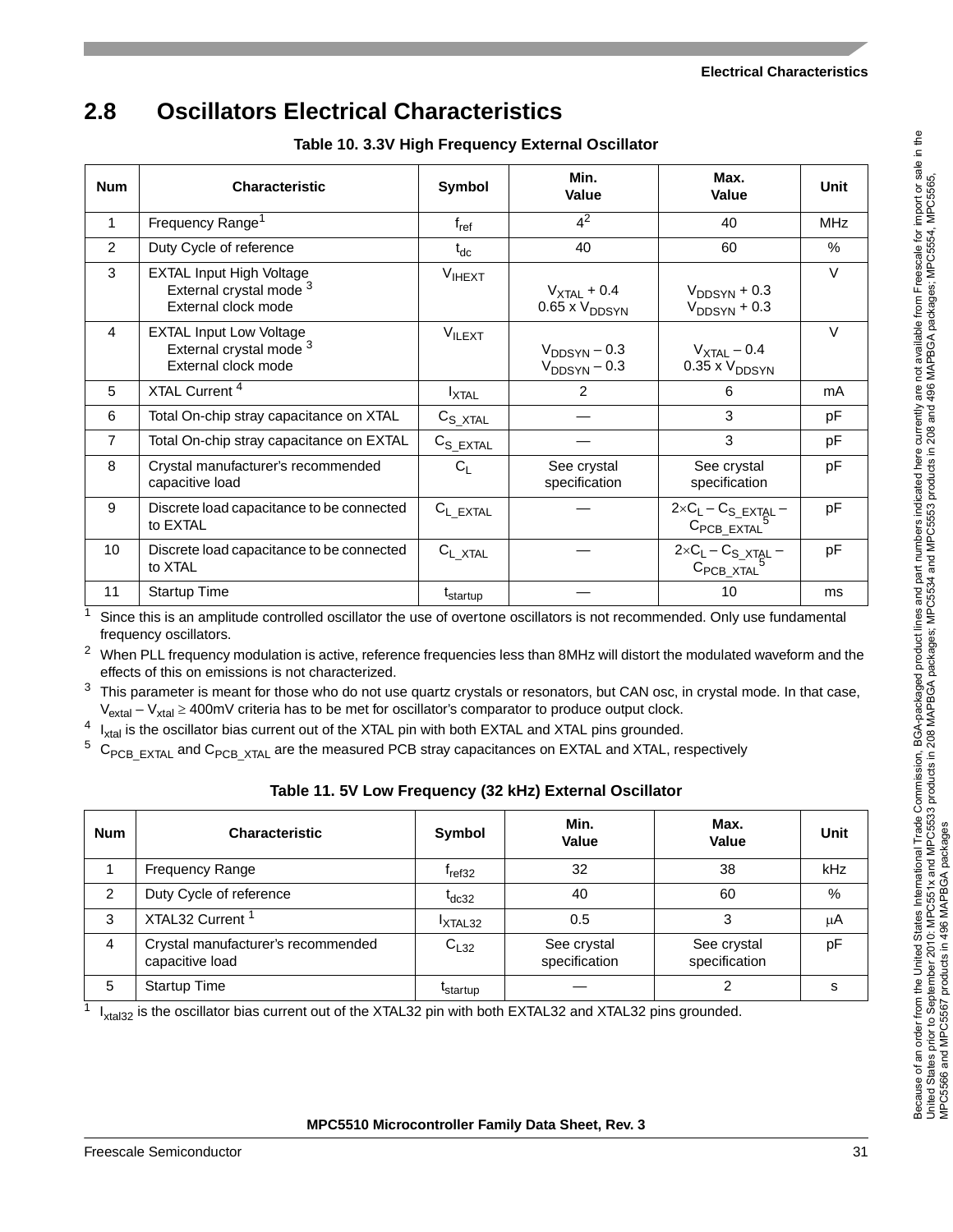<span id="page-31-0"></span>

| <b>Num</b> | <b>Characteristic</b>                             | Symbol                  | Min  | <b>Typ</b> | Max   | Unit       |
|------------|---------------------------------------------------|-------------------------|------|------------|-------|------------|
|            | Frequency before trim <sup>1</sup>                | $F_{\text{ut}}$         | 12.8 | 16         | 22.3  | <b>MHz</b> |
| 2          | Frequency after loading factory trim <sup>2</sup> | F.                      | 15.1 | 16         | 16.9  | <b>MHz</b> |
| 3          | Application trim resolution <sup>3</sup>          | $\mathsf{L}_\mathbf{S}$ |      |            | ± 0.5 | %          |
| 4          | Application frequency trim step <sup>3</sup>      | $F_{\rm s}$             |      | 300        |       | <b>kHz</b> |
| 5          | Start up time                                     | S,                      |      |            | 500   | ns         |

### **Table 12. 5V High Frequency (16 MHz) Internal RC Oscillator**

 $1$  Across process, voltage, and temperature

<sup>2</sup> Across voltage and temperature

<sup>3</sup> Fixed voltage and temperature

### **Table 13. 5V Low Frequency (32 kHz) Internal RC Oscillator**

<span id="page-31-1"></span>

| <b>Num</b> | <b>Characteristic</b>                             | Symbol               | Min  | <b>Typ</b> | Max  | Unit |
|------------|---------------------------------------------------|----------------------|------|------------|------|------|
|            | Frequency before trim <sup>1</sup>                | $F_{ut32}$           | 20.8 | 32.0       | 43.2 | kHz  |
| 2          | Frequency after loading factory trim <sup>2</sup> | $F_{t32}$            | 26   | 32.0       | 38   | kHz  |
| 3          | Application trim resolution <sup>3</sup>          | $^{\mathsf{I}}$ s32. |      |            | ±2   | %    |
| 4          | Application frequency trim step <sup>3</sup>      | $F_{s32}$            |      |            |      | kHz  |
| 5          | Start up time                                     | $S_{t32}$            |      |            | 100  | μS   |

1 Across process, voltage, and temperature

<sup>2</sup> Across voltage and temperature

<sup>3</sup> Fixed voltage and temperature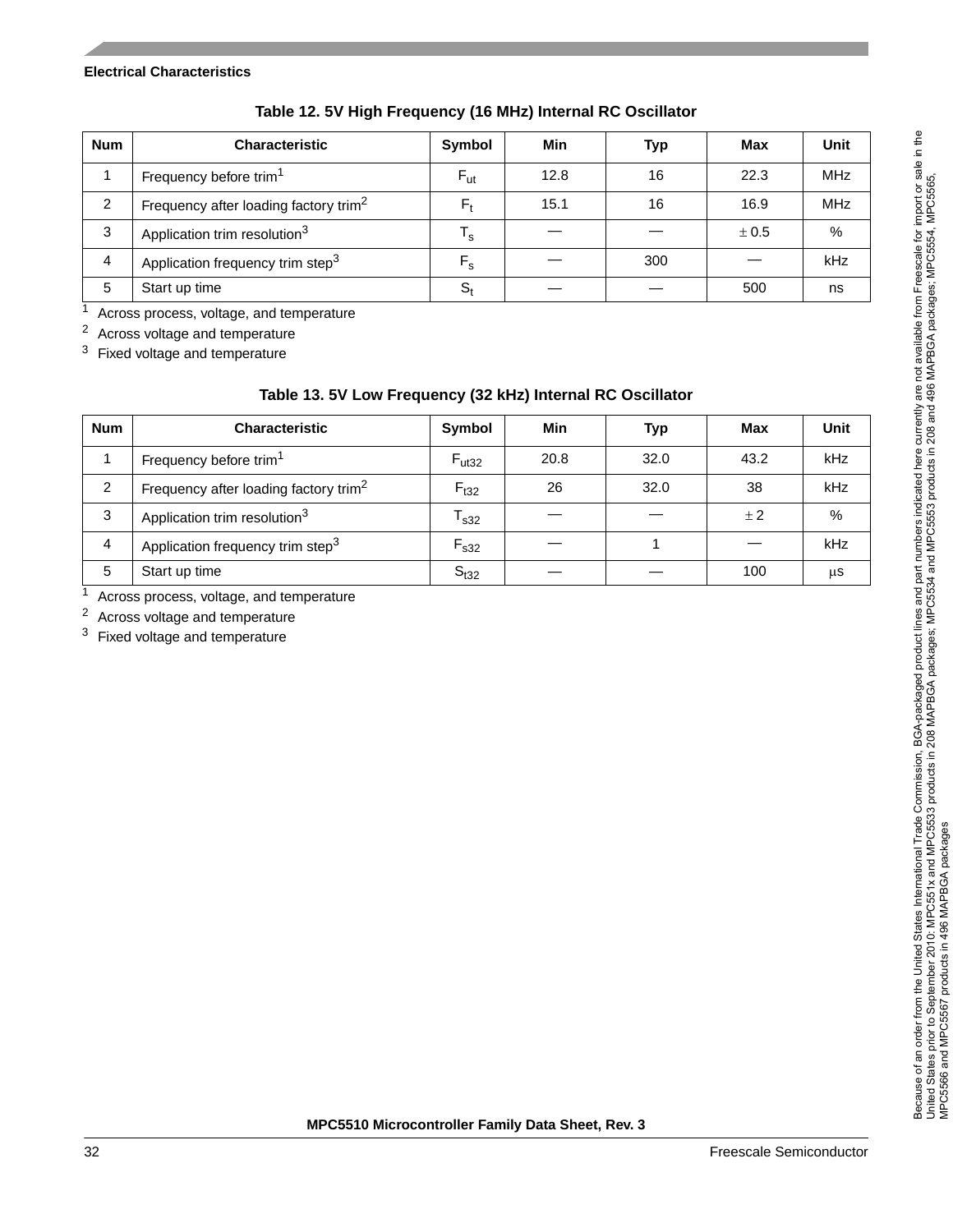## <span id="page-32-0"></span>**2.9 FMPLL Electrical Characteristics**

**Table 14. FMPLL Electrical Specifications <sup>1</sup>**

<span id="page-32-1"></span>

| <b>Num</b>     | <b>Characteristic</b>                                                                                 | Symbol                             | Min.<br>Value | Max.<br>Value         | Unit                        |
|----------------|-------------------------------------------------------------------------------------------------------|------------------------------------|---------------|-----------------------|-----------------------------|
| $\mathbf{1}$   | System frequency <sup>2</sup><br>$-40 °C \leq T_J \leq 120 °C$<br>$-40 °C \leq T_1 \leq 145 °C$       | $f_{sys}$                          | 375<br>375    | 80000 3<br>66000      | kHz                         |
| 2              | PLL Reference Frequency (output of predivider)                                                        | f <sub>pliref</sub>                | 4             | 10                    | <b>MHz</b>                  |
| 3              | VCO Frequency <sup>4</sup>                                                                            | $f_{\rm vco}$                      | 192           | 500                   | <b>MHz</b>                  |
| $\overline{4}$ | PLL Frequency <sup>5</sup><br>$-40 °C \le T_J \le 120 °C$<br>$-40 °C \leq T_1 \leq 145 °C$            | $f_{\text{pII}}$                   | 3<br>3        | 80 <sup>3</sup><br>66 | <b>MHz</b>                  |
| 5              | Loss of Reference Frequency 6                                                                         | $f_{LOR}$                          | 100           | 1000                  | kHz                         |
| 6              | Self Clocked Mode Frequency <sup>7</sup>                                                              | $f_{\rm SCM}$                      | 13            | 35                    | <b>MHz</b>                  |
| $\overline{7}$ | PLL Lock Time 8                                                                                       | $t_{\parallel \text{p} \parallel}$ |               | 750                   | μs                          |
| 8              | Frequency un-LOCK Range                                                                               | $f_{UL}$                           | $-4.0$        | 4.0                   | % $f_{sys}$                 |
| 9              | Frequency LOCK Range                                                                                  | $f_{LCK}$                          | $-2.0$        | 2.0                   | % $\mathsf{f}_\mathsf{sys}$ |
| 10             | CLKOUT Cycle-to-cycle Jitter, 9, 10                                                                   | $C_{\text{litter}}$                | $-5$          | 5                     | $% f_{\text{clkout}}$       |
| 10a            | CLKOUT Jitter at 10 µs period 9,10, 11                                                                | $C_{\text{litter}}$                | $-0.05$       | 0.05                  | $% f_{\text{clkout}}$       |
| 11             | Frequency Modulation Depth 1% Setting 12,13<br>(f <sub>svs</sub> Max must not be exceeded)            | $C_{\text{mod}}$                   | 0.5           | $\overline{c}$        | $%f_{\text{sys}}$           |
| 12             | Frequency Modulation Depth 2% Setting <sup>12,13</sup><br>(f <sub>svs</sub> Max must not be exceeded) | $C_{mod}$                          | 1             | 3                     | $%f_{sys}$                  |

<sup>1</sup> V<sub>DDSYN</sub> = 3.0V to 3.6 V, V<sub>SSSYN</sub> = 0 V, TA = TL to TH<br><sup>2</sup> The maximum value is without frequency modulation

The maximum value is without frequency modulation turned on. If frequency modulation is turned on, the maximum value (average frequency) must be de-rated by the percentage of modulation enabled.

<span id="page-32-3"></span><sup>3</sup> 80 MHz is only available in the 208 pin package.

<sup>4</sup> Optimum performance is achieved with the highest VCO frequency feasible based on the highest ERFD that results in the desired PLL frequency.

<sup>5</sup> The VCO frequency range is higher than the maximum allowable PLL frequency. The synthesizer control register 2's enchanced reduced frequency divider (FMPLL\_SYNCR2[ERFD]) in enhanced operation mode must be programmed to divide the VCO frequency within the PLL frequency range.

 $6$  Loss of reference frequency is the reference frequency detected by the PLL which then transitions into self clocked mode.

<sup>7</sup> Self clocked mode frequency is the frequency that the PLL operates at when the reference frequency falls below  $f_{\text{LOR}}$ .<br><sup>8</sup> This specification applies to the period required for the PLL to relock after changing the

This specification applies to the period required for the PLL to relock after changing the enhanced multiplication factor divider (EMFD) bits in the synthesizer control register 1 (SYNCR1) in enhanced operation mode.

<span id="page-32-2"></span> $9$  Jitter is the average deviation from the programmed frequency measured over the specified interval at maximum f<sub>sys</sub>. Measurements are made with the device powered by filtered supplies and clocked by a stable external clock signal. Noise injected into the PLL circuitry via V<sub>DDSYN</sub> and V<sub>SSSYN</sub> and variation in crystal oscillator frequency increase the jitter percentage for a given interval. CLKOUT divider set to divide-by-2.

<span id="page-32-6"></span><sup>10</sup> Values are with frequency modulation disabled. If frequency modulation is enabled, jitter is the sum of C<sub>iitter</sub> + C<sub>mod</sub>.

<sup>11</sup> The PLL % jitter reduces with more cycles. 10 us was picked for a reference point for LIN (100 Kbits), slower speeds will have even less % jitter.

<span id="page-32-4"></span> $12$  Modulation depth selected must not result in  $f_{sys}$  value greater than the  $f_{sys}$  maximum specified value.

<span id="page-32-5"></span><sup>13</sup> These depth ranges are obtained by filtering the raw cycle-to-cycle clock frequency data to eliminate the presence of the the normal clock jitter riding on top of the FM waveform. The allowable modulation rates are 400 kHz to 1 MHz.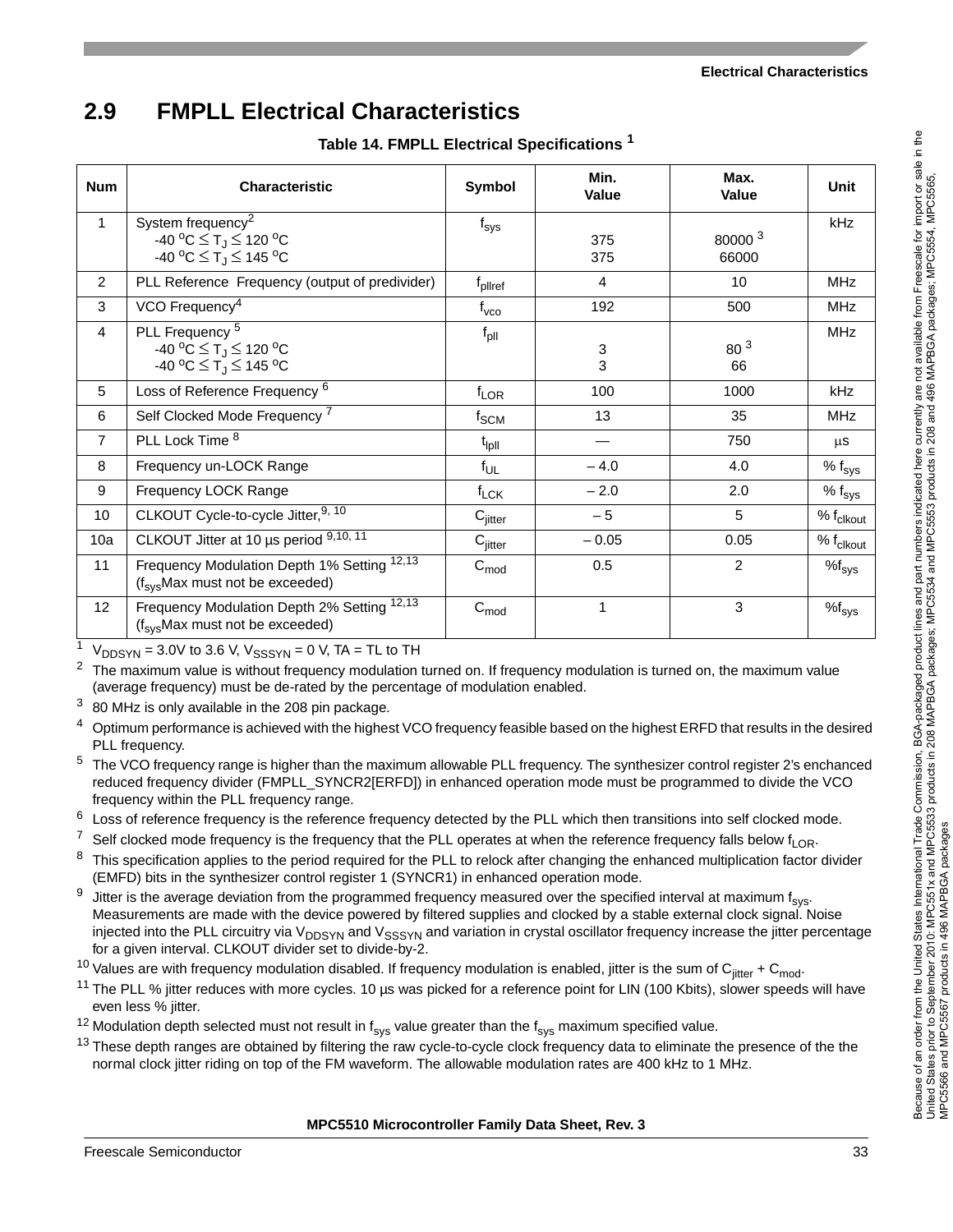## <span id="page-33-0"></span>**2.10 eQADC Electrical Characteristics**

**Table 15. eQADC Conversion Specifications (Operating)** 

<span id="page-33-1"></span>

| <b>Num</b>     | <b>Characteristic</b>                                                                                                                                                                                                    | Symbol            | Min            | Max               | Unit                   |
|----------------|--------------------------------------------------------------------------------------------------------------------------------------------------------------------------------------------------------------------------|-------------------|----------------|-------------------|------------------------|
| 1              | ADC Clock (ADCLK) Frequency <sup>1</sup>                                                                                                                                                                                 | <b>FADCLK</b>     |                | $12 \overline{ }$ | <b>MHz</b>             |
| 2              | <b>Conversion Cycles</b>                                                                                                                                                                                                 | CC                | $14+2$ (or 16) | 14+128 (or 142)   | <b>ADCLK</b><br>cycles |
| 3              | Stop Mode Recovery Time <sup>2</sup>                                                                                                                                                                                     | $T_{\text{SR}}$   | 20             |                   | μS                     |
| 4              | Resolution                                                                                                                                                                                                               |                   | 1.25           |                   | mV                     |
| 5              | INL: 12 MHz ADC Clock <sup>3</sup>                                                                                                                                                                                       | <b>INL12</b>      |                | 10                | Counts                 |
| 6              | DNL: 12 MHz ADC Clock <sup>3</sup>                                                                                                                                                                                       | DNL <sub>12</sub> |                | 10                | Counts                 |
| $\overline{7}$ | Offset Error with Calibration <sup>3</sup>                                                                                                                                                                               | <b>OFFWC</b>      |                | 10                | Counts                 |
| 8              | Full Scale Gain Error with Calibration                                                                                                                                                                                   | <b>GAINWC</b>     |                | 10                | Counts                 |
| 9              | Disruptive Input Injection Current 4, 5, 6, 7                                                                                                                                                                            | <sup>I</sup> INJ  |                | ±1                | mA                     |
| 10             | Incremental Error due to injection current. All channels have<br>same 10k $\Omega$ < Rs <100k $\Omega$ $^{8}$<br>Channel under test has $Rs = 10k\Omega$ ,<br>I <sub>INJ</sub> =I <sub>INJMAX</sub> ,I <sub>INJMIN</sub> | $E_{INJ}$         |                | ±6                | Counts                 |
| 11             | Total Unadjusted Error for single ended conversions with<br>calibration <sup>3, 9, 10, 11, 12</sup>                                                                                                                      | <b>TUE</b>        |                | ±10               | Counts                 |
| 12             | Source Impedance <sup>13</sup>                                                                                                                                                                                           | $R_S$             |                | 100k              | Ohm                    |

<sup>1</sup> Conversion characteristics vary with  $F_{ADCLK}$  rate. Reduced conversion accuracy occurs at maximum  $F_{ADCLK}$  rate. The maximum value is based on 800KS/s and the minimum value is based on 20MHz oscillator clock frequency divided by a maximum 16 factor.

 $2$  The specified value is for the case when the 100nF capacitor is not connected to the REFBYPC pin. When the capacitor is connected to the REFBPYC pin, the recovery time is 10ms.

<sup>3</sup> At  $V_{\text{RH}} - V_{\text{RL}} = 5.12$  V, one lsb = 1.25 mV = one count.

- Below disruptive current conditions, the channel being stressed has conversion values of 0x3FF for analog inputs greater than V<sub>RH</sub> and 0x000 for values less than V<sub>RL</sub>. This assumes that V<sub>RH</sub> ≤ V<sub>DDA</sub> and V<sub>RL</sub> ≥ V<sub>SSA</sub> due to the presence of the sample amplifier. Other channels are not affected by non-disruptive conditions.
- $5$  Exceeding limit may cause conversion error on stressed channels and on unstressed channels. Transitions within the limit do not affect device reliability or cause permanent damage.
- $6$  Input must be current limited to the value specified. To determine the value of the required current-limiting resistor, calculate resistance values using  $V_{\text{POSCLAMP}} = V_{\text{DDA}} + 0.5V$  and  $V_{\text{NEGCLAMP}} = -0.3 V$ , then use the larger of the calculated values.
- $7$  Condition applies to two adjacent pads on the internal pad.
- 8 At V<sub>RH</sub> V<sub>RL</sub> = 5.12 V, one lsb = 1.25 mV = one count. This count error is in addition to the TUE count error.<br><sup>9</sup> The TUE specification will always be better than the sum of the INL DNL offset, and gain errors due t
- The TUE specification will always be better than the sum of the INL, DNL, offset, and gain errors due to canceling errors.
- $10$  TUE includes all internal device error such as internal reference variation (75% Ref, 25% Ref)
- <sup>11</sup> Depending on the customer input impedance, the Analog Input Leakage current (DC Electrical specification) may affect the actual TUE measured on analog channels shared digital pins.
- $12$  It is possible to see up to one additional count added for the 144 pin packages since the VRL and VRH functions are shared with the VSSA and VDDA, respectively. On Analog pins above PA15, the accuracy effects from adjacent digital port pin activity is application dependent because of frequency, level, noise, etc.
- $13$  If R<sub>S</sub> is greater than 1 k Ohm, be sure to calculate the affect of pin leakage and use the proper sampling time, to ensure that you get the accuracy required.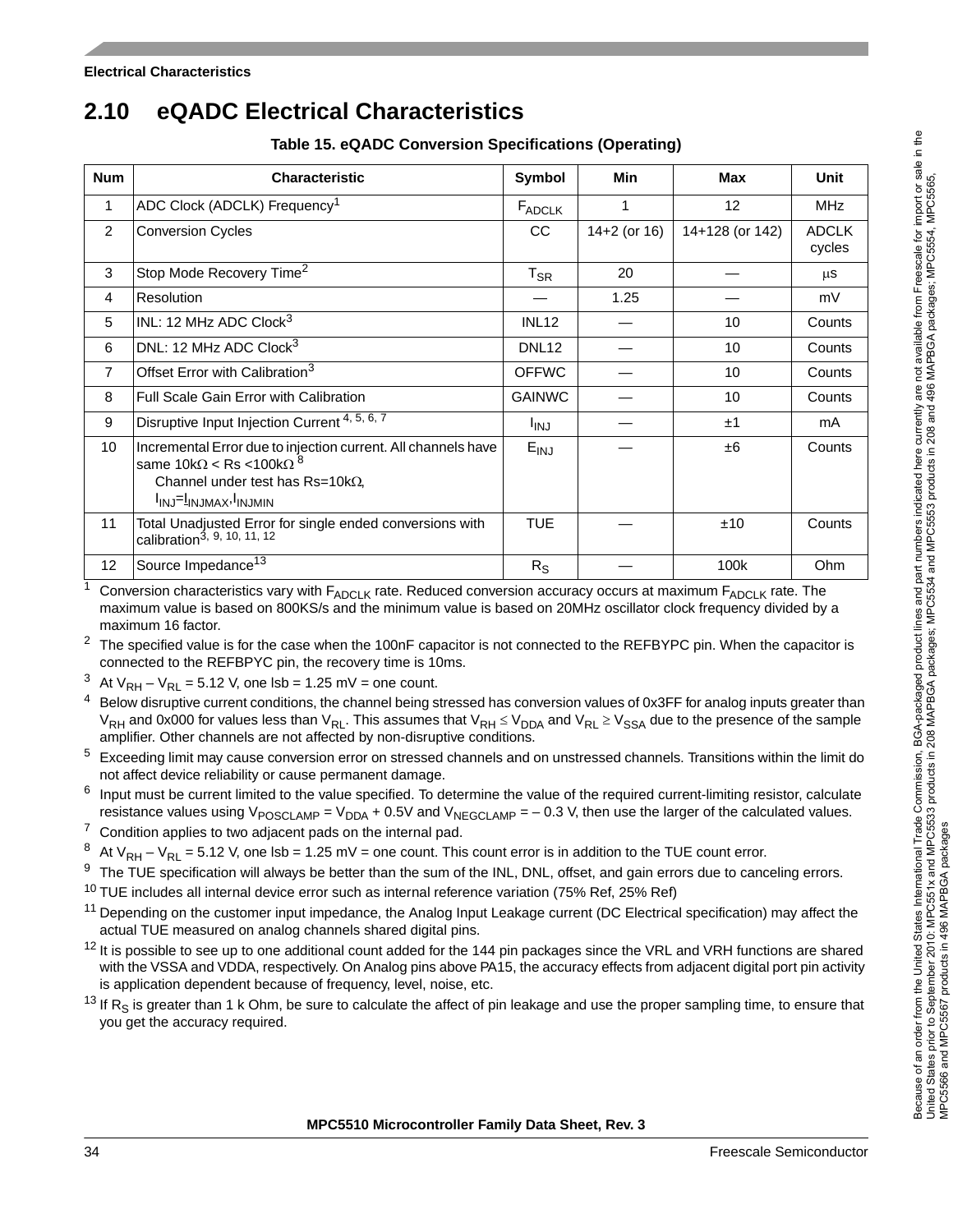### <span id="page-34-0"></span>**2.11 Flash Memory Electrical Characteristics**

|  |  | Table 16. Flash Program and Erase Specifications $^{\text{1}}$ |
|--|--|----------------------------------------------------------------|
|  |  |                                                                |

<span id="page-34-1"></span>

| <b>Num</b>     | <b>Characteristic</b>                                                                                                                                                                 | Symbol                    | Min | <b>Typ</b> | <b>Initial</b><br>Max <sup>2</sup> | Max <sup>3</sup> | Unit       |
|----------------|---------------------------------------------------------------------------------------------------------------------------------------------------------------------------------------|---------------------------|-----|------------|------------------------------------|------------------|------------|
| 1              | Double Word (64 bits) Program Time <sup>4</sup>                                                                                                                                       | T <sub>dwprogram</sub>    |     | 10         |                                    | 500              | μS         |
| 2              | Page (128 bits) Program Time <sup>4</sup>                                                                                                                                             | I pprogram                |     | 15         | 44                                 | 500              | μS         |
| 3              | 16 Kbyte Block Pre-program and Erase Time                                                                                                                                             | T <sub>16kpperase</sub>   |     | 325        | 525                                | 5000             | ms         |
| 4              | 64 Kbyte Block Pre-program and Erase Time                                                                                                                                             | T <sub>64</sub> kpperase  |     | 525        | 675                                | 5000             | ms         |
| 5              | 128 Kbyte Block Pre-program and Erase Time                                                                                                                                            | 1 <sub>128</sub> kpperase |     | 675        | 1800                               | 7500             | ms         |
| 6              | Minimum operating frequency for program and erase<br>operations                                                                                                                       |                           | 25  |            |                                    |                  | <b>MHz</b> |
| $\overline{7}$ | Wait States Relative to System Frequency<br>$PFCRPn[RWSC] = 0b000; PFCRPn[WWSC] = 0b01$<br>$PFCRPn[RWSC] = 0b001; PFCRPn[WWSC] = 0b01$<br>$PFCRPn[RWSC] = 0b010; PFCRPn[WWSC] = 0b01$ | $T_{\text{rwsc}}$         |     |            |                                    | 25<br>50<br>80   | <b>MHz</b> |
| 8              | <b>Recovery Time</b><br>Stop mode exit or STOP bit negated<br>Sleep mode exit (with CRP_RECPTR[FASTREC]=1) <sup>5</sup>                                                               | T <sub>recover</sub>      |     |            |                                    | 20<br>120        | μS<br>μS   |

<sup>1</sup> Typical program and erase times assume nominal supply values and operation at 25  $^{\circ}$ C.

<sup>2</sup> Initial factory condition: < 100 program/erase cycles, nomial supply values and operation at 25 °C.

 $3$  The maximum time is at worst case conditions after the specified number of program/erase cycles. This maximum value is characterized but not guaranteed.

<sup>4</sup> This does not include software overhead.

<sup>5</sup> If CRP\_RECPTR[FASTREC]=0, then hardware will wait 2340 system clocks before exiting from Sleep mode to account for the flash recovery time. The default system clock source after Sleep is the 16MIRC. A nominal frequency of 16MHz equates to a hardware wait of 146μs.

|  |  |  |  | Table 17. Flash EEPROM Module Life (Full Temperature Range) |
|--|--|--|--|-------------------------------------------------------------|
|--|--|--|--|-------------------------------------------------------------|

<span id="page-34-2"></span>

| <b>Num</b> | <b>Characteristic</b>                                                                                                                        | <b>Symbol</b> | Min             | <b>Typical</b> | Unit   |
|------------|----------------------------------------------------------------------------------------------------------------------------------------------|---------------|-----------------|----------------|--------|
|            | Number of Program/Erase cycles per block over the operating<br>temperature range $(T_1)$<br>16 Kbyte and 64 Kbyte blocks<br>128 Kbyte blocks | P/E           | 100,000<br>1000 | 100.000        | cycles |
| 2          | Data retention<br>Blocks with $0 - 1,000$ P/E cycles<br>Blocks with $1,001 - 100,000$ P/E cycles                                             | Retention     | 20<br>5         |                | years  |

<sup>1</sup> Typical endurance is evaluated at 25C. Product qualification is performed to the minimum specification. For additional information on the Freescale definition of Typical Endurance, please refer to Engineering Bulletin EB619 "Typical Endurance for Nonvolatile Memory."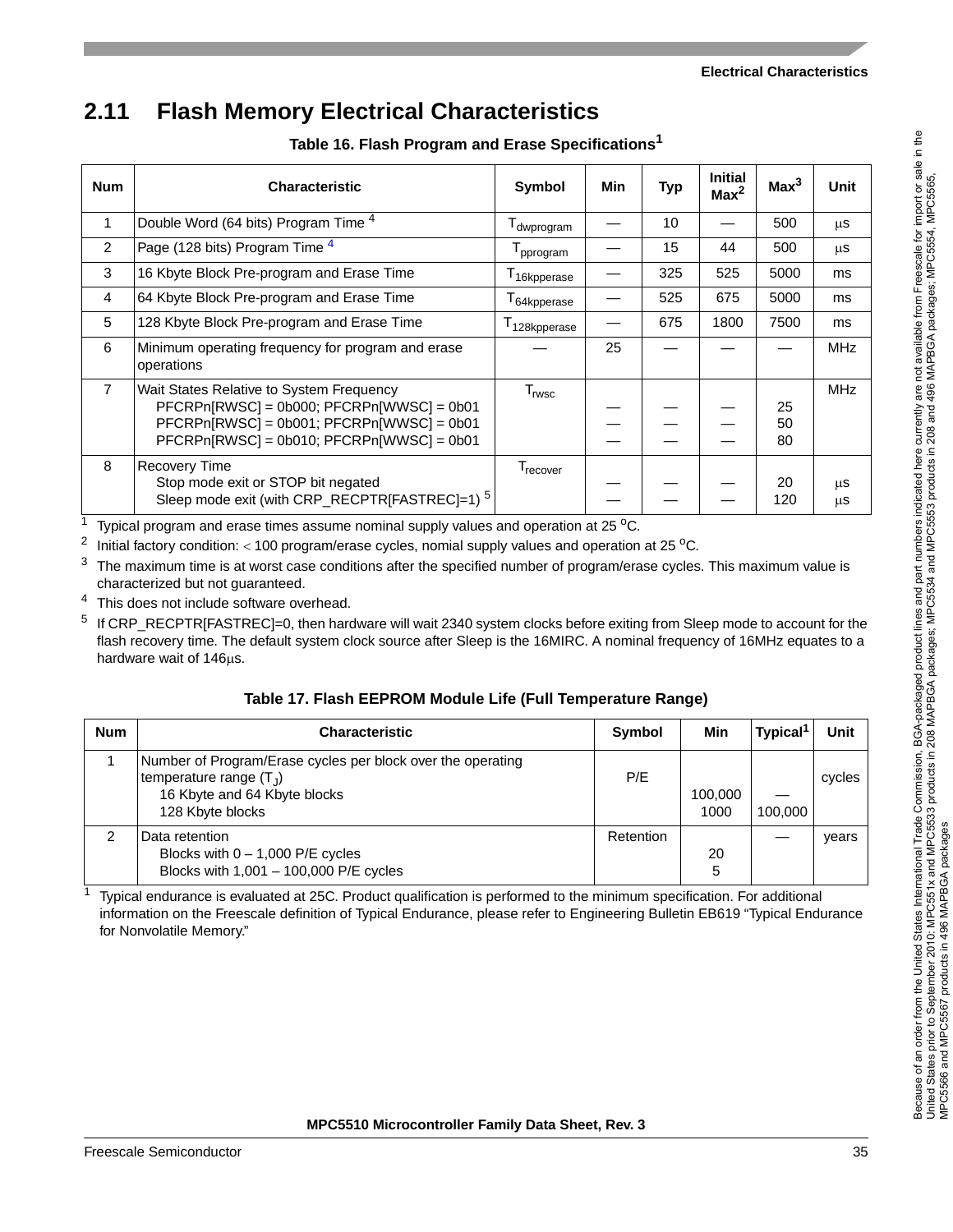## <span id="page-35-0"></span>**2.12 Pad AC Specifications**

<span id="page-35-2"></span>

| <b>Num</b>     | Pad Type                | <b>SRC</b> | Out Delay <sup>2, 3</sup><br>(ns) | Rise/Fall <sup>3, 4</sup><br>(ns) | <b>Load Drive</b><br>(pF) |
|----------------|-------------------------|------------|-----------------------------------|-----------------------------------|---------------------------|
| $\mathbf{1}$   | Slow (SH)               | 11         | 39                                | 23                                | 50                        |
|                |                         |            | 120                               | 87                                | 200                       |
|                |                         | 01         | 101                               | 52                                | 50                        |
|                |                         |            | 188                               | 111                               | 200                       |
|                |                         | $00\,$     | 507                               | 248                               | 50                        |
|                |                         |            | 597                               | 312                               | 200                       |
| $\overline{c}$ | Medium (MH)             | 11         | 23                                | 12                                | 50                        |
|                |                         |            | 64                                | 44                                | 200                       |
|                |                         | 01         | 50                                | 22                                | 50                        |
|                |                         |            | 90                                | 50                                | 200                       |
|                |                         | $00\,$     | 261                               | 123                               | 50                        |
|                |                         |            | 305                               | 156                               | 200                       |
| $\overline{4}$ | Pull Up/Down (3.6V max) |            |                                   | 7500                              | 50                        |
| $\mathbf 5$    | Pull Up/Down (5.5V max) |            |                                   | 9500                              | 50                        |

<sup>1</sup> These are worst case values that are estimated from simulation and not tested. The values in the table are simulated at VDDE  $= 3.0V$  to 5.5V,  $T_A = T L$  to TH.

- <sup>2</sup> This parameter is supplied for reference and is not tested. Add a maximum of one system clock to the output delay for delay with respect to system clock.
- $3$  Delay and rise/fall are measured to 20% or 80% of the respective signal.
- <sup>4</sup> This parameter is guaranteed by characterization before qualification rather than 100% tested.



#### <span id="page-35-1"></span>**MPC5510 Microcontroller Family Data Sheet, Rev. 3**

MPC5566 and MPC5567 products in 496 MAPBGA packages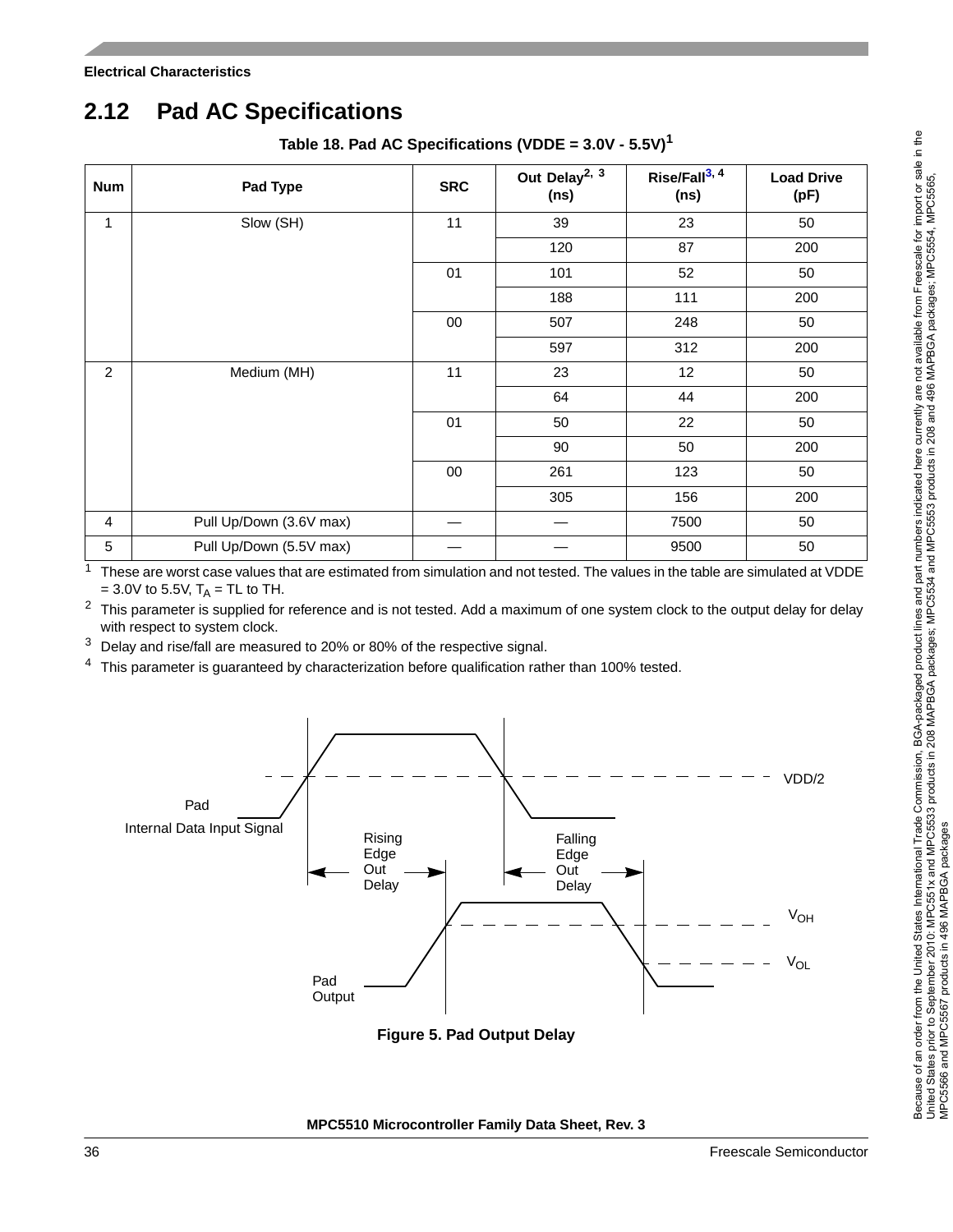# <span id="page-36-0"></span>**2.13 AC Timing**

## <span id="page-36-1"></span>**2.13.1 Reset and Boot Configuration Pins**

**Table 19. Reset and Boot Configuration Timing**

<span id="page-36-5"></span>

| <b>Num</b> | <b>Characteristic</b>                       | <b>Symbol</b>     | Min | Max | Unit |
|------------|---------------------------------------------|-------------------|-----|-----|------|
|            | <b>IRESET Pulse Width</b>                   | <sup>I</sup> RPW  | 150 |     | ns   |
| 2          | <b>BOOTCFG Setup Time after RESET Valid</b> | <sup>I</sup> RCSU |     | 100 | μS   |
| ົ          | <b>BOOTCFG Hold Time from RESET Valid</b>   | <sup>I</sup> RCH  |     |     | μS   |



## <span id="page-36-3"></span><span id="page-36-2"></span>**2.13.2 External Interrupt (IRQ) and Non-Maskable Interrupt (NMI) Pins**

### **Table 20. IRQ/NMI Timing**

<span id="page-36-6"></span>

| <b>Num</b> | <b>Characteristic</b>            | Symbol            | Min | Max | Unit             |
|------------|----------------------------------|-------------------|-----|-----|------------------|
|            | <b>IRQ/NMI Pulse Width Low</b>   | <sup>I</sup> IPWL |     |     | <sup>I</sup> SYS |
|            | <b>IRQ/NMI Pulse Width High</b>  | IPWH              |     |     | <sup>I</sup> SYS |
| ີ          | <b>IRQ/NMI Edge to Edge Time</b> | <b>I</b> ICYC     |     |     | <sup>I</sup> SYS |

 $1$  Applies when IRQ/NMI pins are configured for rising edge or falling edge events, but not both.

<span id="page-36-4"></span>

**MPC5510 Microcontroller Family Data Sheet, Rev. 3**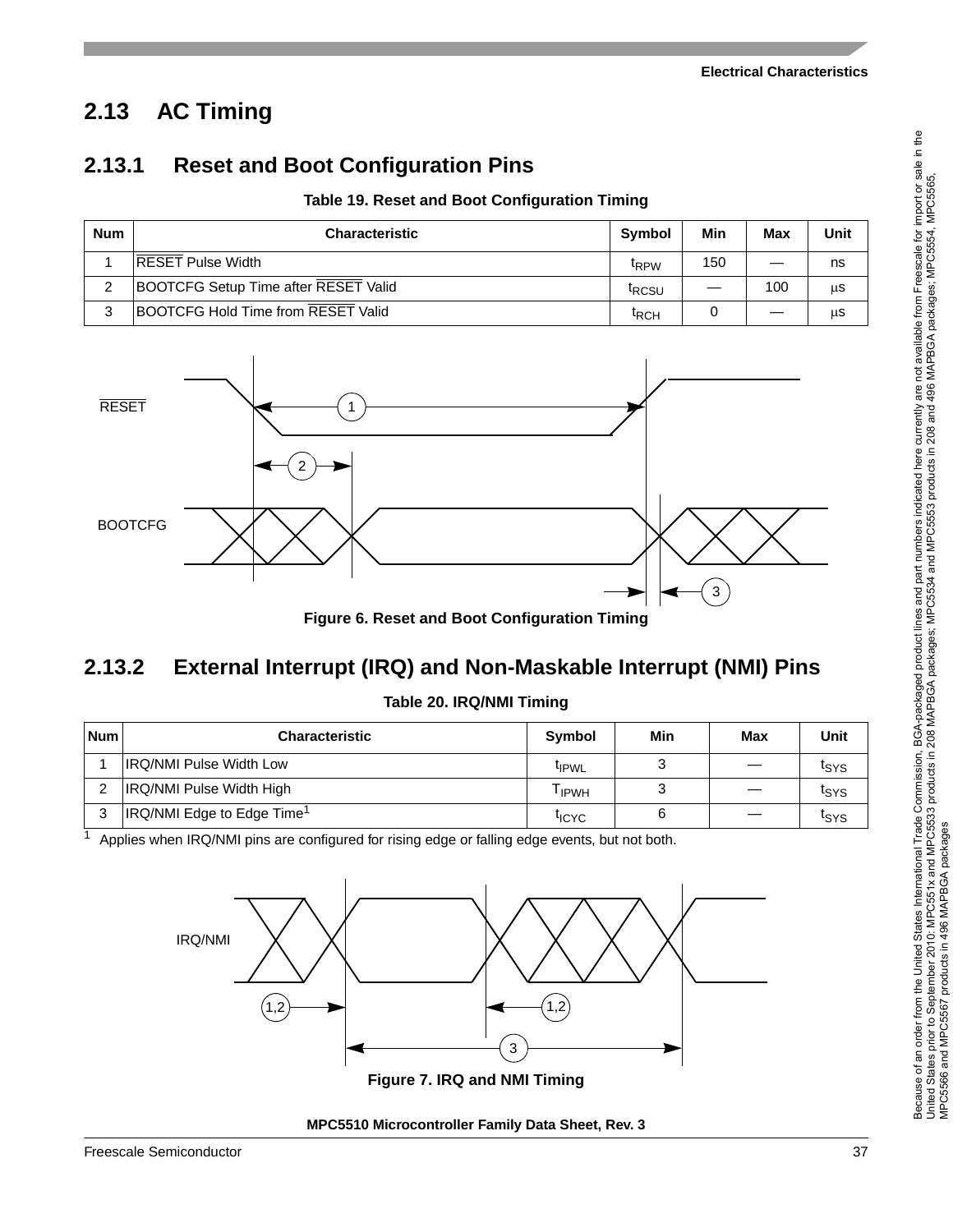## <span id="page-37-0"></span>**2.13.3 JTAG (IEEE 1149.1) Interface**

### **Table 21. JTAG Interface Timing<sup>1</sup>**

<span id="page-37-2"></span>

| <b>Num</b>     | <b>Characteristic</b>                                  | Symbol                               | Min         | Max | Unit |
|----------------|--------------------------------------------------------|--------------------------------------|-------------|-----|------|
| $\mathbf{1}$   | <b>TCK Cycle Time</b>                                  | t <sub>JCYC</sub>                    | 100         |     | ns   |
| 2              | TCK Clock Pulse Width (Measured at VDDE/2)             | $t_{\text{JDC}}$                     | 40          | 60  | ns   |
| 3              | TCK Rise and Fall Times (40% - 70%)                    | <sup>t</sup> TCKRISE                 |             | 3   | ns   |
| 4              | TMS, TDI Data Setup Time                               | t <sub>TMSS,</sub> t <sub>TDIS</sub> | 5           | –   | ns   |
| 5              | TMS, TDI Data Hold Time                                | <sup>t</sup> TMSH, <sup>t</sup> TDIH | 25          |     | ns   |
| 6              | TCK Low to TDO Data Valid                              | t <sub>TDOV</sub>                    |             | 20  | ns   |
| $\overline{7}$ | TCK Low to TDO Data Invalid                            | t <sub>TDOI</sub>                    | $\mathbf 0$ |     | ns   |
| 8              | TCK Low to TDO High Impedance                          | <sup>t</sup> TDOHZ                   |             | 20  | ns   |
| 9              | <b>JCOMP Assertion Time</b>                            | t <sub>JCMPPW</sub>                  | 100         |     | ns   |
| 10             | JCOMP Setup Time to TCK Low                            | t <sub>JCMPS</sub>                   | 40          |     | ns   |
| 11             | TCK Falling Edge to Output Valid                       | t <sub>BSDV</sub>                    |             | 50  | ns   |
| 12             | TCK Falling Edge to Output Valid out of High Impedance | t <sub>BSDVZ</sub>                   |             | 50  | ns   |
| 13             | TCK Falling Edge to Output High Impedance              | <sup>t</sup> BSDHZ                   |             | 50  | ns   |
| 14             | Boundary Scan Input Valid to TCK Rising Edge           | <sup>t</sup> BSDST                   | 50          |     | ns   |
| 15             | TCK Rising Edge to Boundary Scan Input Invalid         | <sup>t</sup> BSDHT                   | 50          |     | ns   |

 $\frac{1}{1}$  These specifications apply to JTAG boundary scan only. JTAG timing specified at VDDE = 3.0V to 5.5V, T<sub>A</sub> = TL to TH, and CL  $= 30pF$  with SRC = 0b11.

<span id="page-37-1"></span>

**Figure 8. JTAG Test Clock Input Timing**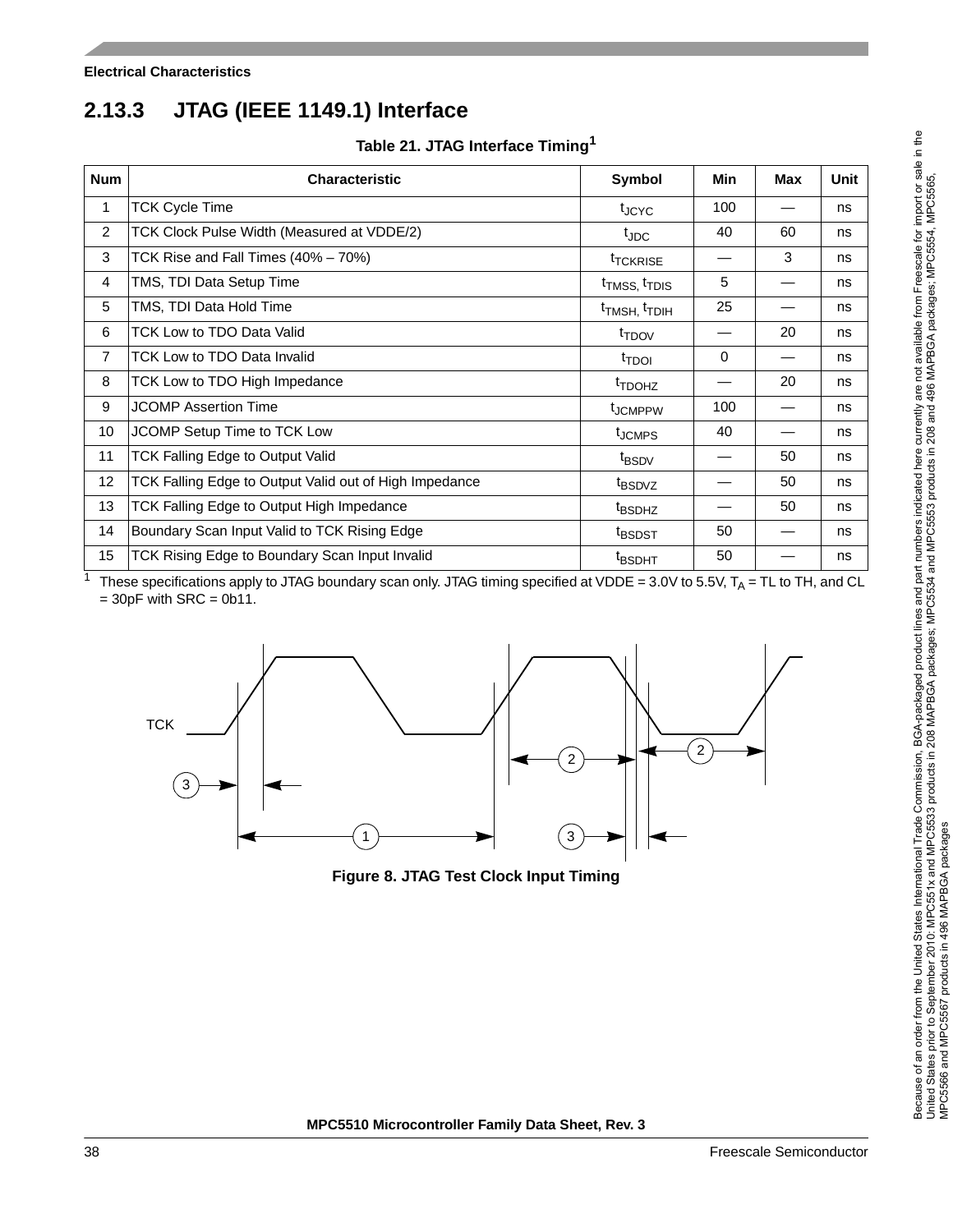<span id="page-38-1"></span><span id="page-38-0"></span>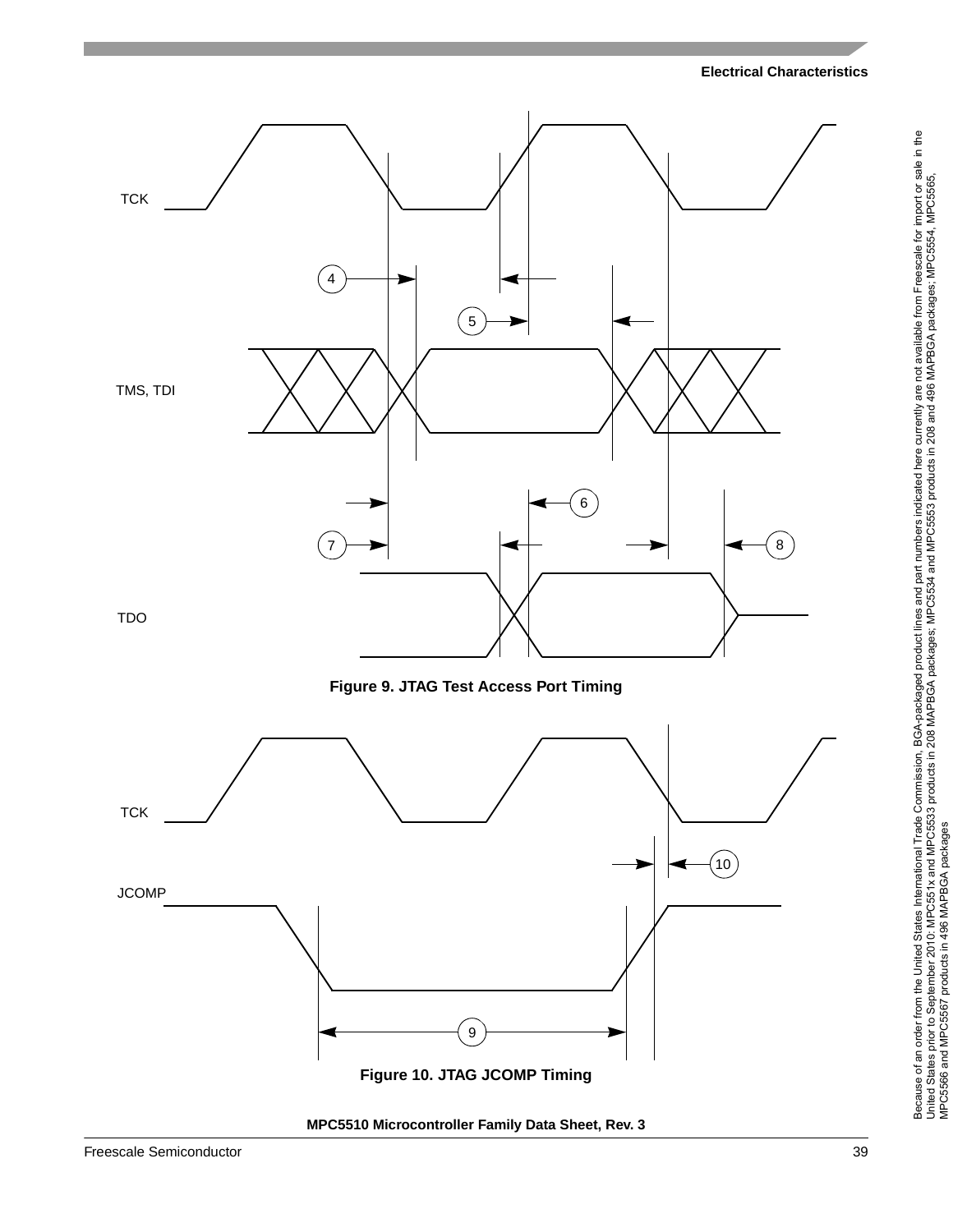**Electrical Characteristics**



<span id="page-39-0"></span>**Figure 11. JTAG Boundary Scan Timing**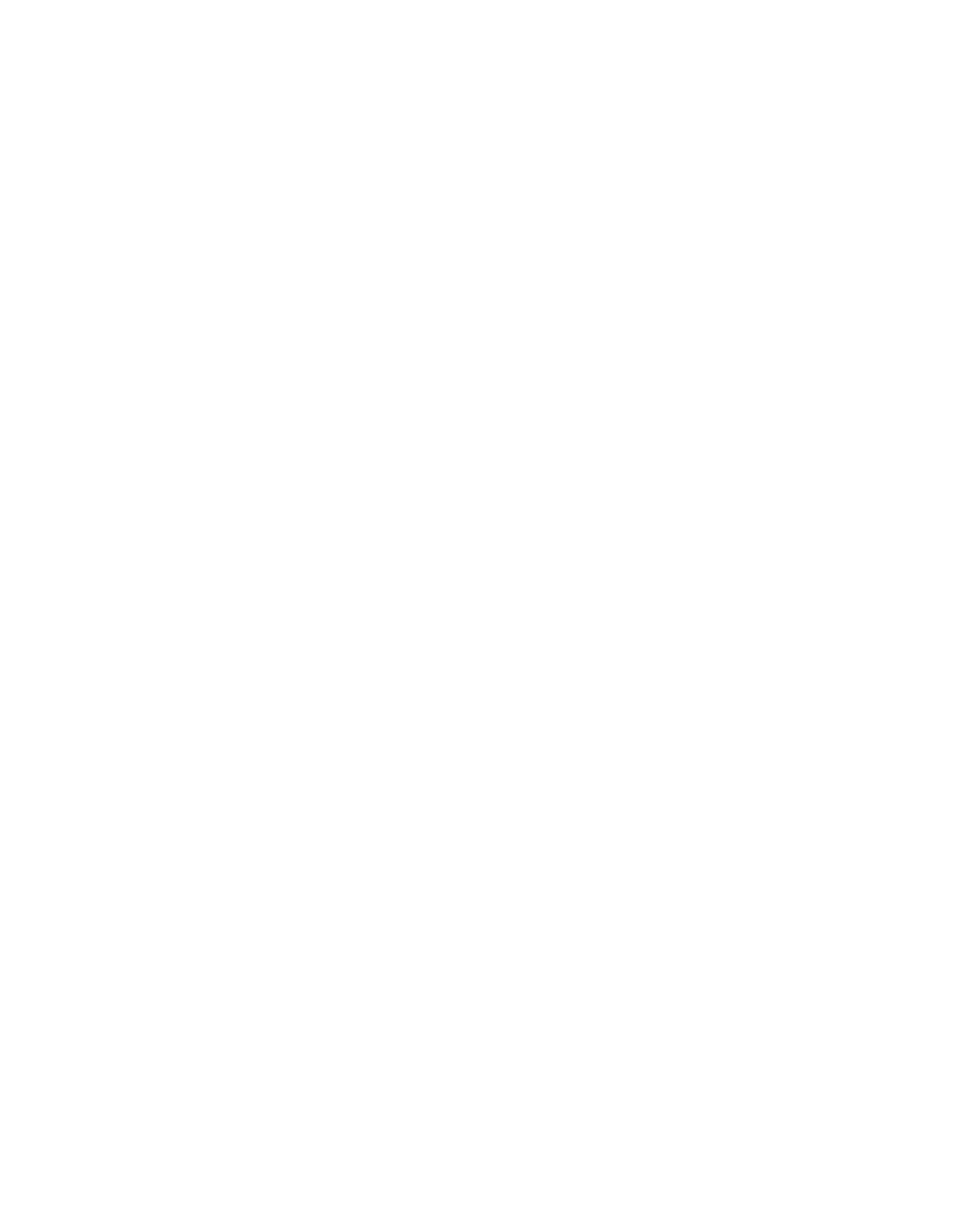#### **Pin Assignments and Reset States**

| Pin<br><b>Name</b> | <b>GPIO</b><br>(PCR) | <b>Supported</b><br>Functions <sup>2</sup>                                                        | <b>Description</b>                                                                                                                                                                               | I/O<br><b>Type</b>                                | Voltage <sup>3</sup> | <b>Status</b><br>Pad <sup>4</sup><br><b>During</b><br><b>Type</b> | <b>Status</b><br>After | <b>Package Pin</b><br><b>Locations</b> |     |     |                 |
|--------------------|----------------------|---------------------------------------------------------------------------------------------------|--------------------------------------------------------------------------------------------------------------------------------------------------------------------------------------------------|---------------------------------------------------|----------------------|-------------------------------------------------------------------|------------------------|----------------------------------------|-----|-----|-----------------|
|                    | Num <sup>1</sup>     |                                                                                                   |                                                                                                                                                                                                  |                                                   |                      |                                                                   | Reset <sup>5</sup>     | Reset <sup>5</sup>                     | 144 | 176 | 208             |
| PF <sub>3</sub>    | 83                   | PF <sub>3</sub><br>AD <sub>9</sub><br>ADDR9<br>MLBDI/<br><b>MLBDAT</b><br>MCKO <sup>8</sup>       | <b>GPIO</b><br><b>EBI Muxed Address/Data</b><br><b>EBI Non Muxed Address</b><br>MLB Data In (5-pin) /<br>MLB Bi-directional Data (3-pin)<br>Nexus Message Clock Out                              | I/O<br>I/O<br>O<br>$\mathbf{I}$<br>I/O<br>$\circ$ | V <sub>DE3</sub>     | MH                                                                |                        |                                        | 63  | 79  | T <sub>12</sub> |
| PF4                | 84                   | PF <sub>4</sub><br>AD10<br>ADDR10<br>MLBSO/<br><b>MLBSIG BUFEN</b><br>MDO0 <sup>8</sup>           | <b>GPIO</b><br><b>EBI Muxed Address/Data</b><br><b>EBI Non Muxed Address</b><br>MLB Signal Out (5-pin) /<br>MLB Signal Level Shifter Enable (3-pin)<br>Nexus Message Data Out                    | I/O<br>I/O<br>$\circ$<br>$\circ$<br>O<br>O        | V <sub>DE3</sub>     | MH                                                                |                        |                                        | 59  | 74  | T <sub>10</sub> |
| PF <sub>5</sub>    | 85                   | PF <sub>5</sub><br>AD <sub>11</sub><br>ADDR11<br>MLBDO/<br>MLBDAT_BUFEN<br>MDO1 <sup>8</sup>      | <b>GPIO</b><br><b>EBI Muxed Address/Data</b><br><b>EBI Non Muxed Address</b><br>MLB Data Out (5-pin) /<br>MLB Data Level Shifter Enable (3-pin)<br>Nexus Message Data Out                        | I/O<br>I/O<br>$\circ$<br>O<br>O<br>O              | V <sub>DE3</sub>     | MH                                                                |                        |                                        | 58  | 72  | R <sub>9</sub>  |
| PF <sub>6</sub>    | 86                   | PF <sub>6</sub><br>AD12<br>ADDR12<br>MLB_SLOT /<br>MLB_SIGOBS/<br>MLB_DATOBS<br>MDO2 <sup>8</sup> | <b>GPIO</b><br><b>EBI Muxed Address/Data</b><br><b>EBI Non Muxed Address</b><br>MLB Slot Debug /<br>MLB Clock Adjust Observe Signal /<br>MLB Clock Adjust Observe Data<br>Nexus Message Data Out | 1/O<br>I/O<br>$\circ$<br>O<br>O<br>O<br>O         | V <sub>DDE3</sub>    | <b>MH</b>                                                         |                        |                                        | 57  | 68  | T <sub>8</sub>  |
| PF7                | 87                   | PF7<br>AD <sub>13</sub><br>ADDR <sub>13</sub><br>MDO3 <sup>8</sup>                                | <b>GPIO</b><br><b>EBI Muxed Address/Data</b><br><b>EBI Non Muxed Address</b><br>Nexus Message Data Out                                                                                           | I/O<br>I/O<br>$\circ$<br>O                        | V <sub>DE3</sub>     | MH                                                                |                        |                                        | 56  | 66  | P <sub>8</sub>  |
| PF <sub>8</sub>    | 88                   | PF <sub>8</sub><br>AD <sub>14</sub><br>ADDR14<br>$MDO4^8$                                         | <b>GPIO</b><br><b>EBI Muxed Address/Data</b><br><b>EBI Non Muxed Address</b><br>Nexus Message Data Out                                                                                           | I/O<br>I/O<br>$\circ$<br>O                        | $V_{\text{DDE2}}$    | MH                                                                |                        |                                        | 55  | 65  | N <sub>8</sub>  |
| PF <sub>9</sub>    | 89                   | PF <sub>9</sub><br>AD15<br>ADDR15<br>$MDO5^8$                                                     | <b>GPIO</b><br><b>EBI Muxed Address/Data</b><br><b>EBI Non Muxed Address</b><br>Nexus Message Data Out                                                                                           | I/O<br>I/O<br>O<br>$\circ$                        | $V_{\text{DDE2}}$    | MН                                                                |                        |                                        | 54  | 64  | T7              |
| <b>PF10</b>        | 90                   | <b>PF10</b><br>$\overline{\text{CS1}}$<br>TXD_C<br>MDO6 <sup>8</sup>                              | <b>GPIO</b><br><b>EBI Chip Select</b><br>SCI_C Transmit<br>Nexus Message Data Out                                                                                                                | I/O<br>O<br>O<br>O                                | V <sub>DDE2</sub>    | MH                                                                |                        |                                        | 52  | 62  | R7              |
| <b>PF11</b>        | 91                   | <b>PF11</b><br>$\overline{\text{CS}0}$<br>RXD_C<br>MDO7 <sup>8</sup>                              | <b>GPIO</b><br><b>EBI Chip Select</b><br><b>SCI C Receive</b><br>Nexus Message Data Out                                                                                                          | $\mathsf{I}/\mathsf{O}$<br>O<br>O                 | V <sub>DDE2</sub>    | MH                                                                |                        |                                        | 51  | 61  | P7              |
| <b>PF12</b>        | 92                   | <b>PF12</b><br>$\overline{\text{TS}}$<br>TXD_D<br>ALE                                             | <b>GPIO</b><br><b>EBI Transfer Start</b><br>SCI_D Transmit<br><b>EBI Address Latch Enable</b>                                                                                                    | I/O<br>I/O<br>O<br>O                              | $V_{\text{DDE2}}$    | MН                                                                |                        |                                        | 50  | 60  | N7              |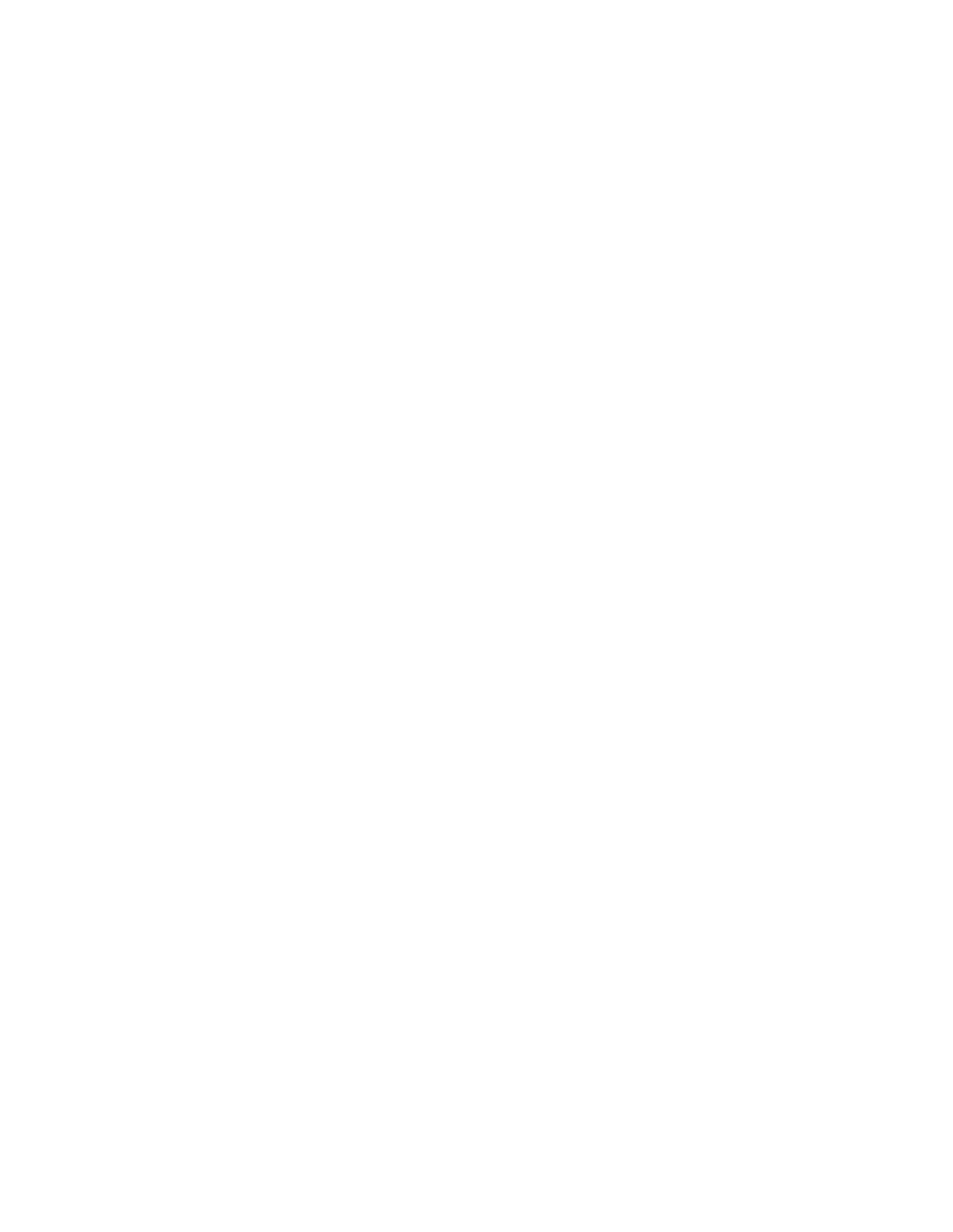#### $2.5$ **Operating Current Specifications**

| <b>Num</b>     | <b>Characteristic</b>                                                                                                                                                                                                                                                                                                                                                                            | <b>Symbol</b>           | Type <sup>1</sup><br><b>25C</b><br><b>Ambient</b>             | Typ <sup>1</sup><br><b>70C</b><br><b>Ambient</b>                         | Max <sup>1</sup><br>$-40-145C$<br><b>Junction</b>              | Unit                                                     |
|----------------|--------------------------------------------------------------------------------------------------------------------------------------------------------------------------------------------------------------------------------------------------------------------------------------------------------------------------------------------------------------------------------------------------|-------------------------|---------------------------------------------------------------|--------------------------------------------------------------------------|----------------------------------------------------------------|----------------------------------------------------------|
| Equations      | $I_{\text{TOTAL}} = I_{\text{DDE}} + I_{\text{PP}} + I_{\text{DDA}} + I_{\text{DDR}}$<br>$I_{\text{DDE}} = I_{\text{DDE1}} + I_{\text{DDE2}} + I_{\text{DDE3}}$                                                                                                                                                                                                                                  |                         |                                                               |                                                                          |                                                                |                                                          |
| 1              | V <sub>DDE(1,2,3)</sub> Current<br>$V_{\text{DDE}(1,2,3)}$ @ 3.0V - 5.5V<br>Static <sup>2</sup> , or when in SLEEP or STOP<br>Dynamic <sup>3</sup>                                                                                                                                                                                                                                               | <b>I</b> <sub>DDE</sub> | 1<br>Note <sup>3</sup>                                        | 3<br>Note $3$                                                            | 30<br>Note <sup>3</sup>                                        | μA<br>mA                                                 |
| $\overline{2}$ | V <sub>PP</sub> Current<br>$V_{PP} \n\circledcirc$ OV (All modes)<br>$V_{PP}$ @ 5.25V<br>SLEEP mode<br>STOP mode<br><b>RUN</b> mode                                                                                                                                                                                                                                                              | $I_{PP}$                | 1<br>15<br>15<br>1                                            | 1<br>20<br>20<br>1                                                       | 1<br>30<br>30<br>25                                            | μA<br>μA<br>μA<br>mA                                     |
| 3              | V <sub>DDA</sub> Current<br>$V_{DDA}$ @ 4.5V - 5.25V<br>RUN mode <sup>4</sup><br>SLEEP/STOP <sup>5</sup> mode with 32KIRC<br>SLEEP/STOP <sup>5</sup> mode with 32KOSC<br>SLEEP/STOP <sup>5</sup> mode with 16MIRC                                                                                                                                                                                | I <sub>DDA</sub>        | 5<br>12<br>12<br>111                                          | 5<br>16<br>16<br>165                                                     | 10<br>26<br>28<br>225                                          | mA<br>μA<br>μA<br>μA                                     |
| $\overline{4}$ | V <sub>DDR</sub> Current<br>$V_{\text{DDR}}@4.5V - 5.25V$<br>SLEEP mode<br>with XOSC <sup>6</sup> (additonal)<br>with RTC/API (additonal)<br>each 8K RAM block (additional)<br>STOP mode<br>with XOSC <sup>6</sup> (additonal)<br>RUN mode (Using 16 MHz IRC)<br>RUN mode (Maximum @ 48 MHz) <sup>7</sup><br>RUN mode (Maximum @ 66 MHz) <sup>8</sup><br>RUN mode (Maximum @ 80MHz) <sup>9</sup> | <b>I</b> <sub>DDR</sub> | 20<br>500<br>1<br>0.8<br>170<br>500<br>30<br>50<br>105<br>120 | 25<br>600<br>1<br>$\overline{7}$<br>600<br>600<br>35<br>75<br>110<br>130 | 360<br>900<br>3<br>45<br>1500<br>900<br>40<br>90<br>120<br>135 | μA<br>μA<br>μA<br>μA<br>μA<br>μA<br>mA<br>mA<br>mA<br>mA |

**Table 7. Operating Currents** 

 $\mathbf{1}$ Typ - Nominal voltage levels and functional activity. Max - Maximum voltage levels and functional activity.

 $\overline{\mathbf{c}}$ Static state of pins is when input pins are disabled or not being toggled and driven to a valid input level, output pins are not toggling or driving against any current loads, and internal pull devices are disabled or not pulling against any current loads.

<sup>3</sup> Dynamic current from pins is application specific and depends on active pull devices, switching outputs, output capacitive and current loads, and switching inputs. Refer to Table 8 for more information.

<sup>4</sup> RUN mode is a typical application with the ADC, 16MIRC, 32KIRC running.

<sup>5</sup> SLEEP/STOP mode means that only the listed peripherals are on. All others are diabled.

 $\,6\,$ XOSC: optionally enabled in SLEEP and STOP modes (oscillator remains running from crystal but XOSC clock output disabled).

7 RUN mode condition includes PLL selected as source of system clock, XOSC enabled with 40MHz crystal, all peripherals enabled, both cores running, and running a typical application using both SRAM and flash.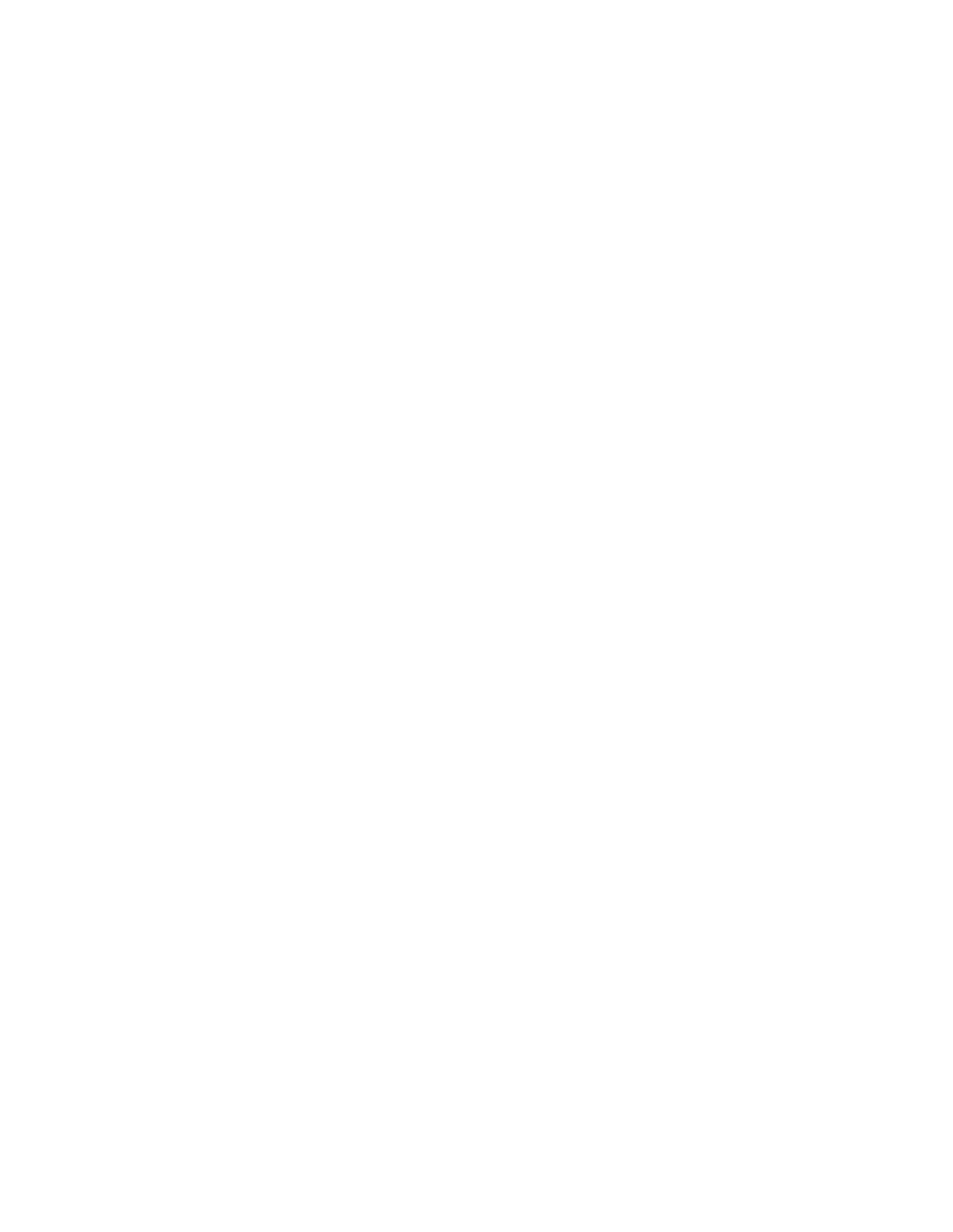#### **Pad AC Specifications**  $2.12$

| Table 18. Pad AC Specifications (VDDE = $3.0V - 5.5V$ ) <sup>1</sup> |
|----------------------------------------------------------------------|
|                                                                      |

| <b>Num</b>     | Pad Type                | <b>SRC</b> | Out Delay <sup>2, 3</sup><br>(ns) | Rise/Fall <sup>3, 4</sup><br>(ns) | <b>Load Drive</b><br>(pF) |
|----------------|-------------------------|------------|-----------------------------------|-----------------------------------|---------------------------|
| $\mathbf{1}$   | Slow (SH)               | 11         | 39                                | 23                                | 50                        |
|                |                         |            | 120                               | 87                                | 200                       |
|                |                         | 01         | 101                               | 52                                | 50                        |
|                |                         |            | 188                               | 111                               | 200                       |
|                |                         | 00         | 507                               | 248                               | 50                        |
|                |                         |            | 597                               | 312                               | 200                       |
| $\overline{2}$ | Medium (MH)             | 11         | 23                                | 12                                | 50                        |
|                |                         |            | 64                                | 44                                | 200                       |
|                |                         | 01         | 50                                | 22                                | 50                        |
|                |                         |            | 90                                | 50                                | 200                       |
|                |                         | $00\,$     | 261                               | 123                               | 50                        |
|                |                         |            | 305                               | 156                               | 200                       |
| 4              | Pull Up/Down (3.6V max) |            |                                   | 7500                              | 50                        |
| 5              | Pull Up/Down (5.5V max) |            |                                   | 9500                              | 50                        |

 $\overline{1}$ These are worst case values that are estimated from simulation and not tested. The values in the table are simulated at VDDE = 3.0V to 5.5V,  $T_A$  = TL to TH.

 $\sqrt{2}$ This parameter is supplied for reference and is not tested. Add a maximum of one system clock to the output delay for delay with respect to system clock.

 $3$  Delay and rise/fall are measured to 20% or 80% of the respective signal.

<sup>4</sup> This parameter is guaranteed by characterization before qualification rather than 100% tested.



Figure 5. Pad Output Delay